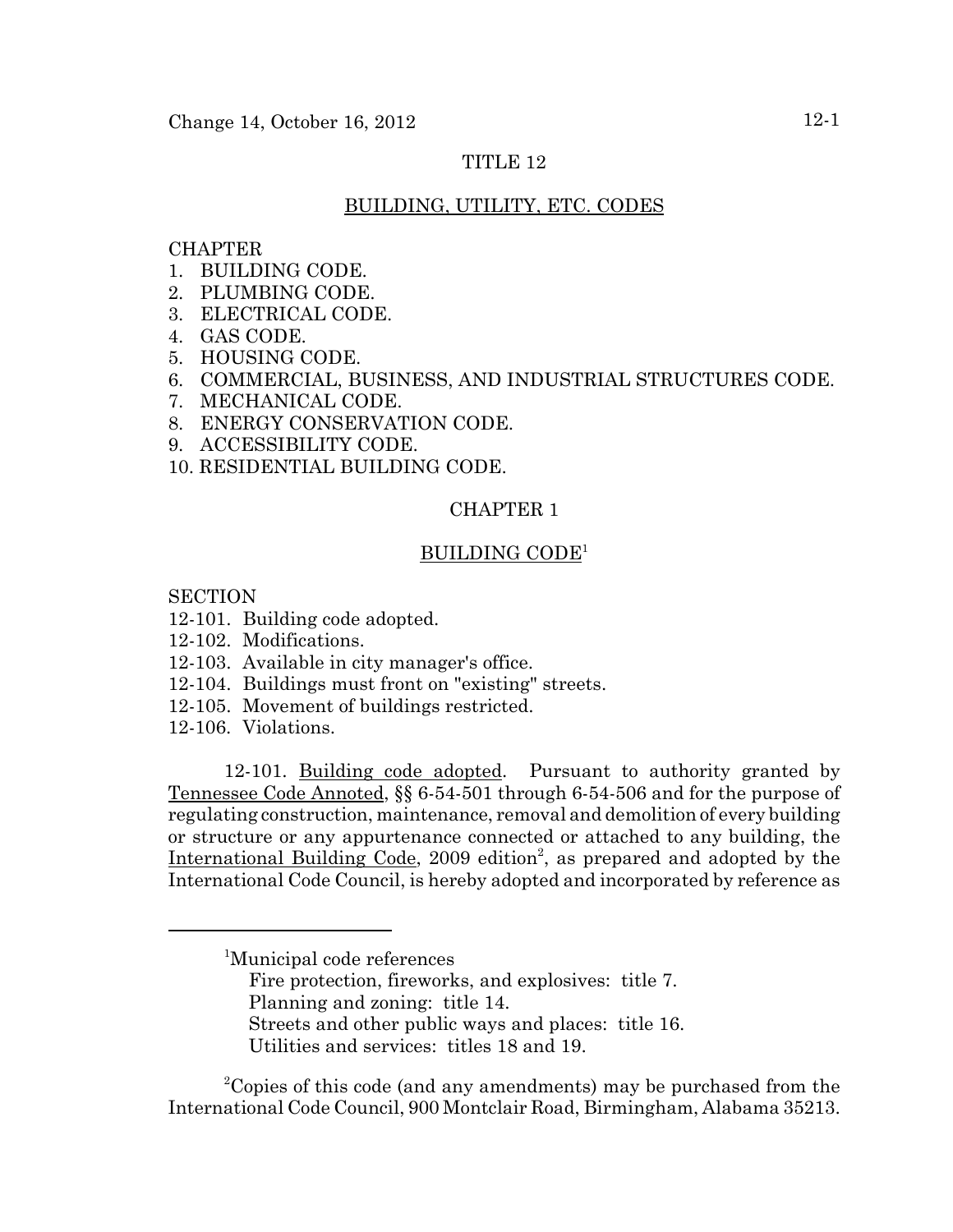part of this code, as is hereinafter referred to as the building code. (1972 Code, § 4-101, modified, as replaced by Ord. #836, § 1, Oct. 1997, amended by Ord. #860, Aug. 1999, replaced by Ord. #960, July 2007, and amended by Ord. #1008, Aug. 2012)

12-102. Modifications. (1) Whenever the building code refers to the "chief appointing authority" or the "chief administrator," it shall be deemed to be a reference to the "city manager."

(2) Subsections 102.1 and 102.2 of section 102 of the building code are amended in their entirety to read as follows:

102.1 Community Development Director.

(a) There is hereby established a department to be called the Department of Community Development which shall be in charge of the building programs.

(b) The Community Development Director shall be appointed by and serve at the pleasure of the city manager.

102.2 Inspectors.

The Community Development Director, with the approval of the City Manager, may appoint such number of officers, inspectors, assistants, and other employees as shall be authorized from time to time.

(3) Section 108 of the building code, "Board of Adjustments and Appeals," is amended in its entirety to read as follows:

The Board of Housing Appeals provided for in § 12-519 of the Athens Municipal Code is hereby designated to serve also as the Board of Adjustments and Appeals for the building code.

Three members of the board shall constitute a quorum. In varying the application of any provisions of this code or in modifying an order of the Community Development Director, affirmative votes of the majority present, but not less than three affirmative votes shall be required. No board member shall act in a case in which he has a personal interest.

The Community Development Director shall act as Secretary of the Board of Adjustments and Appeals and shall make a detailed record of all its proceedings, which shall set forth the reasons for its decisions, the vote of each member participating therein, the absence of a member, and any failure of a member to vote.

The board shall establish rules and regulations for its own procedure not inconsistent with the provisions of this code. The board may meet at regular intervals, to be determined by the Chairman, or in any event, the board shall meet within ten days after notice of an appeal has been received. (1972 Code, § 4-102, modified, as amended by Ord. #960, July 2007)

12-103. Available in city manager's office. Pursuant to the requirements of the Tennessee Code Annotated, § 6-54-502, one (1) copy of the building code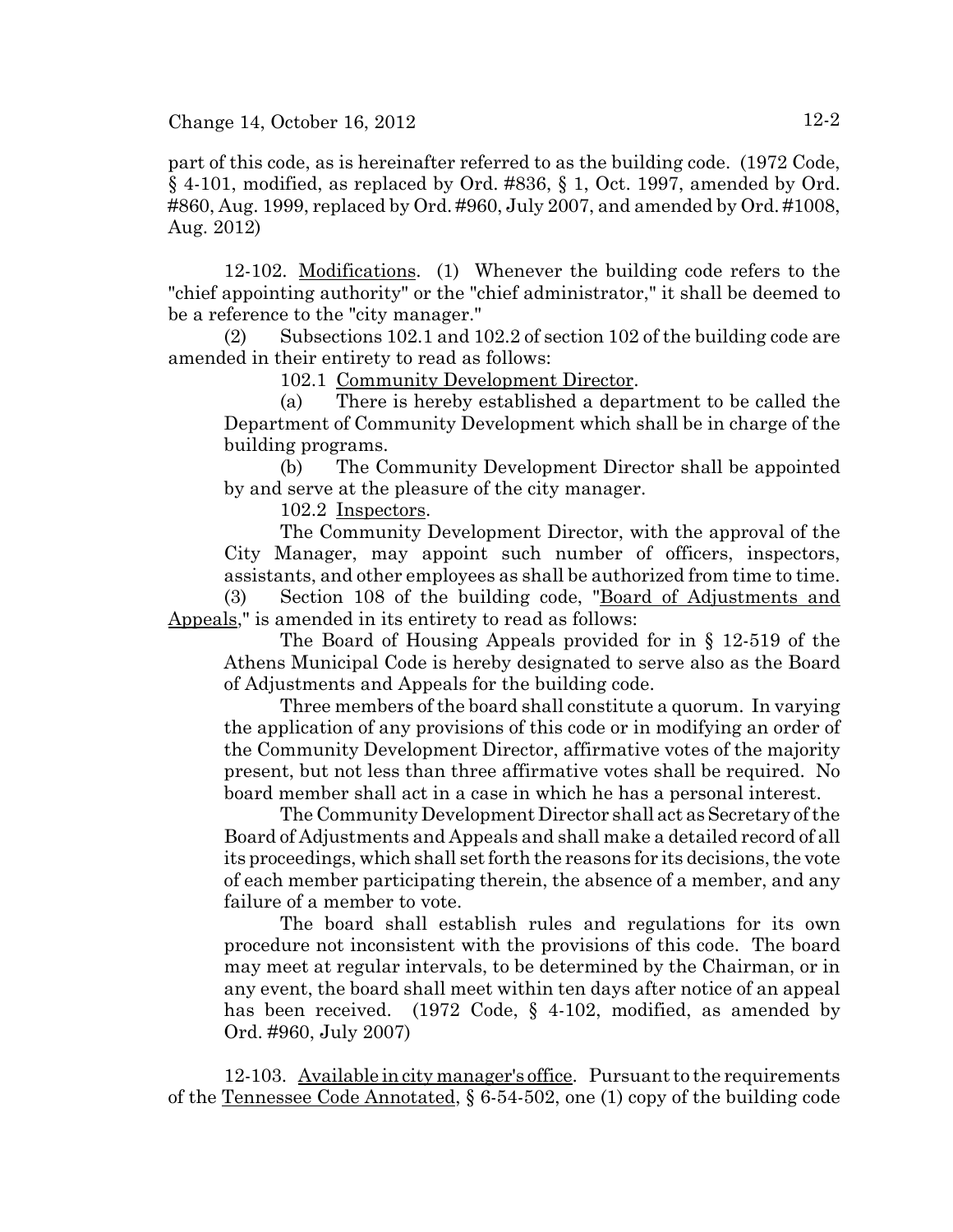Change 14, October 16, 2012 12-3

has been placed on file in the city manager's office and shall be kept there for the use and inspection of the public. (1972 Code, § 4-103, modified)

12-104. Buildings must front on "existing" streets. No building shall be constructed on any newly created lot which does not abut on an "existing" street, as defined in § 16-401(2) of this code, for at least forty (40) feet, excluding flag lots. (1972 Code, § 4-104, as amended by Ord. #960, July 2007, and replaced by Ord. #984, March 2010)

12-105. Movement of buildings restricted. It shall be unlawful for any person to move any building without a moving permit. Furthermore, no singlefamily dwelling, including manufactured homes, having less than nine hundred (900) square feet shall be moved into the corporate limits. (1972 Code, § 4-105, modified, as amended by Ord. #1008, Aug. 2012 )

12-106. Violations. It shall be unlawful for any person to violate or fail to comply with any provision of this chapter or the building code as herein adopted by reference and modified. (1972 Code, § 4-106)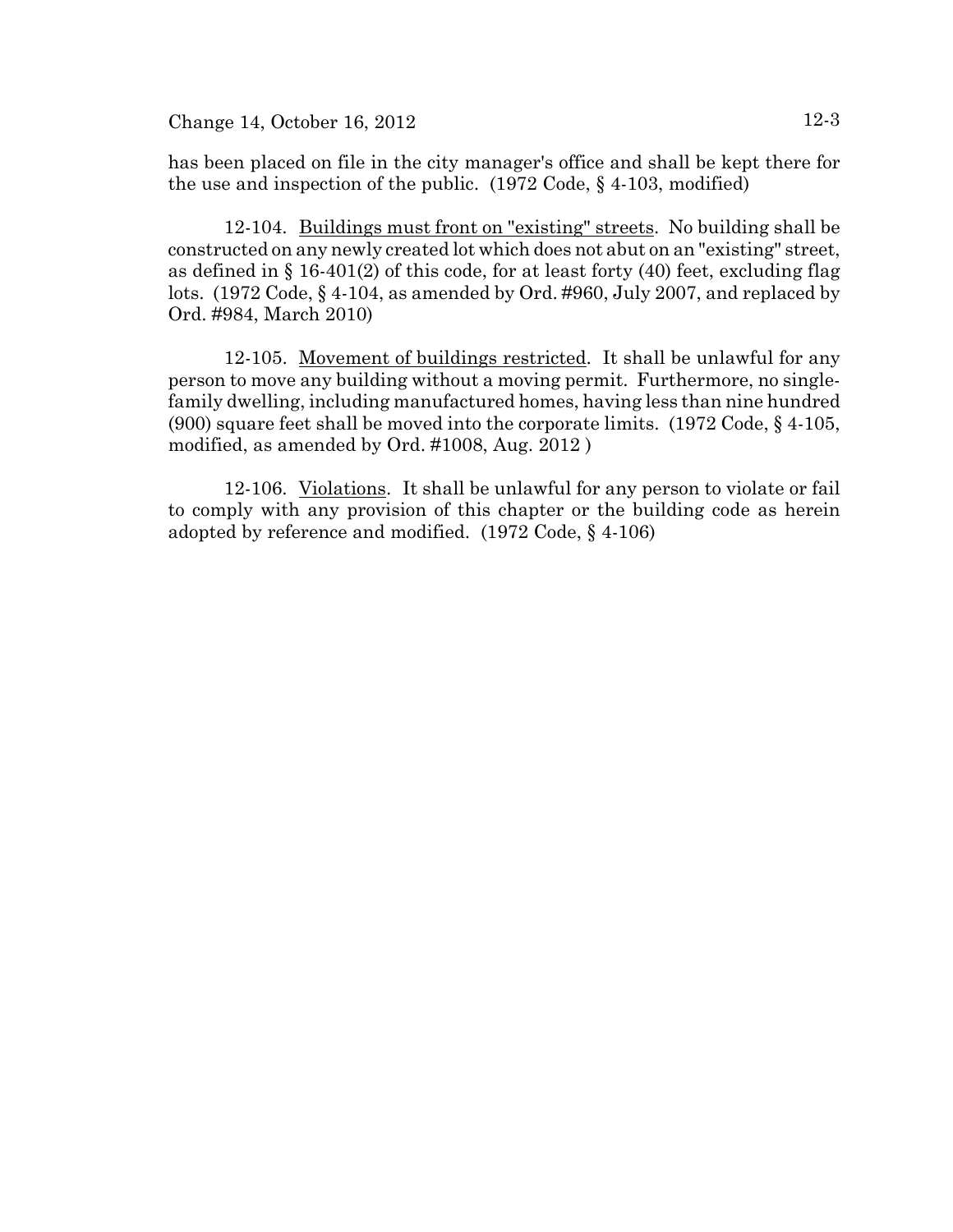### PLUMBING CODE<sup>1</sup>

## **SECTION**

- 12-201. Plumbing code adopted.
- 12-202. Modifications.
- 12-203. Available in city manager's office.

12-204. Violations.

12-201. Plumbing code adopted. Pursuant to authority granted by Tennessee Code Annotated, §§ 6-54-501 through 6-54-506 and for the purpose of regulating plumbing installations, including alterations, repairs, equipment, appliances, fixtures, fittings, and the appurtenances thereto, within or without the municipality, when such plumbing is or is to be connected with the municipal water and sewer system, the International Plumbing Code, 2009 edition<sup>2</sup>, as prepared and adopted by the International Code Council, is hereby adopted and incorporated by reference as part of this code, and is hereinafter referred to as the plumbing code. (1972 Code, § 4-201, modified, as amended by Ord. #836, § 2, Oct. 1997, replaced by Ord. #960, July 2007, and amended by Ord. #1008, Aug. 2012)

12-202. Modifications. Wherever the plumbing code refers to the "Chief Appointing Authority," or the "Administrative Authority," it shall be deemed to be a reference to the city manager.

Wherever "City Engineer," "Engineering Department," "Plumbing Official," or "Inspector" is named or referred to, it shall mean the person appointed or designated by the city manager to administer and enforce the provisions of the plumbing code. (1972 Code, § 4-202, modified)

12-203. Available in city manager's office. Pursuant to the requirements of Tennessee Code Annotated, § 6-54-502, one (1) copy of the plumbing code has been placed on file in the city manager's office and shall be kept there for the use and inspection of the public. (1972 Code, § 4-203, modified)

<sup>2</sup>Copies of this code (and any amendments) may be purchased from the International Code Council, 900 Montclair Road, Birmingham, Alabama 35213.

<sup>1</sup> Municipal code references Cross connections: title 18. Street excavations: title 16. Wastewater treatment: title 18. Water and sewer system administration: title 18.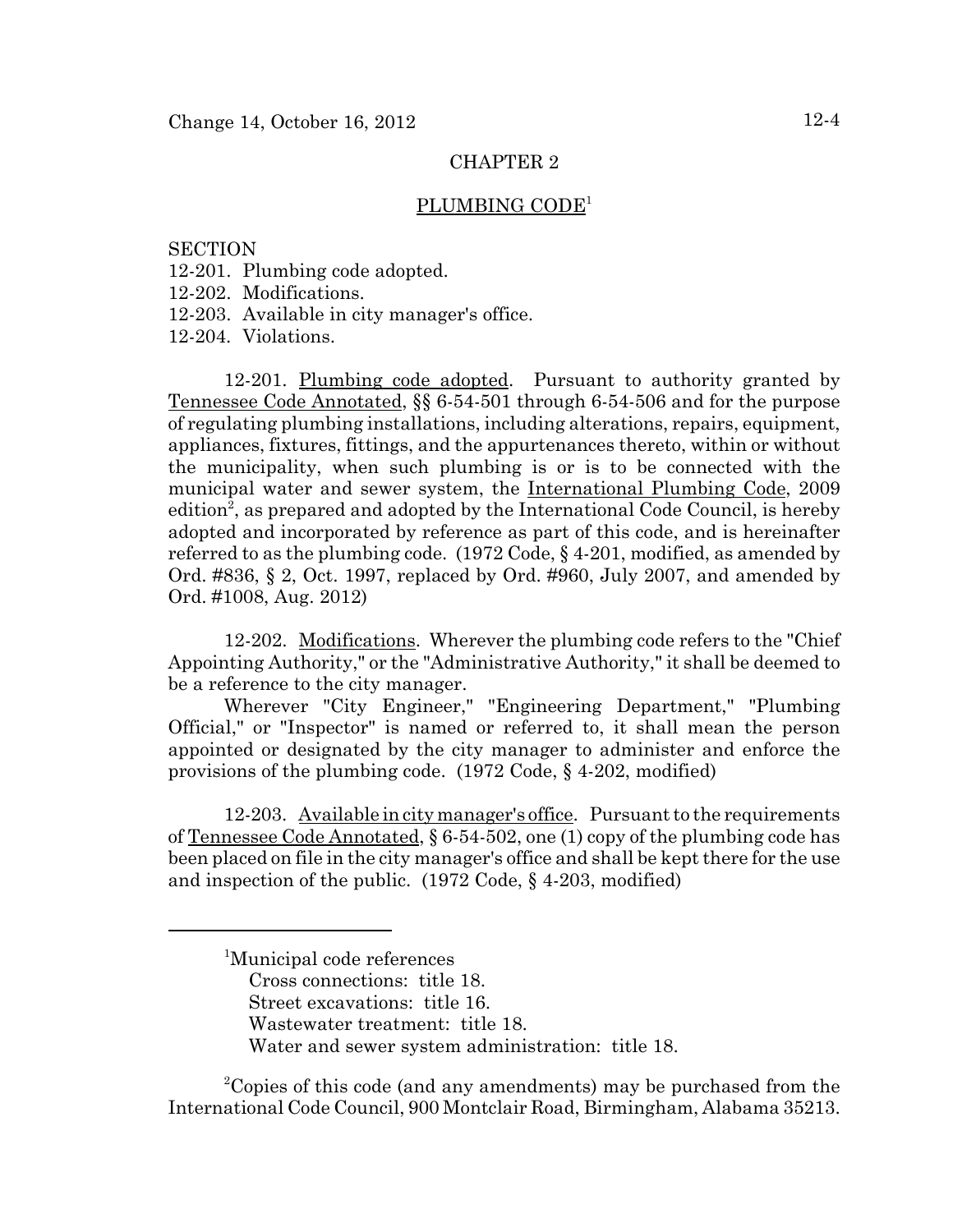12-204. Violations. It shall be unlawful for any person to violate or fail to comply with any provision of the plumbing code as herein adopted by reference and modified. Furthermore, the plumbing official may discontinue or refuse water service to any premises where the plumbing does not comply with this chapter and/or the plumbing code. (1972 Code, § 4-204)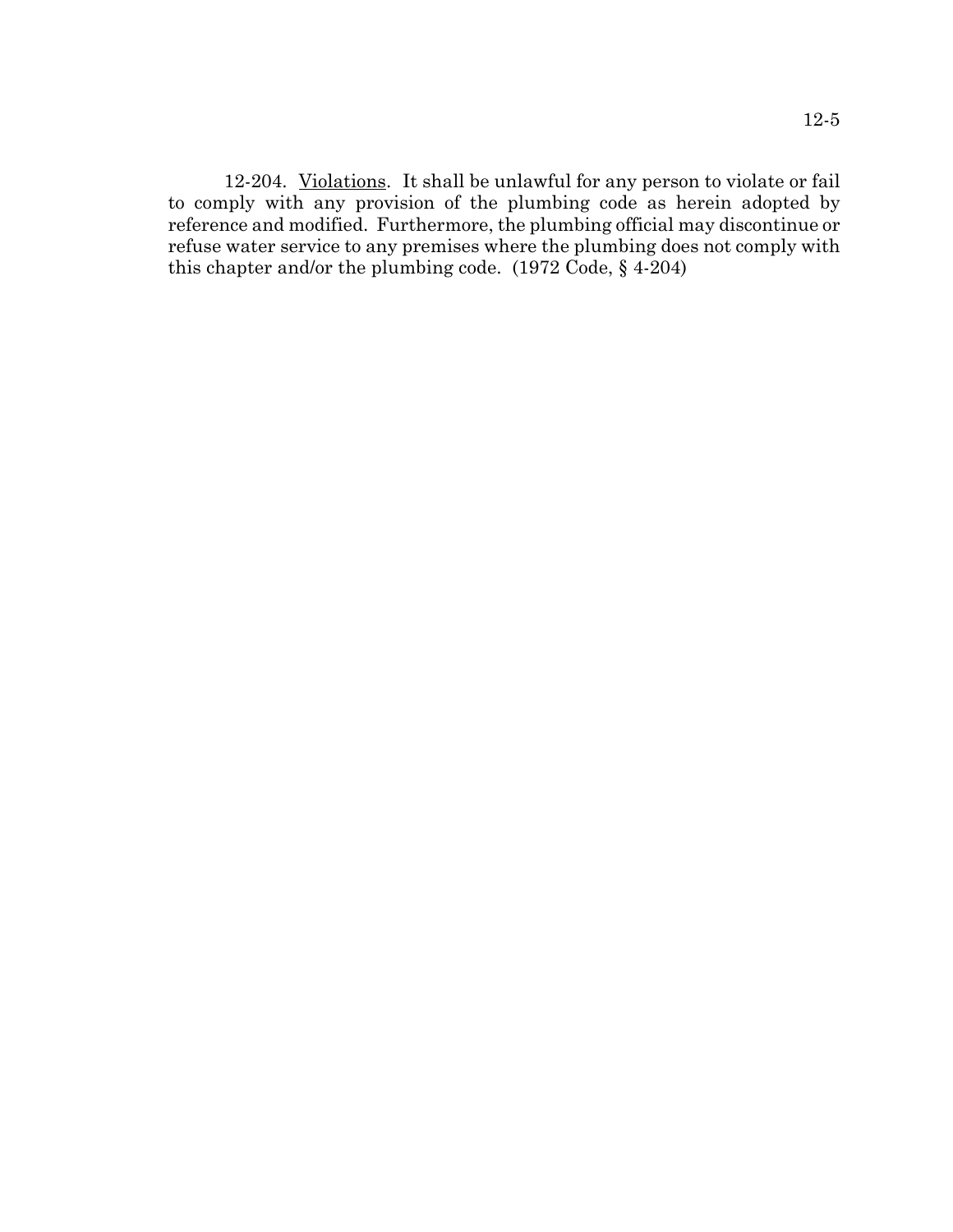### ELECTRICAL CODE1

#### **SECTION**

- 12-301. Electrical code adopted.
- 12-302. Available in city manager's office.
- 12-303. Permit required for doing electrical work.
- 12-304. Violations.
- 12-305. Enforcement.

12-306. Fees.

12-301. Electrical code adopted. Pursuant to authority granted by Tennessee Code Annotated, §§ 6-54-501 through 6-54-506 and for the purpose of regulating conditions hazardous to life and property from fire or explosion, the NFPA 70 National Electrical Code, 2008 edition<sup>2</sup>, as prepared and adopted by the National Fire Protection Association and chapter 0780-2-1 of the 2009 edition Electrical Installation as adopted by the Department of Commerce and Insurance are hereby adopted and incorporated by reference as part of this code, and is hereafter referred to as the electrical code. Said National Electrical Code is adopted and incorporated fully as set out at length herein with the following addendum: all commercial and industrial buildings shall be wired in a metal raceway. (1972 Code, § 4-301, as replaced by Ord. #813, June 1996, amended by Ord. #860, Aug. 1999, and Ord. #903, Oct. 2002, replaced by Ord. #960, July 2007, and amended by Ord. #1003, May 2012)

12-302. Available in city manager's office. Pursuant to the requirements of Tennessee Code Annotated, § 6-54-502, one (1) copy of the electrical code has been placed on file in the city manager's office and shall be kept there for the use and inspection of the public. (1972 Code, § 4-302, modified)

12-303. Permit required for doing electrical work. No electrical work shall be done within this municipality until a permit therefor has been issued by the municipality. The term "electrical work" shall not be deemed to include minor repairs that do not involve the installation of new wire, conduits, machinery, apparatus, or other electrical devices generally requiring the services of an electrician. (1972 Code, § 4-303)

<sup>&</sup>lt;sup>1</sup>Municipal code reference

Fire protection, fireworks and explosives: title 7.

<sup>&</sup>lt;sup>2</sup>Copies of this code (and any amendments) may be purchased from the International Code Council, 900 Montclair Road, Birmingham, Alabama 35213.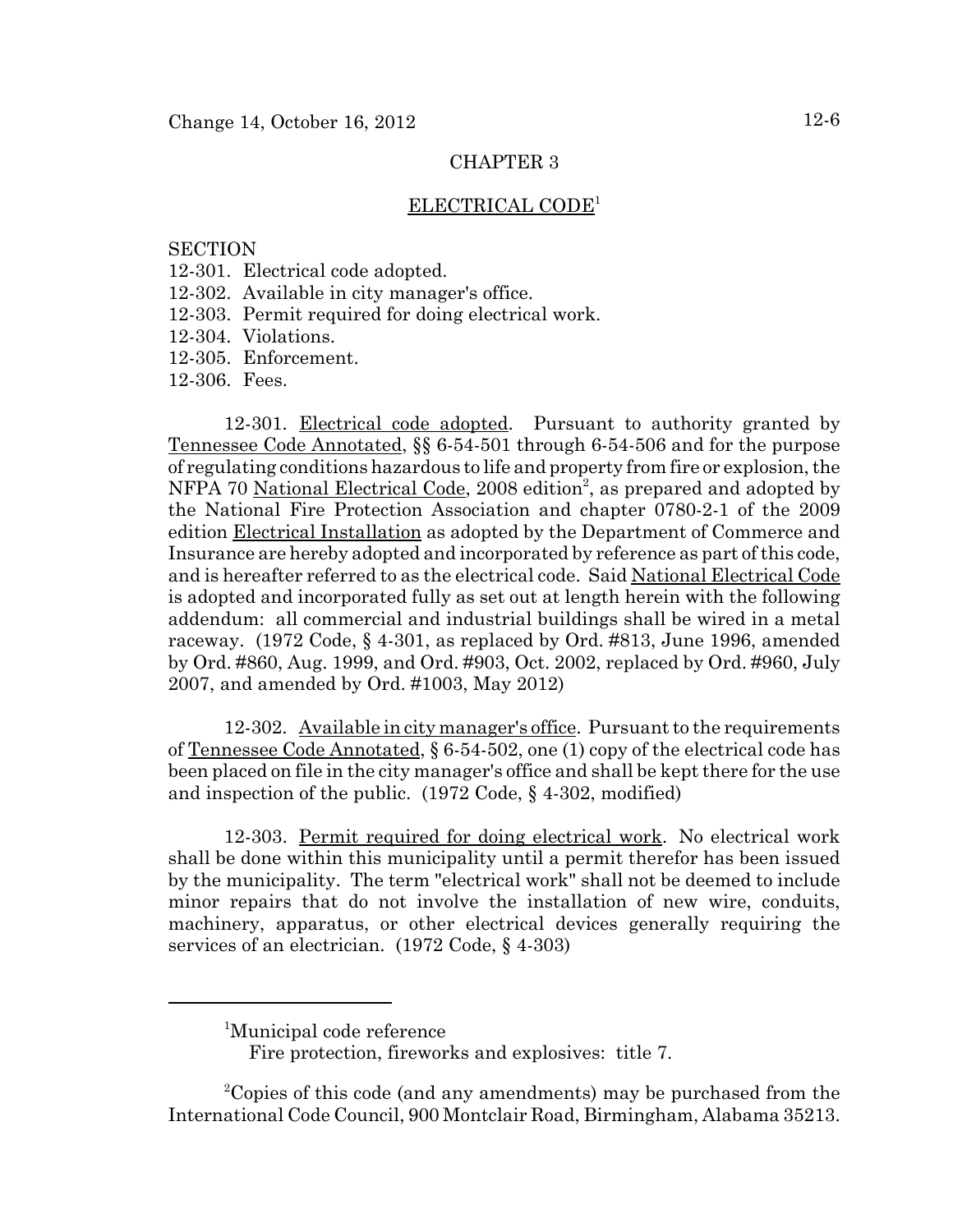12-304. Violations. It shall be unlawful for any person to do or authorize any electrical work or to use any electricity in such manner or under such circumstances as not to comply with this chapter and/or the requirements and standards prescribed by the electrical code. (1972 Code, § 4-304)

12-305. Enforcement. The electrical inspector shall be such person as the city manager shall appoint or designate. It shall be his duty to enforce compliance with this chapter and the electrical code as herein adopted by reference. He is authorized and directed to make such inspections of electrical equipment and wiring, etc., as are necessary to insure compliance with the applicable regulations, and may enter any premises or building at any reasonable time for the purpose of discharging his duties. He is authorized to refuse or discontinue electrical service to any person or place not complying with this chapter and/or the electrical code that was in effect at the time of construction. (1972 Code, § 4-305, modified)

12-306. Fees. The electrical inspector shall collect the same fees as are authorized in Tennessee Code Annotated, § 68-102-143 for electrical inspections by deputy inspectors of the state fire marshal, said fees to be paid over to the city. The city reserves the right to round up to the nearest whole dollar of said fee. (1972 Code, § 4-306, modified)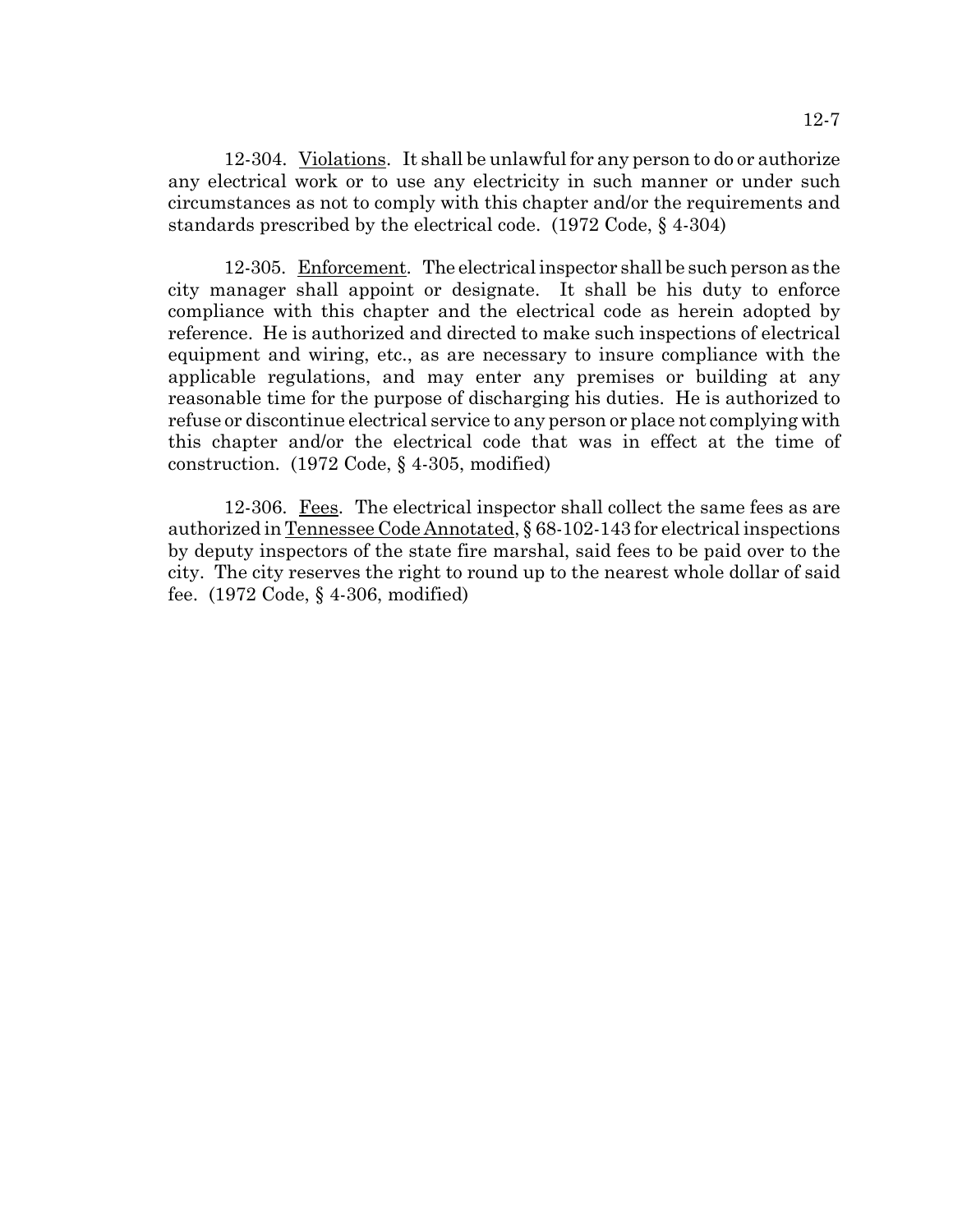# $GAS CODE<sup>1</sup>$

# **SECTION**

- 12-401. Title and definitions.
- 12-402. Purpose and scope.
- 12-403. Use of existing piping and appliances.
- 12-404. Bond and license.
- 12-405. Gas inspector and assistants.
- 12-406. Powers and duties of inspector.
- 12-407. Permits.
- 12-408. Inspections.
- 12-409. Certificates.
- 12-410. Fees.
- 12-411. Violations and penalties.
- 12-412. Nonliability.

12-401. Title and definitions. This chapter and the code herein adopted by reference shall be known as the gas code of the city and may be cited as such.

The following definitions are provided for the purpose of interpretation and administration of the gas code.

(1) "Inspector" means the person appointed as inspector, and shall include each assistant inspector, if any, from time to time acting as such under this chapter by appointment of the city manager.

(2) "Person" means any individual, partnership, firm, corporation, or any other organized group of individuals.

(3) "Gas company" means any person distributing gas within the corporate limits or authorized and proposing to so engage.

(4) "Certificate of approval" means a document or tag issued and/or attached by the inspector to the inspected material, piping, or appliance installation, filled out, together with date, address of the premises, and signed by the inspector.

(5) "Certain appliances" means conversion burners, floor furnaces, central heating plants, vented wall furnaces, water heaters, and boilers. (1972 Code, § 4-401)

12-402. Purpose and scope. Pursuant to authority granted by Tennessee Code Annotated, §§ 6-54-501 through 6-54-506 to provide minimum standards, provisions, and requirements for safe installation of consumer's gas piping and

<sup>1</sup> Municipal code reference

Gas system administration: title 19, chapter 2.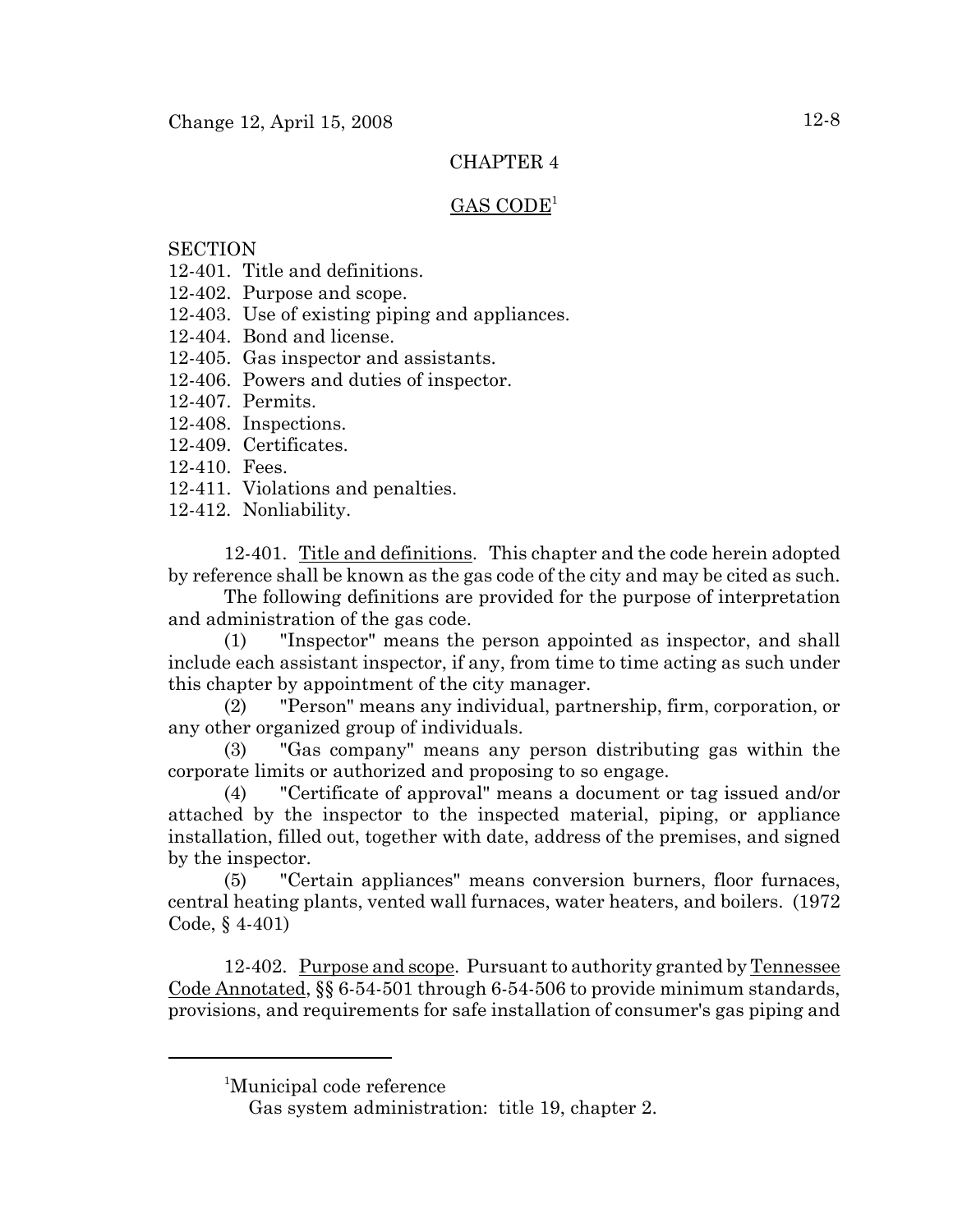Change 12, April 15, 2008  $12-9$ 

gas appliances, all gas piping and gas appliances installed, replaced, maintained, or repaired within the corporate limits shall conform to the requirements of this chapter and to the International Fuel Gas Code, 2006 edition<sup>1</sup>, as prepared and adopted by the International Code Council which is hereby incorporated by reference and made part of this chapter as if fully set forth herein. One (1) copy of the gas code shall be kept on file in the office of the city manager for the use and inspection of the public.  $(1972 \text{ Code}, \xi 4-402)$ , modified, as replaced by Ord. #960, July 2007)

12-403. Use of existing piping and appliances. Notwithstanding any provision in the gas code to the contrary, consumer's piping installed prior to the adoption of the gas code or piping installed to supply other than natural gas may be converted to natural gas if the inspector finds, upon inspection and proper tests, that such piping will render reasonably satisfactory gas service to the consumer and will not in any way endanger life or property; otherwise, such piping shall be altered or replaced, in whole or in part, to conform with the requirements of the gas code. (1972 Code, § 4-403)

12-404. Bond and license. (1) No person shall engage in or work at the installation, extension, or alteration of consumer's gas piping or certain gas appliances, until such person shall have secured a license as hereinafter provided, and shall have executed and delivered to the city manager a good and sufficient bond in the penal sum of \$25,000, with corporate surety, conditioned for the faithful performance of all such work, entered upon or contracted for, in strict accordance and compliance with the provisions of the gas code. The bond herein required shall expire on the first day of January next following its approval by the city manager, and thereafter on the first day of January of each year a new bond, in form and substance as herein required, shall be given by such person to cover all such work as shall be done during such year.

(2) Upon approval of said bond, the person desiring to do such work shall secure from the city manager a nontransferable license which shall run until the first day of January next succeeding its issuance, unless sooner revoked. The person obtaining a license shall pay any applicable license fees to the city manager.

(3) Nothing herein contained shall be construed as prohibiting an individual from installing or repairing his own appliances or installing, extending, replacing, altering, or repairing consumer's piping on his own premises, or as requiring a license or a bond from an individual doing such work on his own premises; provided, however, all such work must be done in

<sup>&</sup>lt;sup>1</sup>Copies of this code (and any amendments) may be purchased from the International Code Council, 900 Montclair Road, Birmingham, Alabama 35213.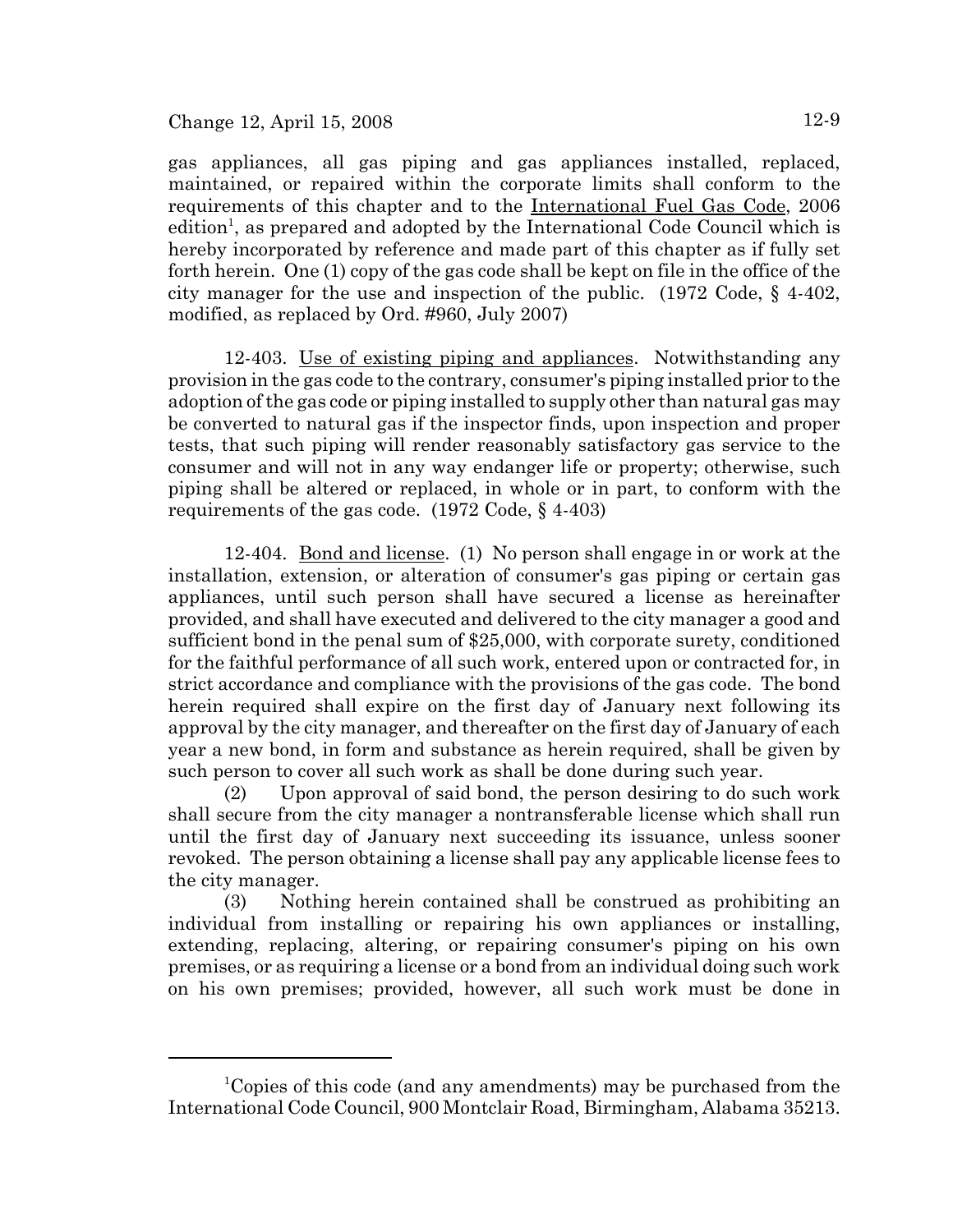conformity with all other provisions of the gas code, including those relating to permits, inspections, and fees. (1972 Code, § 4-404)

12-405. Gas inspector and assistants. To provide for the administration and enforcement of the gas code, the office of gas inspector is hereby created. The inspector, and such assistants as may be necessary in the proper performance of the duties of the office, shall be appointed by the city manager. (1972 Code, § 4-405)

12-406. Powers and duties of inspector. (1) The inspector is authorized and directed to enforce all of the provisions of the gas code. Upon presentation of proper credentials, he may enter any building or premises at reasonable times for the purpose of making inspections or preventing violations of the gas code.

(2) The inspector is authorized to disconnect any gas piping or fixture or appliance for which a certificate of approval is required but has not been issued with respect to same, or which, upon inspection, shall be found defective or in such condition as to endanger life or property. In all cases where such a disconnection is made, a notice shall be attached to the piping, fixture, or appliance disconnected by the inspector, which notice shall state that the same has been disconnected by the inspector, together with the reason or reasons therefor, and it shall be unlawful for any person to remove said notice or reconnect said gas piping or fixture or appliance without authorization by the inspector and such gas piping or fixture or appliance shall not be put in service or used until the inspector has attached his certificate of approval in lieu of his prior disconnection notice.

(3) It shall be the duty of the inspector to confer from time to time with representatives of the local health department, the local fire department, and the gas company, and otherwise obtain from proper sources all helpful information and advice, presenting same to the appropriate officials from time to time for their consideration. (1972 Code, § 4-406)

12-407. Permits. (1) No person shall install a gas conversion burner, floor furnace, central heating plant, vented wall furnace, water heater, boiler, consumer's gas piping, or convert existing piping to utilize natural gas without first obtaining a permit to do such work from the city; however, permits will not be required for setting or connecting other gas appliances, or for the repair of leaks in house piping.

(2) When only temporary use of gas is desired, the inspector may issue a permit for such use, for a period of not to exceed sixty (60) days, provided the consumer's gas piping to be used is given a test equal to that required for a final piping inspection.

(3) Except when work in a public street or other public way is involved the gas company shall not be required to obtain permits to set meters, or to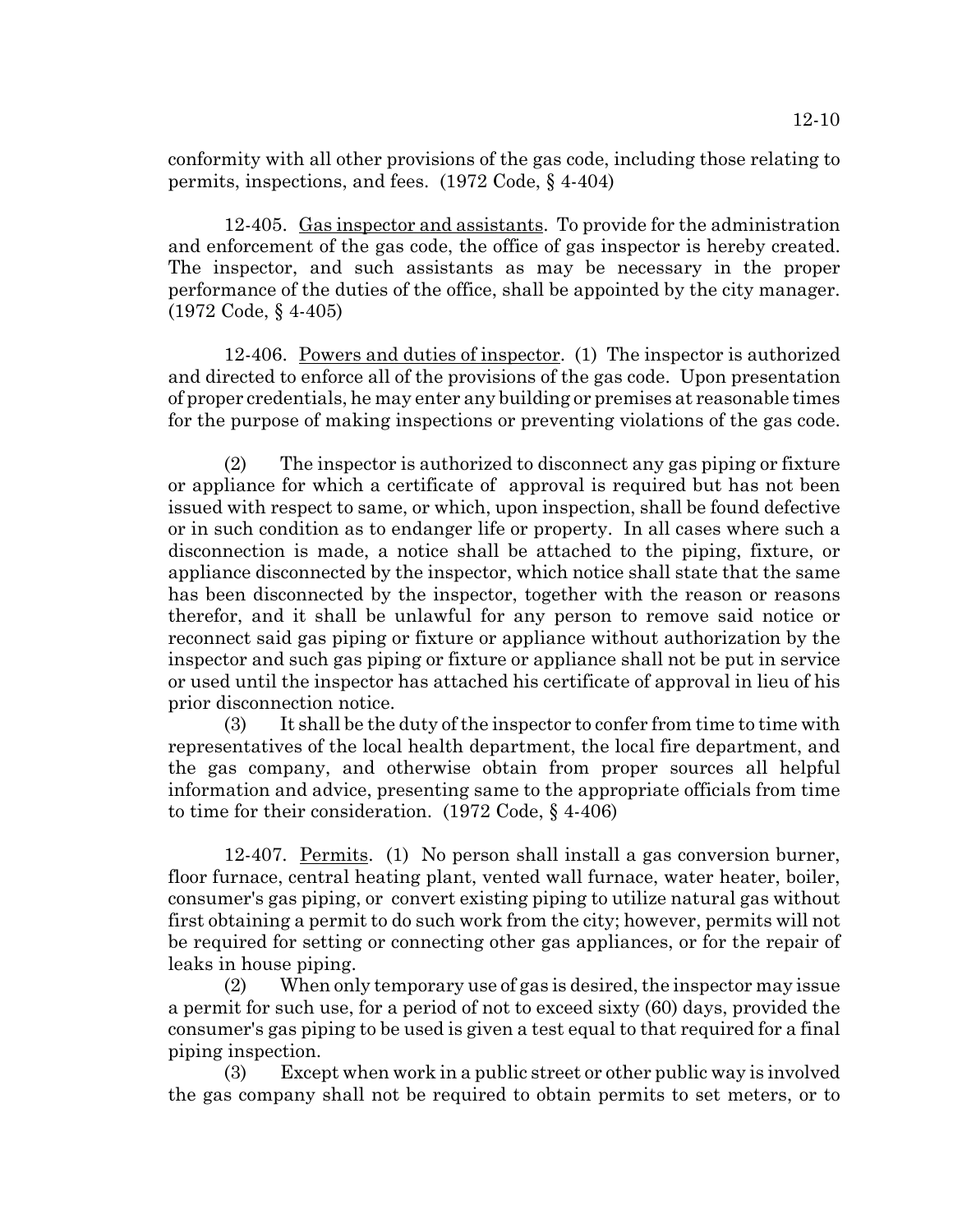extend, relocate, remove, or repair its service lines, mains, or other facilities, or for work having to do with its own gas system. (1972 Code, § 4-407)

12-408. Inspections. (1) A rough piping inspection shall be made after all new piping authorized by the permit has been installed, and before any such piping has been covered or concealed or any fixtures or gas appliances have been attached thereto.

(2) A final piping inspection shall be made after all piping authorized by the permit has been installed and after all portions thereof which are to be concealed by plastering or otherwise have been so concealed, and before any fixtures or gas appliances have been attached thereto. This inspection shall include a pressure test, at which time the piping shall stand an air pressure equal to not less than the pressure of a column of mercury six (6) inches in height, and the piping shall hold this air pressure for a period of at least ten (10) minutes without any perceptible drop. A mercury column gauge shall be used for the test. All tools, apparatus, labor, and assistance necessary for the test shall be furnished by the installer of such piping.  $(1972 \text{ Code}, \S 4-408)$ 

12-409. Certificates. The inspector shall issue a certificate of approval at the completion of the work for which a permit for consumer piping has been issued if after inspection it is found that such work complies with the provisions of the gas code. A duplicate of each certificate issued covering consumer's gas piping shall be delivered to the gas company and used as its authority to render gas service. (1972 Code, § 4-409)

12-410. Fees. (1) The total fees for inspection of consumer's gas piping at one location (including both rough and final piping inspection) shall be \$1.50 for one to five outlets, inclusive, and \$0.50 for each outlet above five.

(2) The fees for inspecting conversion burners, floor furnaces, boilers, or central heating plants shall be \$1.50 for each unit.

(3) The fees for inspecting vented wall furnaces and water heaters shall be \$1.00 for each unit.

(4) If the inspector is called back, after correction of defects noted, an additional fee of \$1.00 shall be made for each such return inspection.

(5) Any and all fees shall be paid by the person to whom the permit is issued. (1972 Code, § 4-410)

12-411. Violations and penalties. Any person who shall violate or fail to comply with any of the provisions of the gas code shall be guilty of a misdemeanor, and upon conviction thereof shall be fined under the general penalty clause for this code of ordinances, or the license of such person may be revoked, or both fine and revocation of license may be imposed. (1972 Code, § 4-411)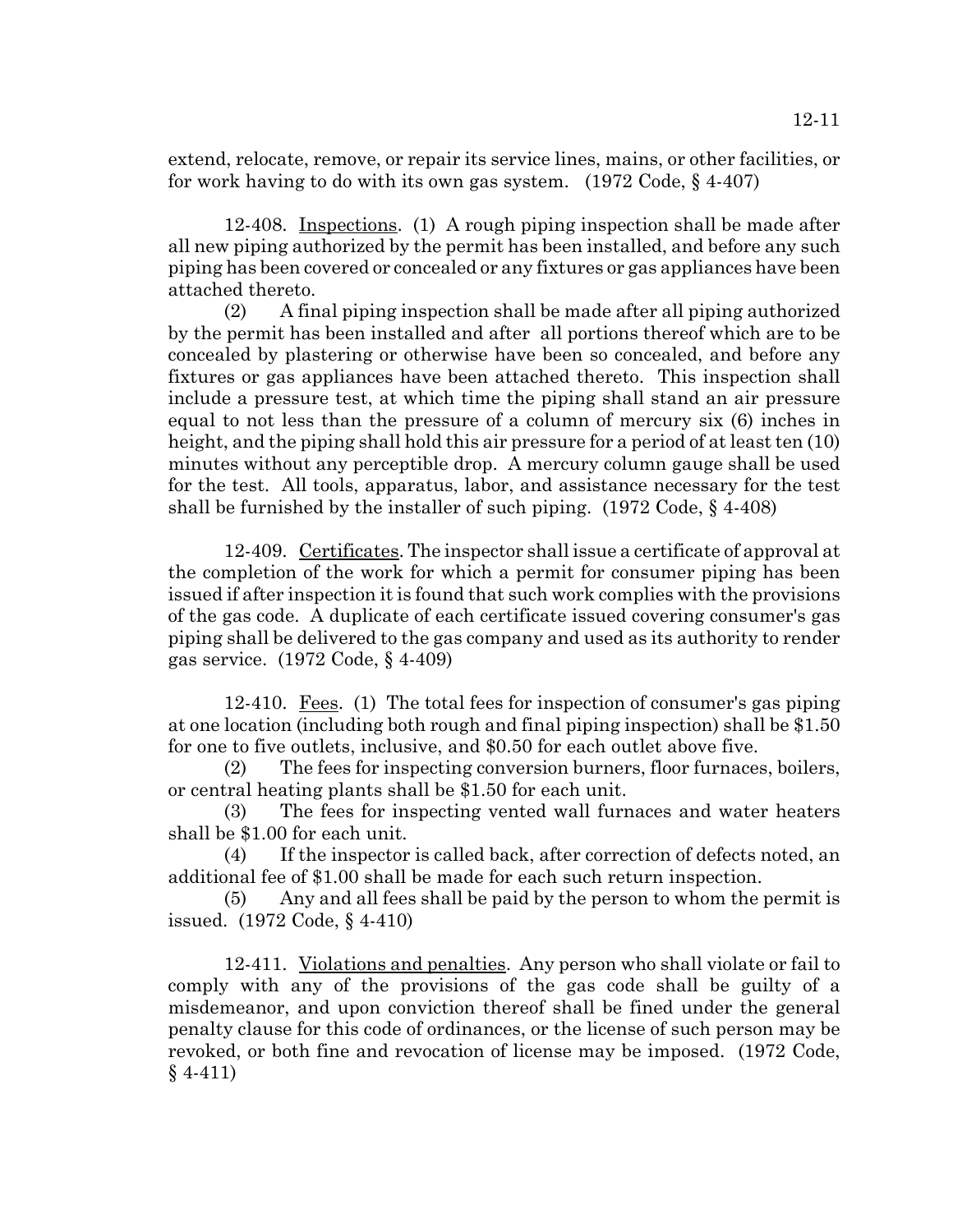12-412. Nonliability. This chapter shall not be construed as imposing upon the city any liability or responsibility for damages to any person injured by any defect in any gas piping or appliance mentioned herein, or by installation thereof, nor shall the city, or any official or employee thereof, be held as assuming any such liability or responsibility by reason of the inspection authorized hereunder or the certificate of approval issued by the inspector. (1972 Code, § 4-412)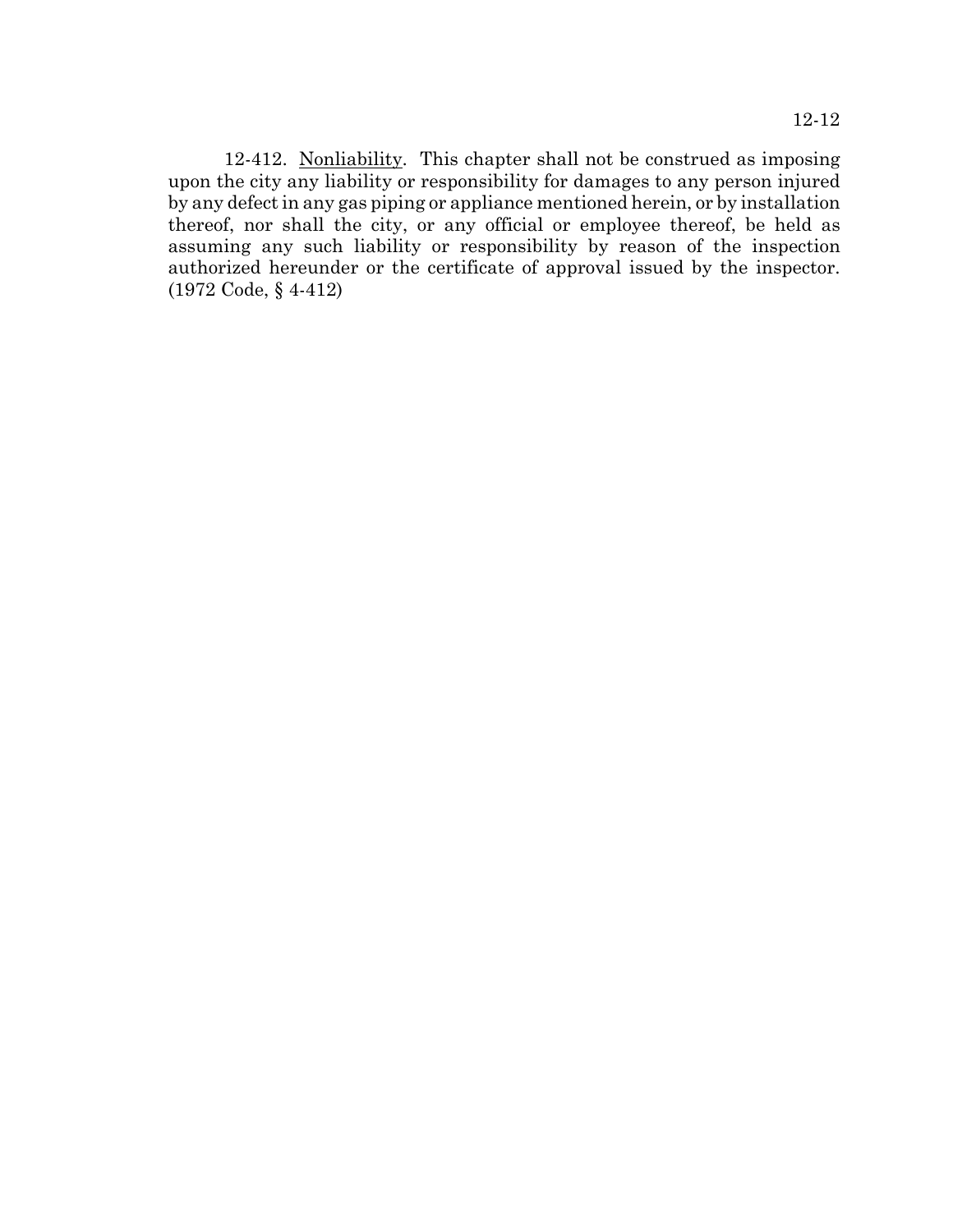## HOUSING CODE

## **SECTION**

- 12-501. Scope and application.
- 12-502. Definitions.
- 12-503. Minimum standards for lighting.
- 12-504. Minimum standards for ventilation.
- 12-505. Minimum standards for heating.
- 12-506. Minimum standards for basic equipment and facilities.
- 12-507. Basements and cellars.
- 12-508. Space requirements.
- 12-509. Egress.
- 12-510. Infestation.
- 12-511. Responsibilities of the occupant.
- 12-512. Responsibilities of the owner.
- 12-513. Conditions of structures.
- 12-514. Minimum standards for rooming houses.
- 12-515. Duties of the inspector.
- 12-516. Administrative rules and regulations.
- 12-517. Emergency powers.
- 12-518. Service of notices and orders.
- 12-519. Board of housing appeals.
- 12-520. Hearings.
- 12-521. Appeal to court.
- 12-522. Violations.
- 12-523. Conflicting provisions.

12-501. Scope and application. Every building used in whole or in part as a dwelling unit or as two or more dwelling units shall conform to the requirements of this chapter irrespective of the class to which such buildings may otherwise belong, and irrespective of when such buildings may have been constructed, altered or repaired.

No person shall occupy as owner-occupant or let to another for occupancy any dwelling or dwelling unit for the purpose of living, sleeping, cooking or eating therein which does not comply with the requirements of §§ 12-503 through 12-513. (1972 Code, § 4-501)

12-502. Definitions. The following definitions shall apply in the interpretation and enforcement of this chapter:

(1) "Approved" shall mean constructed, installed and maintained in accordance with the provisions of this chapter and other pertinent provisions of this code and with rules and regulations adopted pursuant hereto.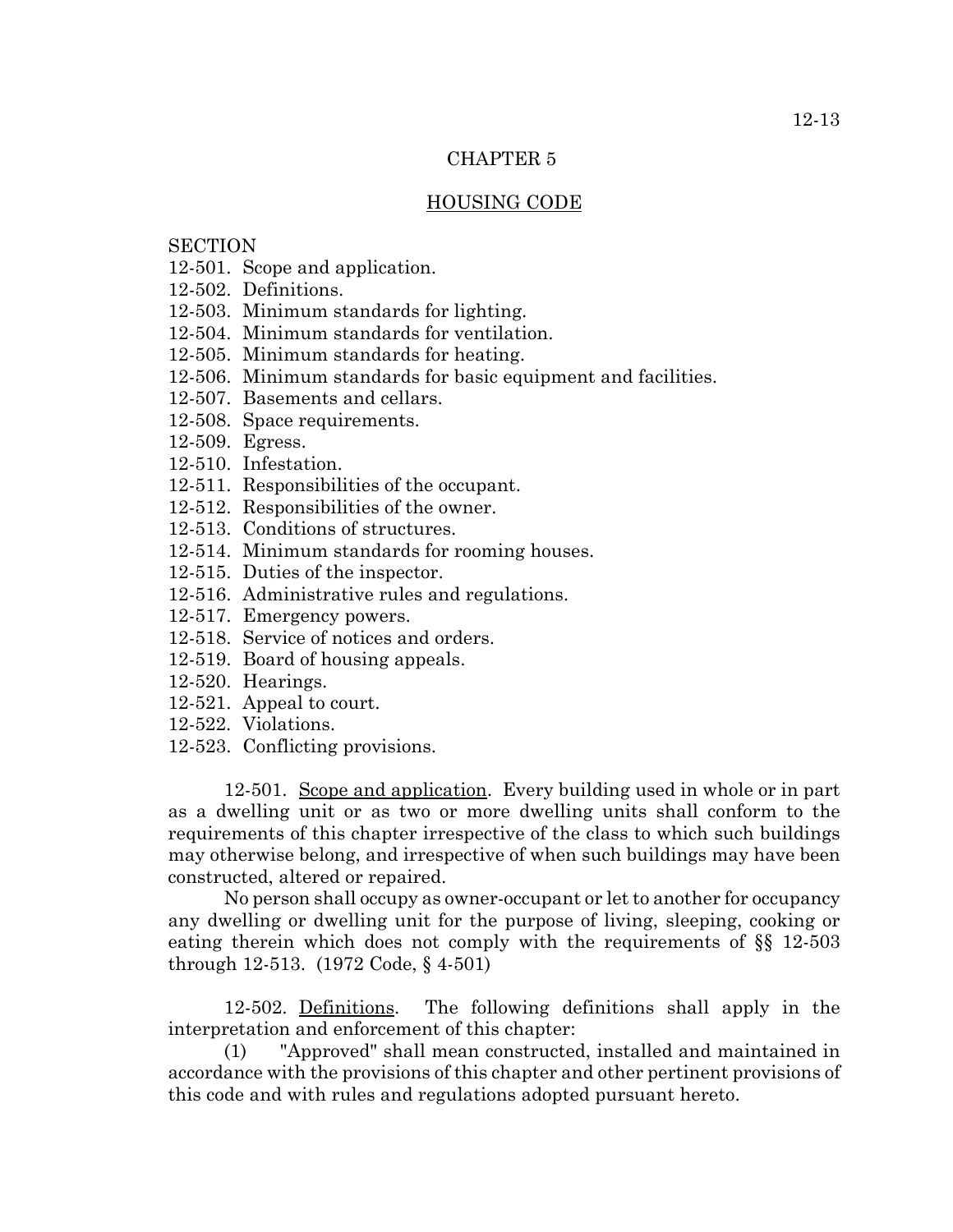(2) "Basement" shall mean a portion of a building located partly underground but having less than half its clear floor-to-ceiling height below the average grade of the adjoining ground.

(3) "Board of Housing Appeals" shall mean the board established by § 12-519 of this code.

(4) "Cellar" shall mean a portion of a building located partly or wholly underground, and having half or more than half of its clear floor-to-ceiling height below the average grade of the adjoining ground.

(5) "Dwelling" shall mean any building or structure, or part thereof, used and occupied for human habitation or intended to be so used, and includes any outhouses and appurtenances belonging thereto and enjoyed therewith.

(6) "Dwelling unit" shall mean any room or group of rooms located within a dwelling and forming a single habitable unit with facilities which are used or intended to be used for living, sleeping, cooking and eating.

(7) "Extermination" shall mean the control and elimination of insects, rodents, or other pests by eliminating their harborage places, by removing or making inaccessible materials that may serve as their food, by poisoning, spraying, fumigating, trapping, or by any other recognized and legal pest elimination methods approved by the inspector.

(8) "Garbage" shall mean the animal and vegetable waste resulting from the handling, preparation, cooking and consumption of food.

(9) "Habitable room" shall mean a room or enclosed floor space used or intended to be used for living, sleeping, cooking, or eating purposes, excluding bathrooms, water closet compartments, laundries, pantries, foyers, communicating corridors, closets or storage spaces.

(10) "Household" shall mean all persons who occupy a dwelling unit. A person living alone or any group of persons sharing a dwelling unit is a household.

(11) "Infestation" shall mean the presence, within or around a dwelling, of any insects, rodents, or other pests.

(12) "Inspector" shall mean the person designated by the city manager to carry out the duties of inspector as stated in §§ 12-515 through 12-519.

(13) "Multiple dwelling" shall mean any dwelling containing more than two dwelling units.

(14) "Occupant" shall mean any person, over one year of age, living, sleeping, cooking, or eating in, or having actual possession of, a dwelling unit or rooming unit.

(15) "Ordinary minimum winter conditions" shall mean a temperature of  $O^{\circ}F$ .

(16) "Owner" is deemed to mean and include a holder of any legal or equitable estate in the premises, whether alone or jointly with others, and whether in possession or not.

(17) "Parties in interest" shall mean all individuals, associations, partnerships, corporations, and others who have any interest in a dwelling and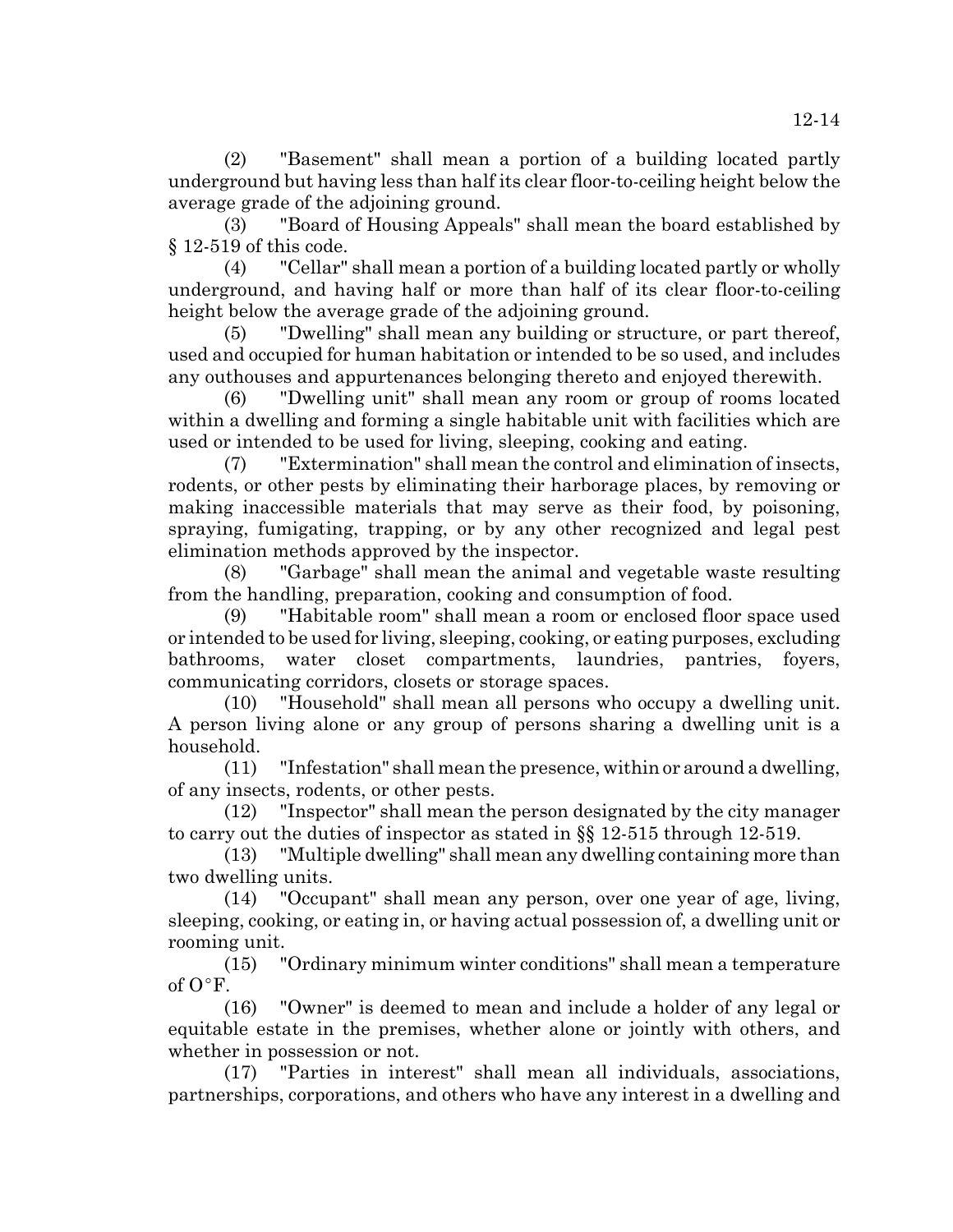any who are in possession or control thereof as agent of the owner or as executor, executrix, administrator, administratrix, trustee, or guardian of the estate of the owner. Any such person thus representing the owner or owners shall be bound to comply with the provisions of this chapter and of the rules and regulations adopted pursuant hereto, to the same extent as if he were the owner.

(18) "Plumbing" shall mean and include all of the following supplied facilities and equipment: gas pipes, gas-burning equipment, water pipes, garbage disposal units, waste pipes, water closets, sinks, installed dishwashers, lavatories, bathtubs, shower baths, installed clothes-washing machines, catch basins, drains, vents, and any other similar supplied fixtures, together with all connections to water, sewer, or gas lines.

(19) "Premises" shall mean any platted or unplatted lot, parcel or plot of land, improved or unimproved with any dwelling or non-dwelling structure.

(20) "Public hall" shall mean any hall, corridor or passageway not within the exclusive control of one family.

(21) "Rooming unit" shall mean any room or group of rooms forming a single habitable unit used or intended to be used for living and sleeping, but not for cooking or eating purposes.

(22) "Rooming house" shall mean any dwelling, or that part of any dwelling containing one or more rooming units, in which space is let by the occupant to three or more persons who are not husband, wife, son, daughter, mother, father, sister or brother of the occupant.

(23) "Rubbish" shall mean all waste materials, except garbage. The term shall include the residue from the burning of wood, coal, coke, and other combustible material, paper, rags, cartons, boxes, wood, excelsior, rubber, leather, tree branches, yard trimmings, tin cans, metals, mineral matter, glass, crockery, and dust.

(24) "Single unit dwelling" shall mean a dwelling occupied by one family alone.

(25) "Supplied" shall mean paid for, furnished, or provided by, or under the control of, the owner or operator, his agents and/or representatives.

(26) "Water closet" shall mean a toilet, with a bowl and trap made in one piece, which is connected to the city water and sewer system or other approved water supply and sewer system.

(27) "Workmanlike state of maintenance and repair" shall mean in such a state as to comply with all codes and ordinances pertaining to construction of buildings and installation of utilities.

(28) "Meanings of certain words." Whenever the words "dwelling," "dwelling unit," "rooming house," "rooming unit," or "premises" are used in this chapter, they shall be construed as though they were followed by the words, "or any part thereof." (1972 Code, § 4-502, modified)

12-503. Minimum standards for lighting. Where there is electric service available from power lines which are not more than 300 feet away from a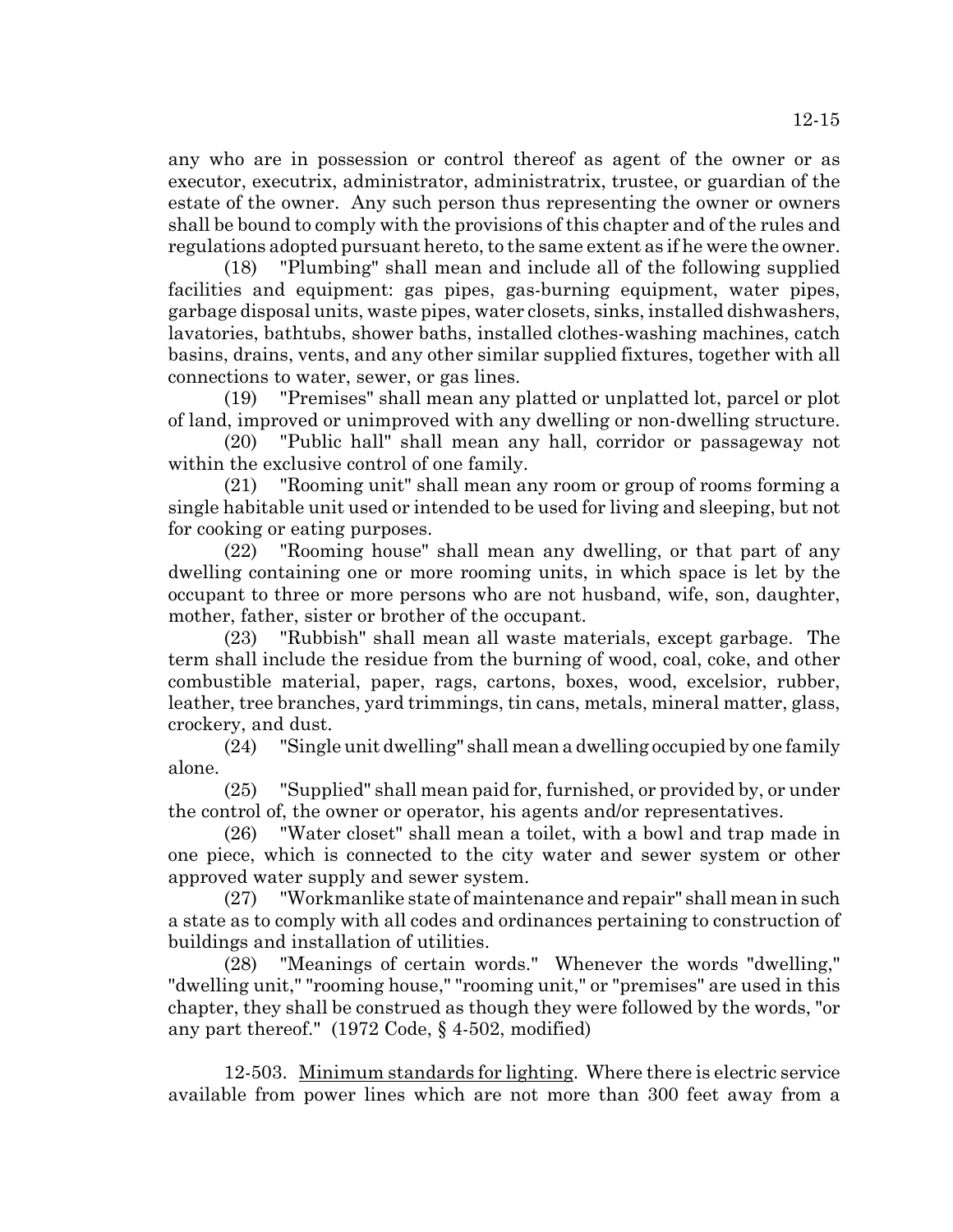dwelling, every habitable room in such dwelling shall contain one electric outlet, and every bathroom, laundry room, furnace room, and public hall shall contain at least one ceiling or wall type electric light fixture. Every such outlet and fixture shall be in working condition and installed in accordance with the requirements of the electric code.

Every habitable room shall have at least one window or skylight facing directly to the outside or other means of lighting which is approved as adequate by the inspector. The minimum total window area for every habitable room shall be 10 per cent of the total floor area of such room unless the only window in the room is the skylight type, then the minimum total window area shall be 15 per cent of total floor area of such room, except where other means of artificial lighting are approved.

Every public hall and stairway in every multiple dwelling containing five or more dwelling units shall be adequately lighted at all times. Every public hall and stairway in a structure containing not more than four dwelling units may be supplied with conveniently located light switches controlling an adequate lighting system which may be turned on when needed instead of full-time lighting.

Bathrooms shall conform to the lighting requirements for habitable rooms. (1972 Code, § 4-503)

12-504. Minimum standards for ventilation. Every habitable room shall have at least one window or skylight opening directly to the outdoors which can easily be opened, or such other device as will adequately ventilate such room. The minimum total openable window area in every habitable room shall be equal to one-half of the minimum total window area required in § 12-503, except where there is supplied some other device affording adequate ventilation and approved by the inspector. (1972 Code, § 4-504)

12-505. Minimum standards for heating. Every dwelling shall have heating facilities which are properly installed, are maintained in safe and good working condition and are capable of safely and adequately heating all habitable rooms and bathrooms.

All gas-burning room heaters shall be vented to the outside air by a smoke pipe or flue. Rubber tube or armoured rubber tube connections on gas heating fixtures are prohibited. (1972 Code, § 4-505)

12-506. Minimum standards for basic equipment and facilities. The following minimum standards for basic equipment and facilities are prescribed:

(1) Water supply: There shall be a potable supply of running water piped into each dwelling unit.

(2) Sewerage: In every dwelling, plumbing fixtures shall be properly installed, properly connected to the water supply and sewer systems, approved by the inspector and maintained in good working order.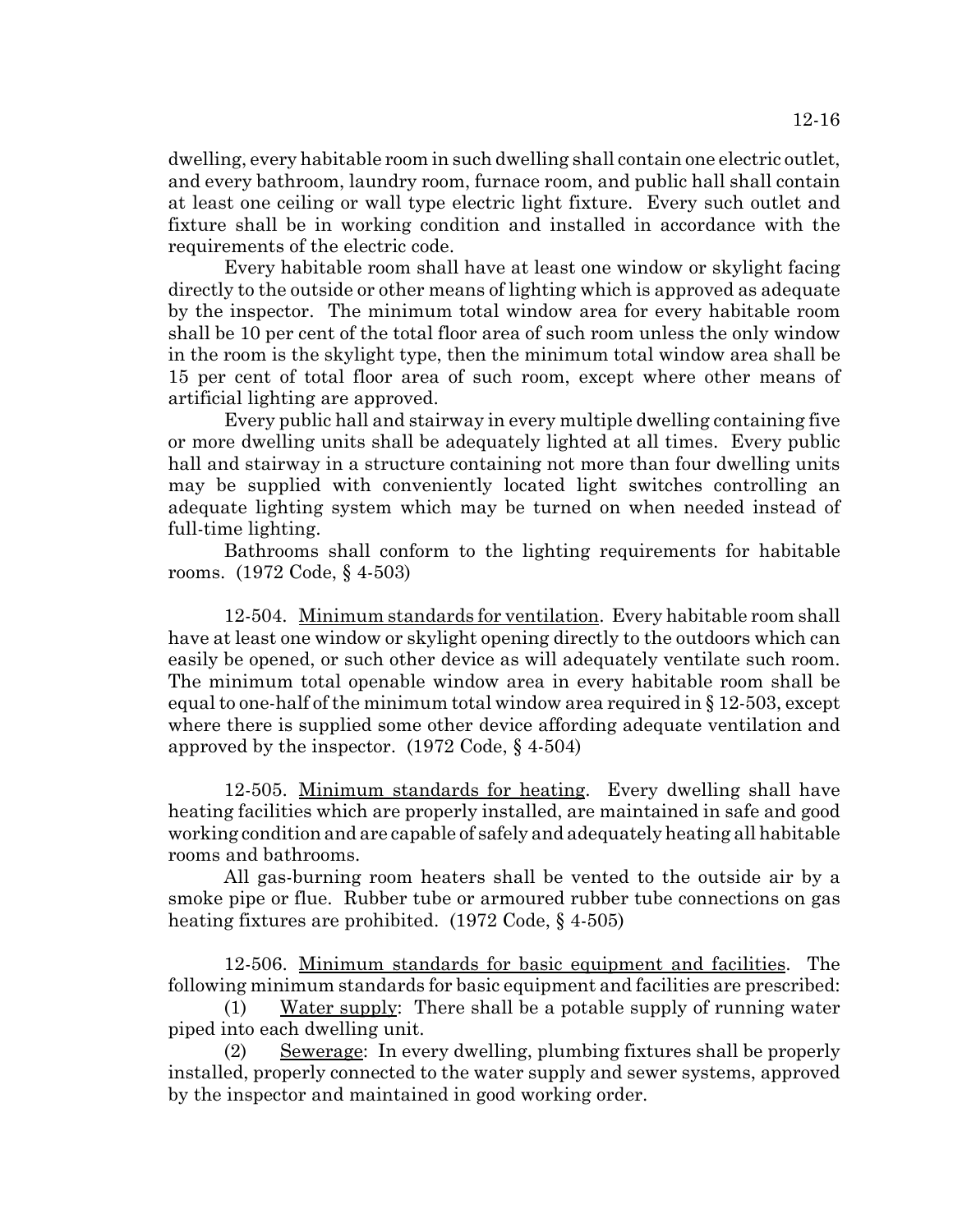(3) Sanitary equipment: Every dwelling unit shall contain a sink, tub or shower, and a lavatory in a room affording privacy, properly connected to a hot water supply and sewer system.

(4) Sink: Every dwelling unit shall contain a kitchen sink which is properly connected to the hot water supply and sewer system.

(5) Water closets: Every dwelling unit shall have a flush type water closet located therein.

(6) Water heating facilities: Every dwelling shall have water heating facilities properly connected to the water piping system, and such facilities shall have a capacity to supply a sufficient quantity of water to each fixture connected at a minimum temperature of  $120^{\circ}$ F. (1972 Code, § 4-506)

12-507. <u>Basements and cellars</u>. No cellar space shall be used as a habitable room.

Basement space may be used as a habitable room if:

(1) The windows are sufficiently above the lot's ground level so as to allow the room to meet requirements of habitable rooms as to light and ventilation (§§ 12-503 and 12-504); and if

(2) The floors below grade level of the lot are impervious to water and free from dampness at all times; and if

(3) The clear inner height is at least 6 feet 8 inches, and no pipes or beams are below 6 feet from the floor level. (1972 Code, § 4-507)

12-508. Space requirements. The number of persons occupying any dwelling unit shall be limited by the following requirements:

(1) Sleeping rooms: Every sleeping room for one occupant shall have at least 70 square feet of floor space, or if occupied by more than one person, at least 50 square feet per occupant.

(2) Size of dwelling unit: The total of all habitable rooms in a dwelling unit shall be such as to provide at least 600 square feet of floor space for the first occupant and 100 square feet of floor space for each additional occupant. Provided that in the case of municipally sponsored low rental housing, the size of an efficiency dwelling unit that combines the living room and bedroom shall have at least 500 square feet of floor space for the first occupant and 100 square feet for each additional occupant.

(3) Minimum height of habitable rooms: Every habitable room shall be not less than 7 feet in height from the floor to the ceiling throughout one-half of the area of such room. Any portion of a room having a ceiling height of less than 5 feet shall not be considered in computing the total floor area for such room.

(4) No habitable room shall contain less than 70 square feet of floor area, nor shall the least horizontal dimension of such room be less than 7 feet. (1972 Code, § 4-508)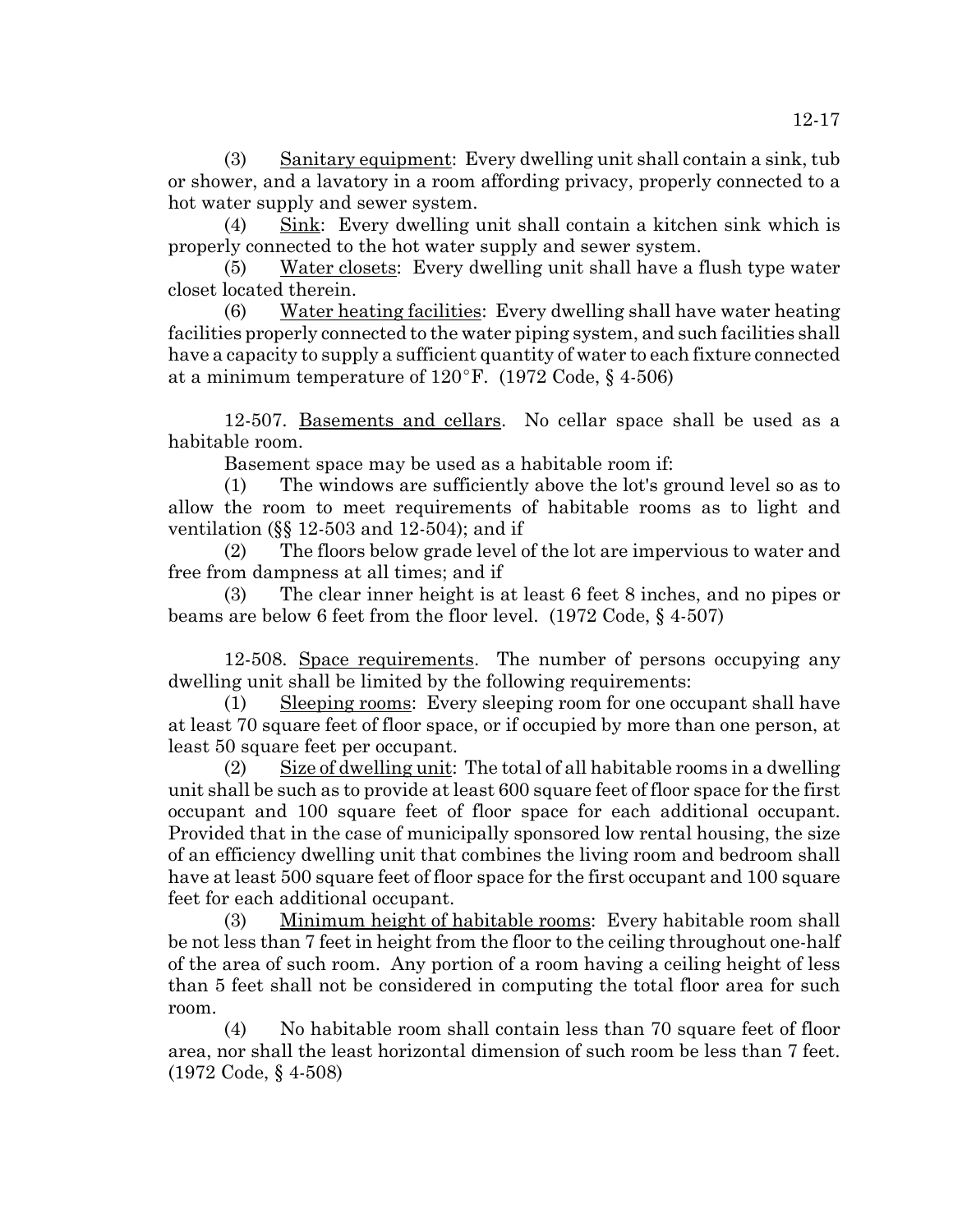12-509. Egress. Every dwelling unit shall have a safe, unobstructed means of egress to a safe and open space at ground level. All structures of three or more stories with a dwelling unit occupying the third or higher story shall be provided with two separate, usable, unobstructed means of egress for each dwelling unit located above the second story. The exit facilities from such dwelling units shall lead to a public thoroughfare either directly or through a court or yard, and passage to such exits shall not lead through any other dwelling unit or through a space that might reasonably be locked by anyone who is not a member of the household. An escape hatch or scuttle to a flat roof for escape through adjoining buildings may be considered as a usable means of egress for the dwelling unit occupying the top floor.

Dual egress will not be required of structures that are of fully fireproof construction. (1972 Code, § 4-509)

12-510. Infestation. During that portion of each year extending from May 1st through September 30th, for protection against mosquitoes, flies and other insects, every door opening directly from a dwelling unit to outdoor space shall be equipped with screens and a self-closing device; and every window or other device with openings to outdoor space used or intended to be used for ventilation shall likewise be equipped with screens or other insect deterrents.

Every basement or cellar window used or intended to be used for ventilation, and every other opening to a basement which might provide an entry for rodents, shall be permanently equipped with screens or such other device as will effectively prevent their entrance.

During the summer months, there shall be no standing pools of water which might provide a breeding place for mosquitoes.

Dwellings should be free from rodents and other vermin at all times. Responsibility for extermination rests with the occupant or owner as set forth in §§ 12-511 and 12-512. (1972 Code, § 4-510)

12-511. Responsibilities of the occupant. The responsibilities of the occupant are as follows:

(1) To keep the dwelling and premises he controls and occupies in a clean and sanitary condition.

(2) To dispose of rubbish and garbage in a clean and sanitary manner as prescribed by city regulations.

(3) To hang and remove screens provided by the owner except where the owner has agreed to supply such services.

(4) To keep plumbing fixtures therein in a clean and sanitary condition and to exercise reasonable care in the proper use and operation thereof.

(5) To exterminate in the following cases:

(a) The occupant of a single dwelling is responsible for extermination of any insects, rodents or other pests therein or on the premises.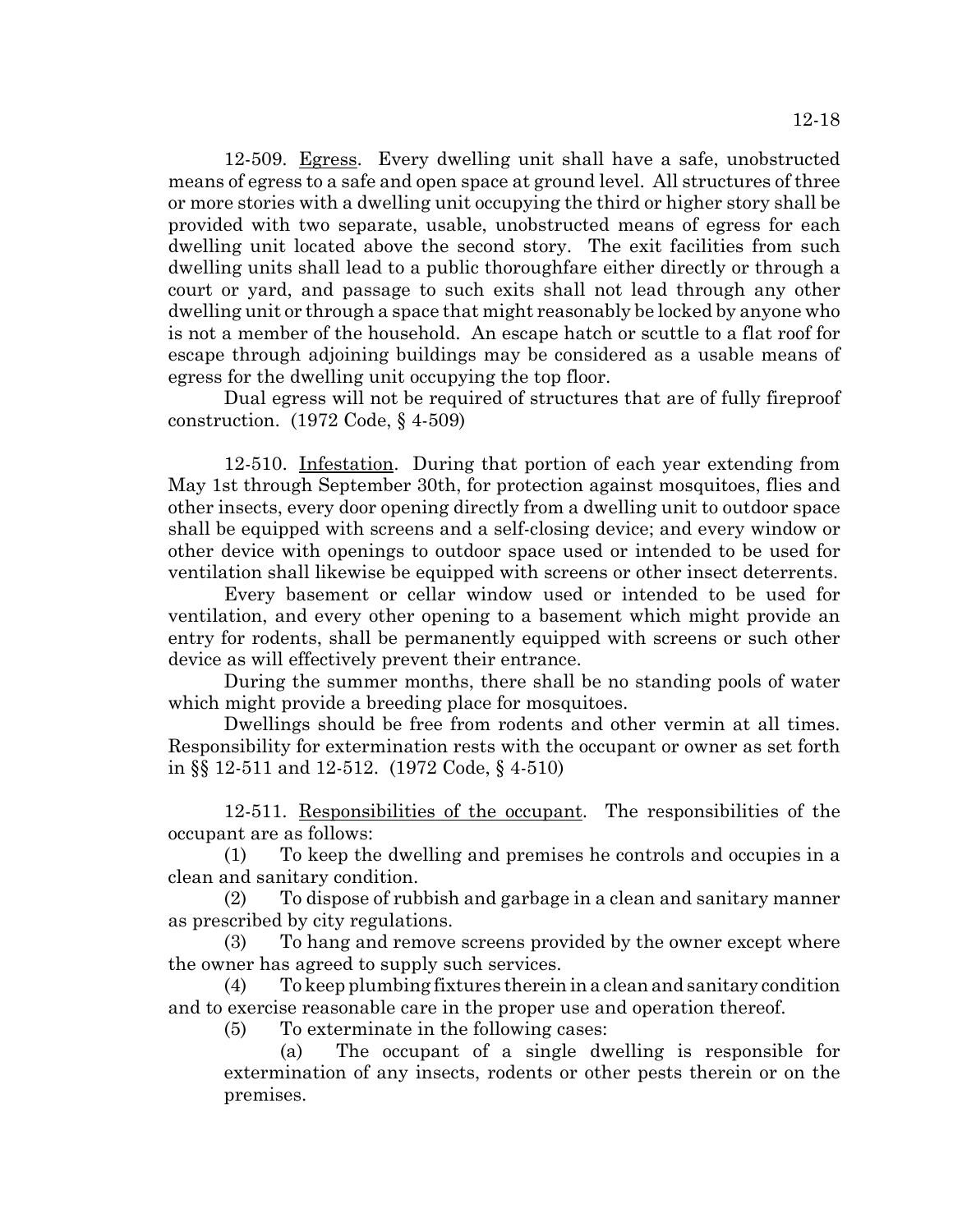(b) The occupant of a dwelling unit in a multiple-unit structure is responsible for extermination of any insects, rodents or other pests if his unit is the only unit infested.

Notwithstanding the foregoing provisions of this subsection, whenever infestation is caused by the failure of the owner to maintain the dwelling in a ratproof or reasonably insectproof condition, the occupant is not responsible for extermination of any insects, rodents, or other pests therein. (1972 Code, § 4-511)

12-512. Responsibilities of the owner. The responsibilities of the owner are as follows:

(1) To let no dwelling to anyone for occupancy unless it meets minimum standards set forth in §§ 12-503 through 12-513.

(2) To have the dwelling in a clean, sanitary and habitable condition; to free from infestation before renting; to paint walls and ceilings and to clean, repair and exterminate if necessary to meet aforestated requirements before offering for rent.

(3) To provide screens to be hung.

(4) To exterminate in the following cases:

(a) When infestation exists in two or more units of a multiple-unit structure.

(b) When infestation exists in shared or public areas of a multiple-unit structure.

(c) When infestation exists in a single unit of a multiple-unit structure or in a single-unit structure when infestation is due to failure of the owner to maintain the dwelling in a ratproof and reasonably insectproof condition.

(5) Vacant buildings to be kept locked. It shall be the duty of the owner of any vacant building within the City of Athens to keep all doors, windows and other openings in such building locked or otherwise secured so as to prevent unauthorized persons from entering such buildings.

(6) Damaged buildings to be secured. It shall be the duty of the owner of any building which has been damaged by fire, wind or any other act of God or man, to fence or close all openings or otherwise secure such building within ten (10) days from the date of damage to said building so as to prevent children or any unauthorized person from entering. (1972 Code, § 4-512)

12-513. Conditions of structures. (1) All dwelling structures shall be watertight, weatherproof, rodent and insectproof and in good repair.

(2) Every foundation, exterior wall and roof shall be reasonably watertight, weathertight and rodentproof, shall adequately support the building at all times, and shall be in a workmanlike state of maintenance and repair.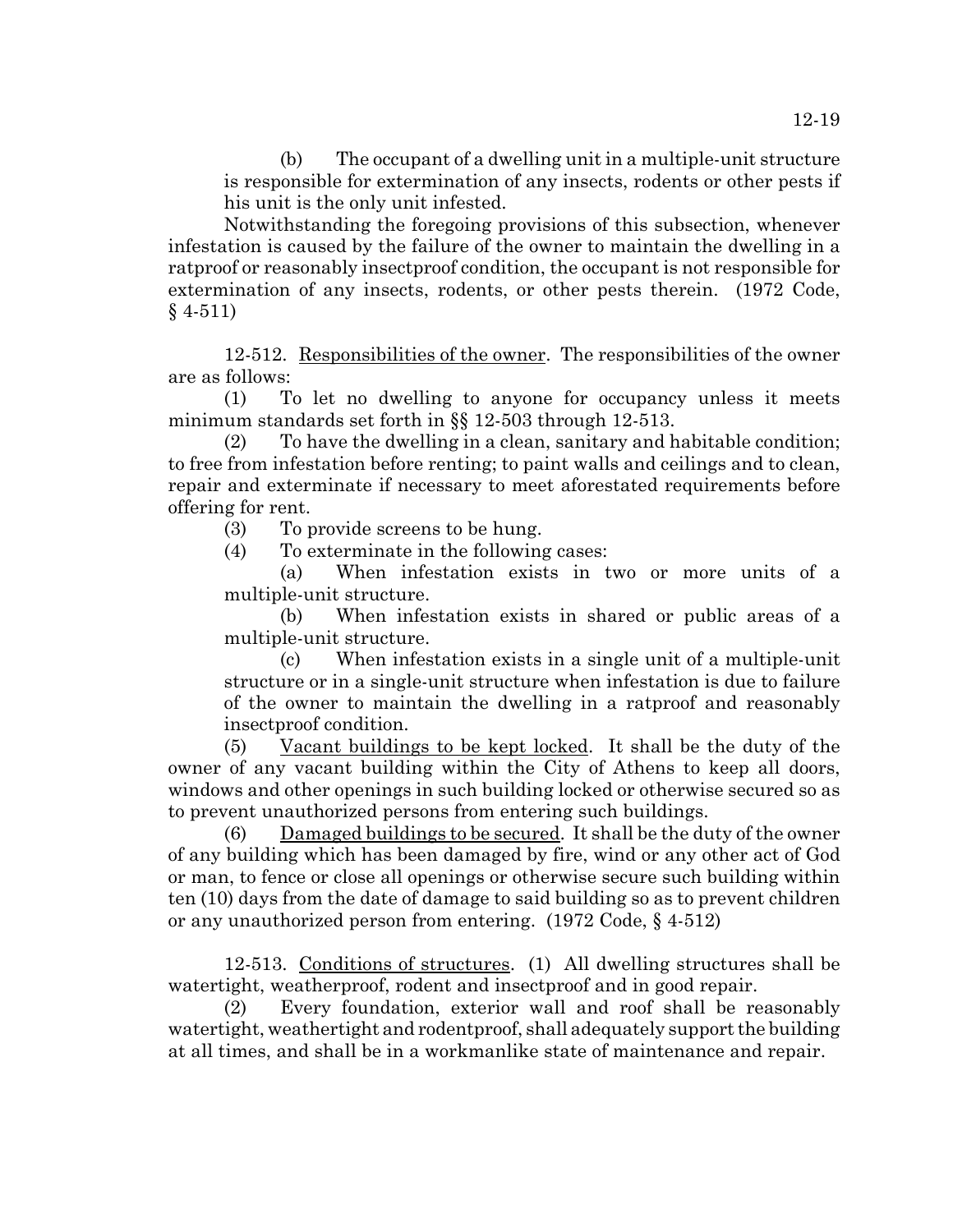(3) Every interior partition, wall, floor and ceiling shall be reasonably tight, capable of affording privacy and maintained in a workmanlike state of repair and in a clean and sanitary condition.

(4) All rainwater shall be so drained and conveyed from every roof, and the lot shall be so graded and drained as not to cause dampness in the walls, ceiling, floors or basement of any dwelling.

(5) Every window, exterior door and basement hatchway shall be reasonably weathertight, watertight and rodentproof, and shall be maintained in sound condition and repair.

(6) Every inside and outside stairway, every porch and every appurtenance thereto shall be so constructed as to be safe for use and capable of supporting the load that normal use may cause to be placed thereon and shall be maintained in sound condition and repair.

(7) Every supplied plumbing fixture and water and waste pipe shall be properly installed and maintained in a sanitary working condition, free from defects, leaks and obstructions.

(8) Every toilet, bathroom and kitchen floor shall be constructed and maintained so as to be reasonably impervious to water, and such floor shall be kept in a clean and sanitary condition.

(9) Every supplied facility, piece of equipment or utility which is required under this chapter shall be so constructed and installed that it will function safely and effectively, and shall be maintained in good working condition. (1972 Code, § 4-513)

12-514. Minimum standards for rooming houses. No person shall operate a rooming house or let to another for occupancy any room unless such rooming house or room complies with the following requirements:

(1) Every rooming house and room shall comply with the minimum standards set forth in §§ 12-503, 12-504, 12-505 and 12-508 as to light, ventilation, heating and space requirements.

(2) Every rooming house shall be equipped with at least one flush water closet, one lavatory and one tub or shower for each eight persons or fraction thereof within the rooming house, including members of the family if they are to share the use of the facilities. In rooming houses in which rooms are let only to males, flush urinals may be substituted for not more than one-half of the required number of water closets. All such facilities shall be properly connected to the water supply and sewer systems.

(3) Every flush water closet, flush urinal, lavatory, tub or shower required above shall be located within the rooming house in a room, or rooms, which:

(a) Affords privacy.

(b) Is accessible by a common hall without going outside the rooming house.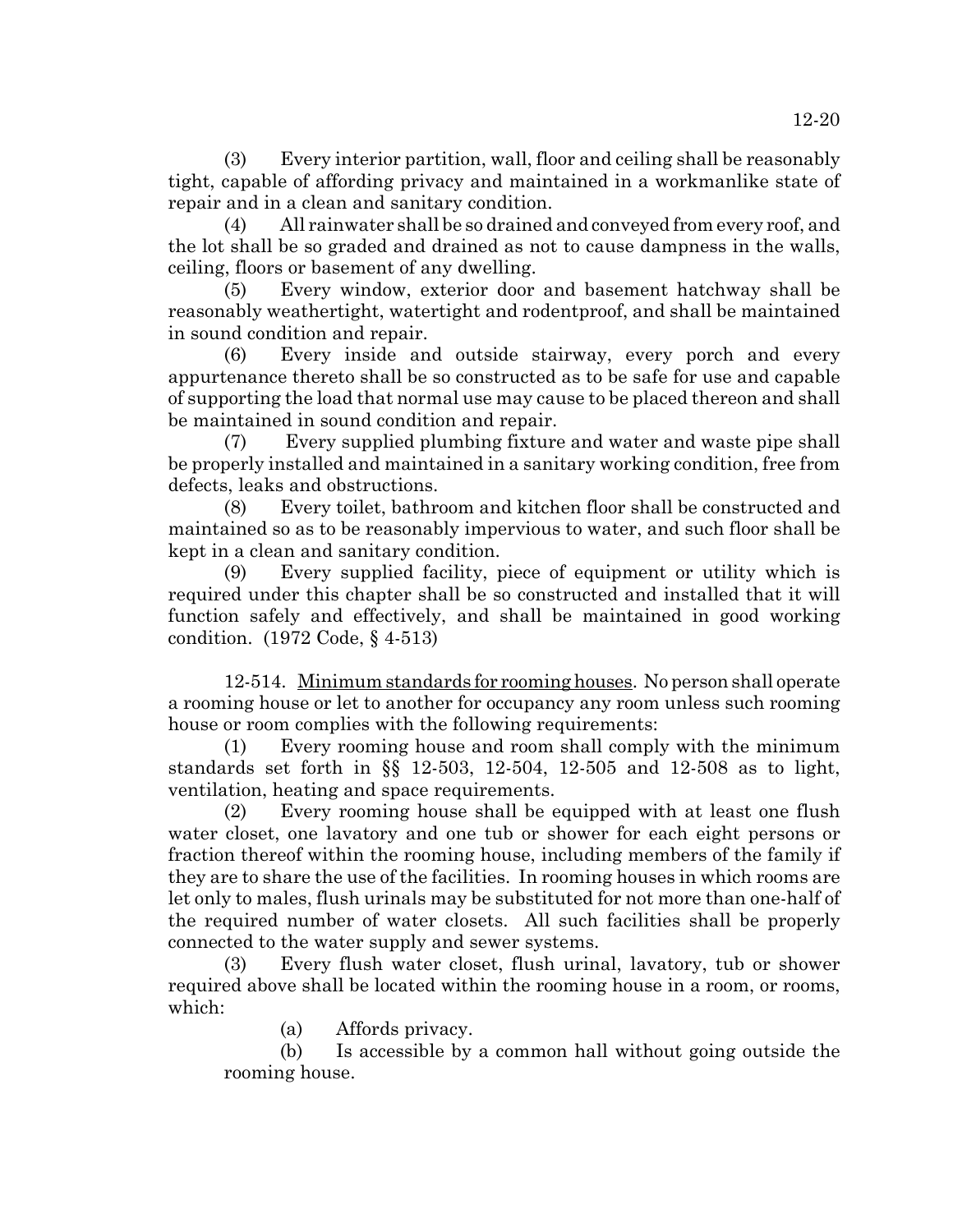(c) In accessible from a common hall without going through sleeping quarters of others.

(d) Is not more than one story removed from the room of any occupant intended to share the facilities.

(4) Where bedding, bed linen or towels are supplied, the operator shall maintain the bedding in a clean and sanitary manner, shall furnish clean bed linen and towels at least once each week and prior to the letting of any room to an occupant. (1972 Code, § 4-514)

12-515. Duties of the inspector. The inspector or his duly authorized representative is hereby authorized, upon showing proper identification, to enter, examine, and survey at any reasonable time all dwellings, dwelling units, rooming units, and premises located within the city. The occupant of every dwelling, dwelling unit, rooming unit, or the person in charge thereof, shall give the inspector or his representative free access to such dwellings, dwelling units, rooming units, and premises at all reasonable times for the purposes of such inspection, examination and survey. Every occupant of a dwelling or a dwelling unit shall give the owner thereof, or his agent or employee, access to any part of such dwelling or dwelling unit, or its premises, at all reasonable times for the purposes of making such repairs or alterations as are necessary to effect compliance with the provisions of this chapter or with any lawful rule, regulation or order adopted or issued pursuant to the provisions of this chapter. (1972 Code, § 4-515)

12-516. Administrative rules and regulations. The inspector is hereby authorized to make and adopt such written rules and regulations as may be necessary for the proper enforcement of the provisions of this chapter; provided that such rules and regulations shall not be in conflict with the provisions of this chapter. The inspector shall file a certified copy of all rules and regulations which he may adopt in the office of the City of Athens. Such rules and regulations shall have the same force and effect as the provisions of this chapter and the penalty for violation thereof shall be the same as the penalty for violation of the provisions of this chapter. (1972 Code, § 4-516)

12-517. Emergency powers. The inspector is hereby granted certain emergency powers. Whenever the inspector finds that a condition exists which requires immediate action to protect the public health or safety, he may, without notice or hearing, issue an order reciting the existence of such an emergency and requiring that such action be taken as he deems necessary to meet the emergency. Notwithstanding the other provisions of this code, such order shall be effective immediately. Any person on whom such an order is directed shall comply therewith immediately, but upon a petition shall be afforded a hearing by the board of housing appeals as soon as possible. After such hearing, depending upon the findings as to whether the provisions of this chapter have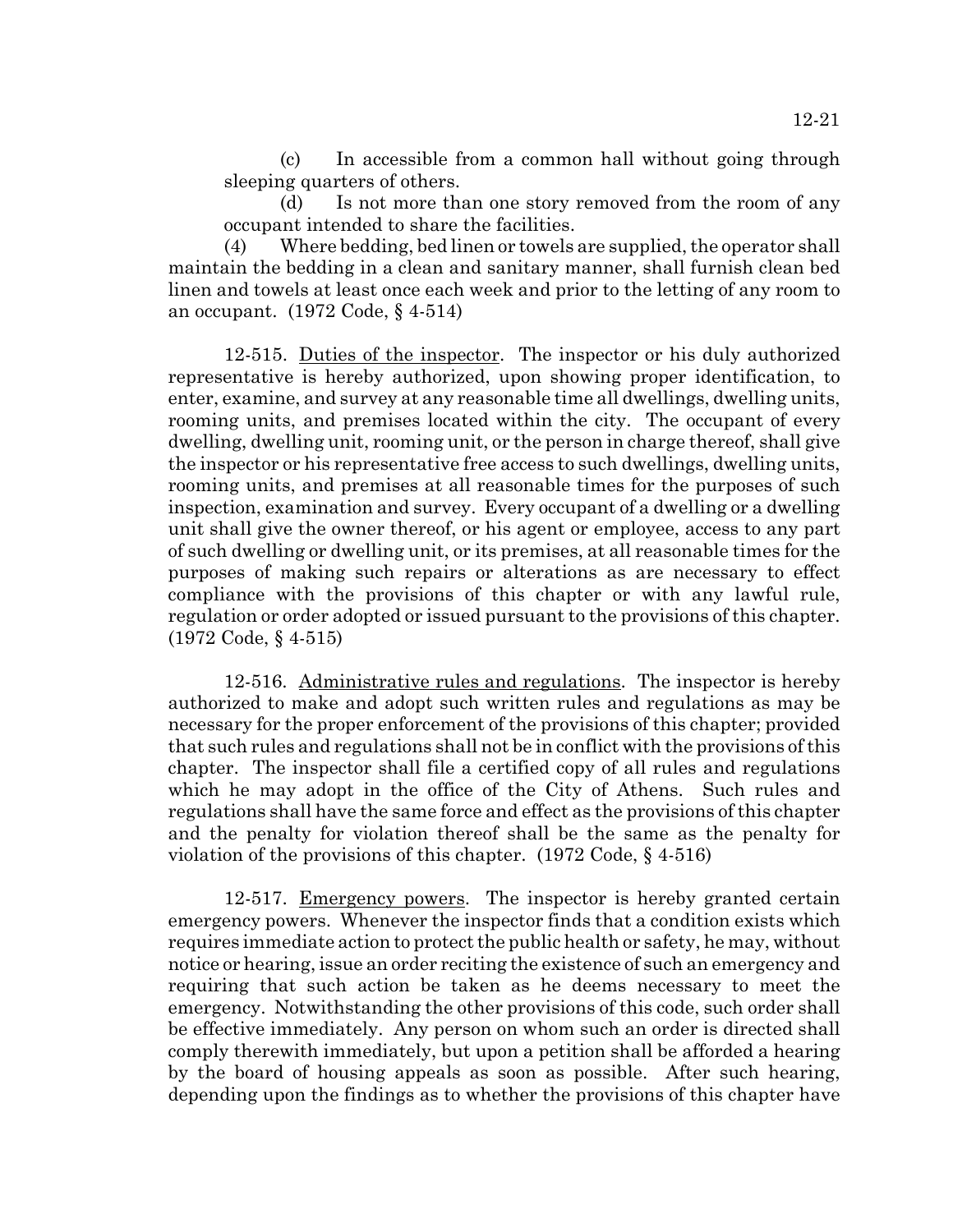been complied with, the board shall continue such order in effect, or modify it, or revoke it. (1972 Code, § 4-517)

12-518. Service of notices and orders. (1) Whenever at least five residents of the city charge that any dwelling is unfit for human habitation, or whenever the inspector determines that there has been a violation, or that there are reasonable grounds to believe that there has been a violation of any provision of this chapter or of any rule or regulation adopted pursuant hereto, he shall give notice to the person or persons responsible therefor. Such notice shall:

(a) Be in writing.

(b) Include such description of the real estate as is sufficient for identification.

(c) Include a statement of the reason or reasons why the notice is being issued.

(d) Inform the violator of his right to petition for a hearing before the board of housing appeals, and specify that this petition must be received within twenty days after the notice was served.

(e) Be served upon the owner, or the occupant, as the case may require; provided, that such notice shall be deemed to be properly served upon such violator if a copy thereof is delivered to him personally or by registered mail, but if the whereabouts of such person is unknown and the same cannot be ascertained by the inspector in the exercise of reasonable diligence, and the inspector shall make an affidavit to that effect, then the serving of such notice or order may be made by publishing the same once each week for two consecutive weeks in a newspaper printed and published in the municipality, or in the absence of such newspaper, in one printed and published in the county and circulating in the municipality in which the dwelling is located. A copy of such complaint or order shall be posted in a conspicuous place on the premises affected by the notice or order. A copy of such notice or order shall also be filed for record in the register's office of the county in which the dwelling is located, and the filing of such notice or order shall have the same force and effect as other lis pendens notices provided by law.

(2) Such notice may include an outline of remedial action which, if taken, will effect compliance with the provisions of this chapter and with rules and regulations adopted pursuant hereto. (1972 Code, § 4-518)

12-519. Board of housing appeals. There is hereby created and established a board of housing appeals, hereinafter referred to as the board, which shall consist of the inspector and five members appointed by the mayor and approved by a majority vote of the city council. All appointed members shall be registered voters of the city and they shall not receive any remuneration for their services. Initially two members shall be appointed for two-year terms,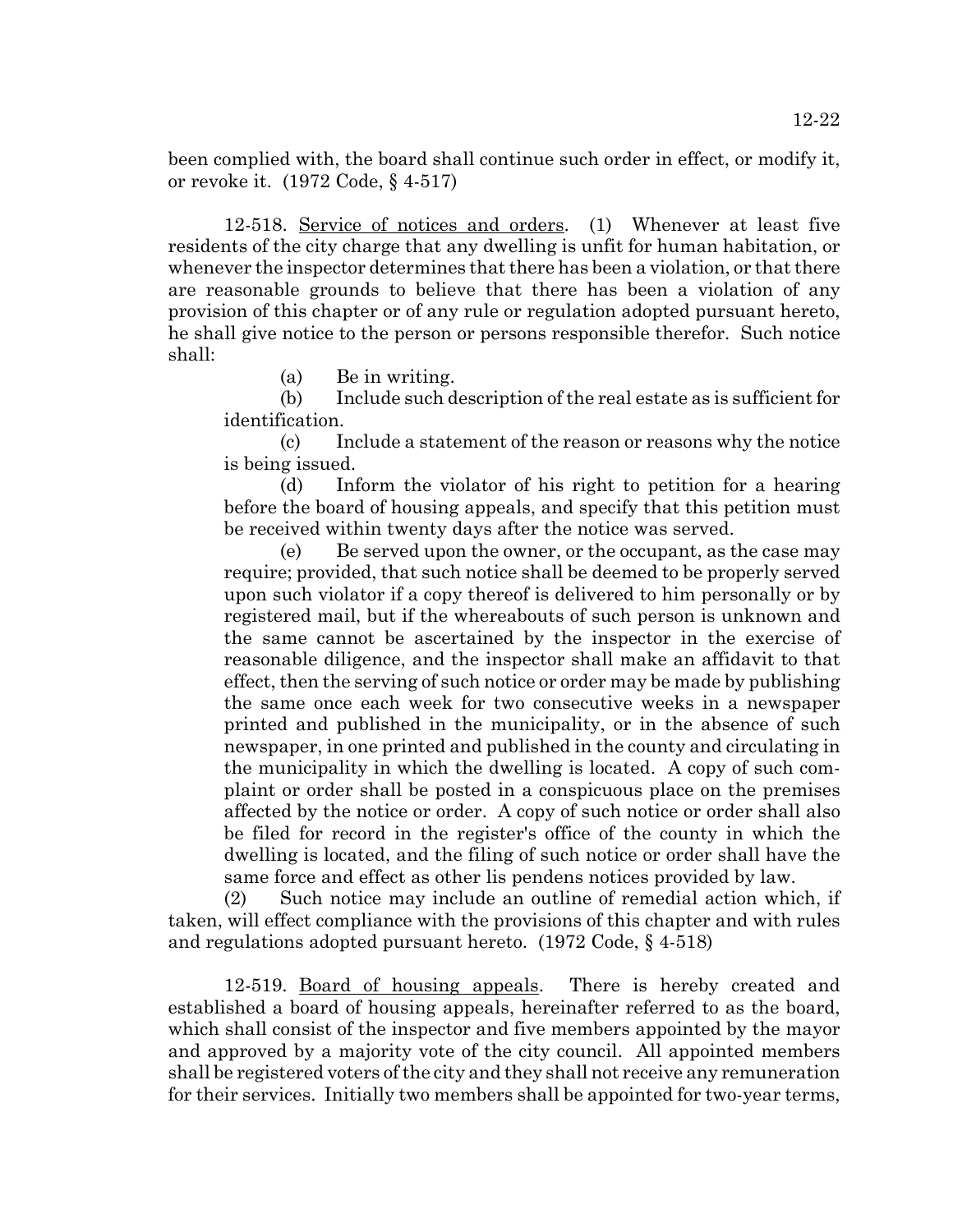and three for three-year terms, and they may be reappointed at the expiration of their terms. All future appointments shall be for two-year terms. The appointed members shall not be candidates for public office at the time of their appointment, and if later they become such they must retire from the board. A vacancy shall be filled by the mayor for the unexpired term of the member whose term becomes vacant. The members shall be removable for cause by the mayor upon written charges and after a public hearing.

The board shall meet within ten days after its appointment and shall elect a chairman from among its membership. The elected member shall be chairman until the expiration of his term. A vice-chairman shall also be elected. His duties are to assume the responsibilities of the chairman in the latter's absence. The duties of the chairman are to preside over the hearings and to question petitioners. The chairman may vote on all matters. The rules of evidence prevailing in courts of law and equity shall not be controlling on hearings. The inspector shall serve as the permanent secretary of the board, but he shall not vote on any matter. The board shall adopt such rules and regulations as it may deem necessary to carry into effect the provisions of this chapter.

The inspector shall call meetings and shall notify board members. In open meetings the board shall hear appeals. The presence of three members shall constitute a quorum and the concurring vote of three members shall be necessary to reverse or modify any order or notice of the inspector. The proceedings at such hearings, including the findings and decisions of the board shall be summarized, reduced to writing, and entered as a matter of public record in the office of the City of Athens.

Any person affected by any notice which has been issued in connection with the enforcement of any provision of this chapter, or of any rule or regulation adopted pursuant thereto, may request and shall be granted a hearing on the matter before the board; provided that such person shall file in the office of the City of Athens a written petition requesting such hearing and setting forth a statement of the grounds therefor within twenty days after the date the notice was served. Within ten days after receipt of the petition the inspector shall set a time and place for such hearing and shall give the petitioner written notice thereof. At such hearing the petitioner shall be given an opportunity to be heard and to show cause why such notice should be modified or withdrawn. The hearing before the board shall be commenced not later than thirty days after the date on which the petition was filed; provided that, upon written application of the petitioner to the board, the date of the hearing may be postponed beyond the thirty day period if the petitioner shows good and sufficient reason why it should be postponed. Any notice served automatically becomes an order if a written petition for hearing is not filed in the office of the City of Athens within twenty days after the notice is served. (1972 Code, § 4-519)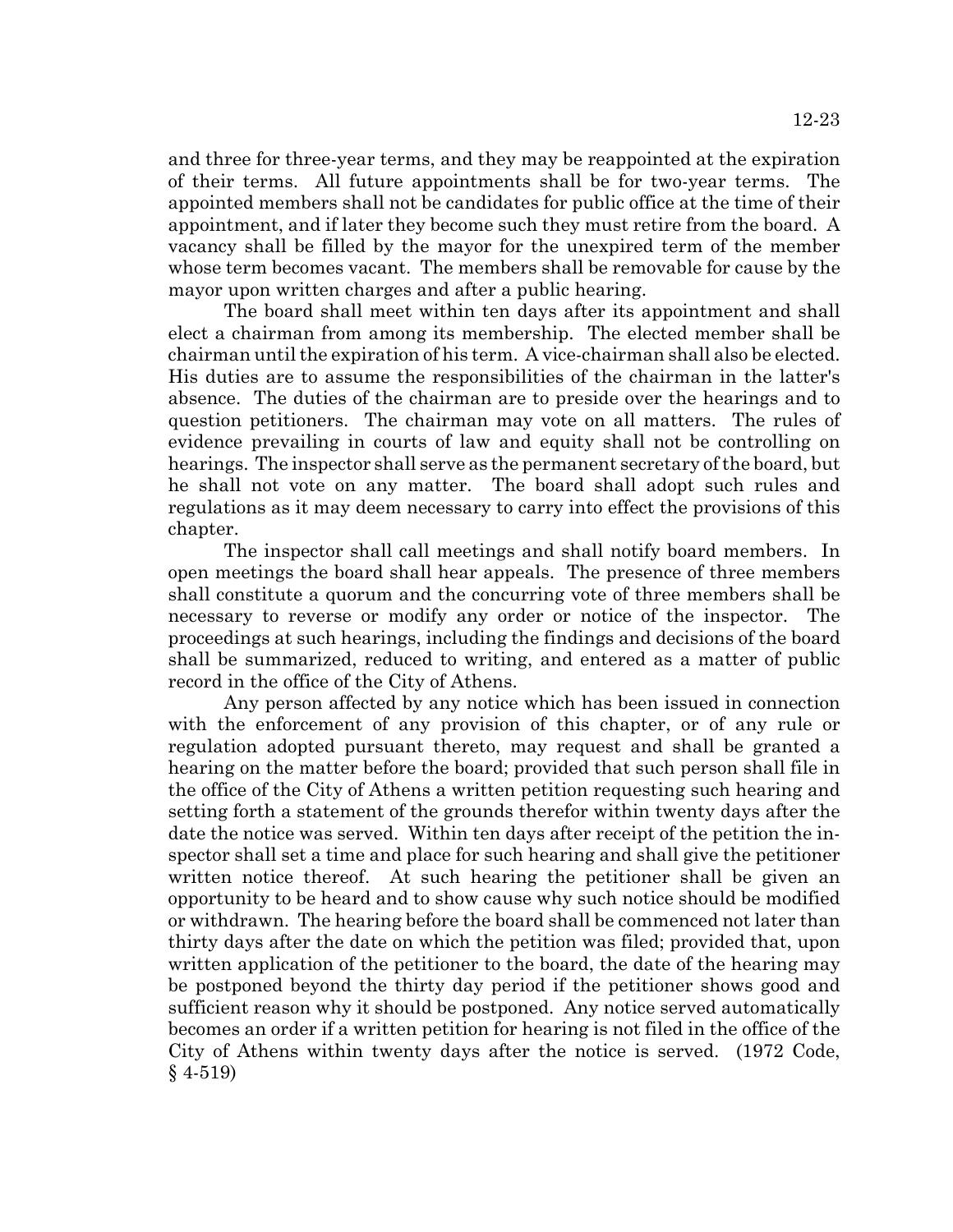12-520. Hearings. After such hearings, the board shall sustain, modify, or withdraw the notice, depending upon its findings as to whether the provisions of this chapter and of the rules and regulations adopted pursuant hereto have been complied with. The board may also modify any notice so as to authorize a variance from the provisions of this chapter when because of special conditions, a literal enforcement of the provisions of this chapter will result in practical difficulty or unnecessary hardship; provided, that the spirit of this chapter will be observed, public health and welfare secured and substantial justice done. The board may also extend the time specified for compliance if the case warrants. If the board sustains or modifies such notice, it shall be deemed to be an order and the violator shall comply with all provisions of such order within the afore specified length of time. (1972 Code, § 4-520)

12-521. Appeal to court. Any person or persons, jointly or severally, aggrieved by any decision of the board, or any taxpayer, or any officer, department, board or bureau of the municipality, may seek relief therefrom in any court of competent jurisdiction as provided by the laws of the state. (1972 Code, § 4-521)

12-522. Violations. If a person upon whom a notice has been served does not, within the specified period after the notice was served, commence compliance with the directives thereof, or, within the specified time, petition the board, or if, after the board's hearing, he does not comply with the decision thereof, such person shall be fined under the general penalty clause for this code. (1972 Code, § 4-522)

12-523. Conflicting provisions. In any case where a provision in this chapter is found to be in conflict with any other provision in this code, the provision which establishes the higher standard for the promotion and protection of the health and safety of the people shall prevail. (1972 Code, § 4-523)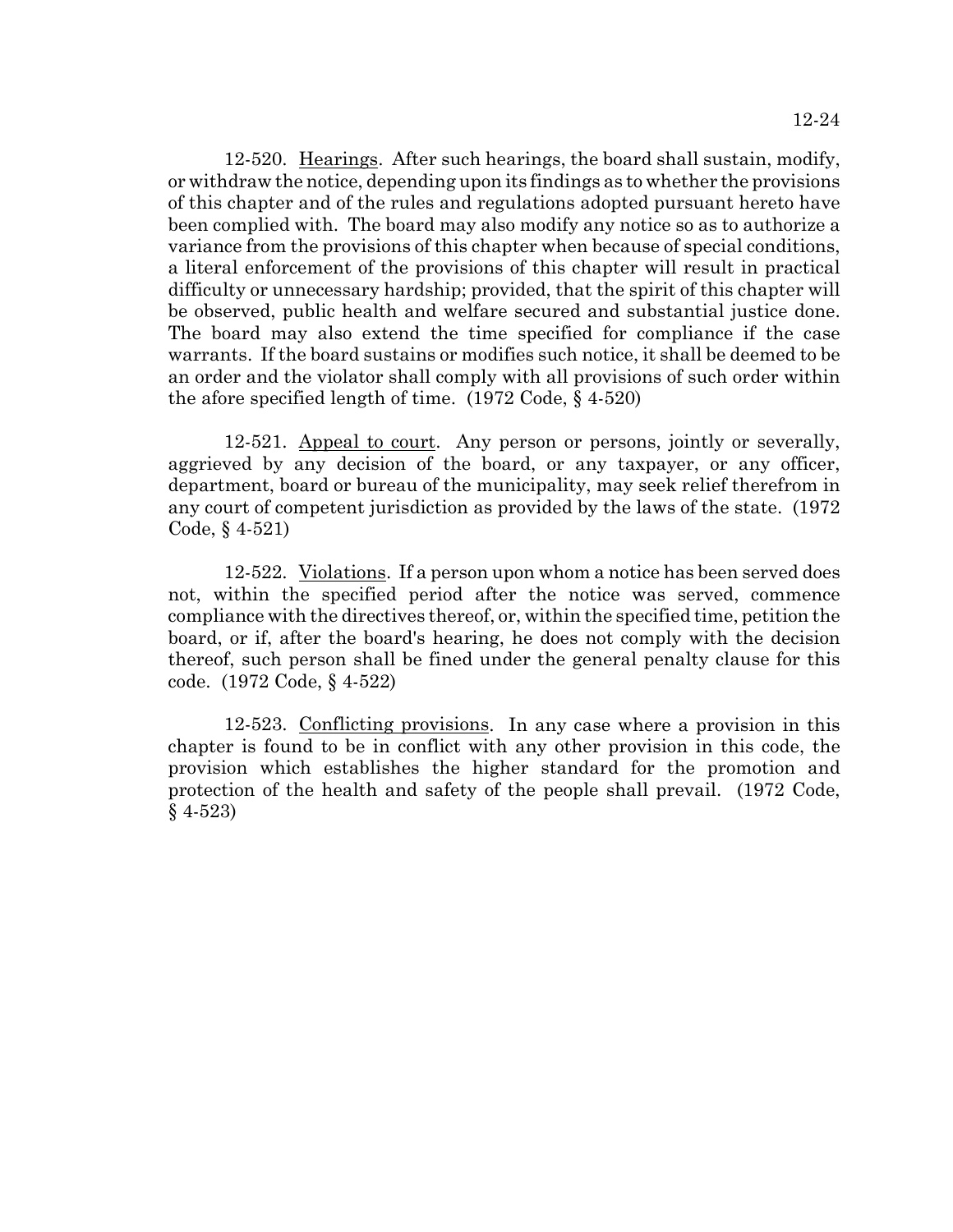### COMMERCIAL, BUSINESS, AND INDUSTRIAL STRUCTURES CODE

#### **SECTION**

- 12-601. Reasons for and purposes of code.
- 12-602. Definitions.
- 12-603. Applicability.
- 12-604. Duties and responsibilities of owner and operator.
- 12-605. Duties and responsibilities of operator.
- 12-606. Administrative provisions.

12-601. Reasons for and purposes of code. It is hereby found and declared that there exist in the City of Athens structures used for commercial, business, or industrial use which are, or may become in the future, substandard with respect to structure, equipment, or maintenance, or further, that such conditions, including, but not limited to, structural deterioration, lack of maintenance, and appearance of exterior of premises, infestation, plumbing, lack of maintenance or upkeep of essential facilities and utilities, existence of fire hazards, inadequate provisions for light and air and unsanitary conditions, constitute a menace to the health, safety, morals, welfare, and reasonable comfort of the citizens and inhabitants of the City of Athens. It is further found and declared that by reason of lack of maintenance and progressive deterioration, certain properties have the further effect of creating blighting conditions and initiating slums, and that if the same are not curtailed and removed, the aforesaid conditions will grow and spread and will necessitate in time the expenditure of large amounts of public funds to correct and eliminate the same, and that by reason of timely regulations and restrictions as herein contained, the growth of slums and blight may be prevented and the neighborhood and property values thereby maintained, the desirability and amenities of neighborhoods enhanced, and the public health, safety, and welfare protected and fostered.

The purpose of this code is to protect the public health, safety, morals, and welfare by establishing minimum standards governing the maintenance, appearance, and condition of commercial, business, and industrial premises; to establish minimum standards governing utilities, facilities, and other physical components and conditions essential to make the aforesaid facilities fit for occupancy and use; to fix certain responsibilities and duties upon owners and operators; to authorize and establish procedures for the inspection of commercial, business, and industrial premises; to fix penalties for the violations of this code, and to provide for the repair, demolition, or vacation of commercial, business, or industrial premises. This code is hereby declared to be remedial and essential for the public interest and it is intended that this code be liberally construed to effectuate the purposes as stated herein.  $(1972 \text{ Code}, \S 4-601)$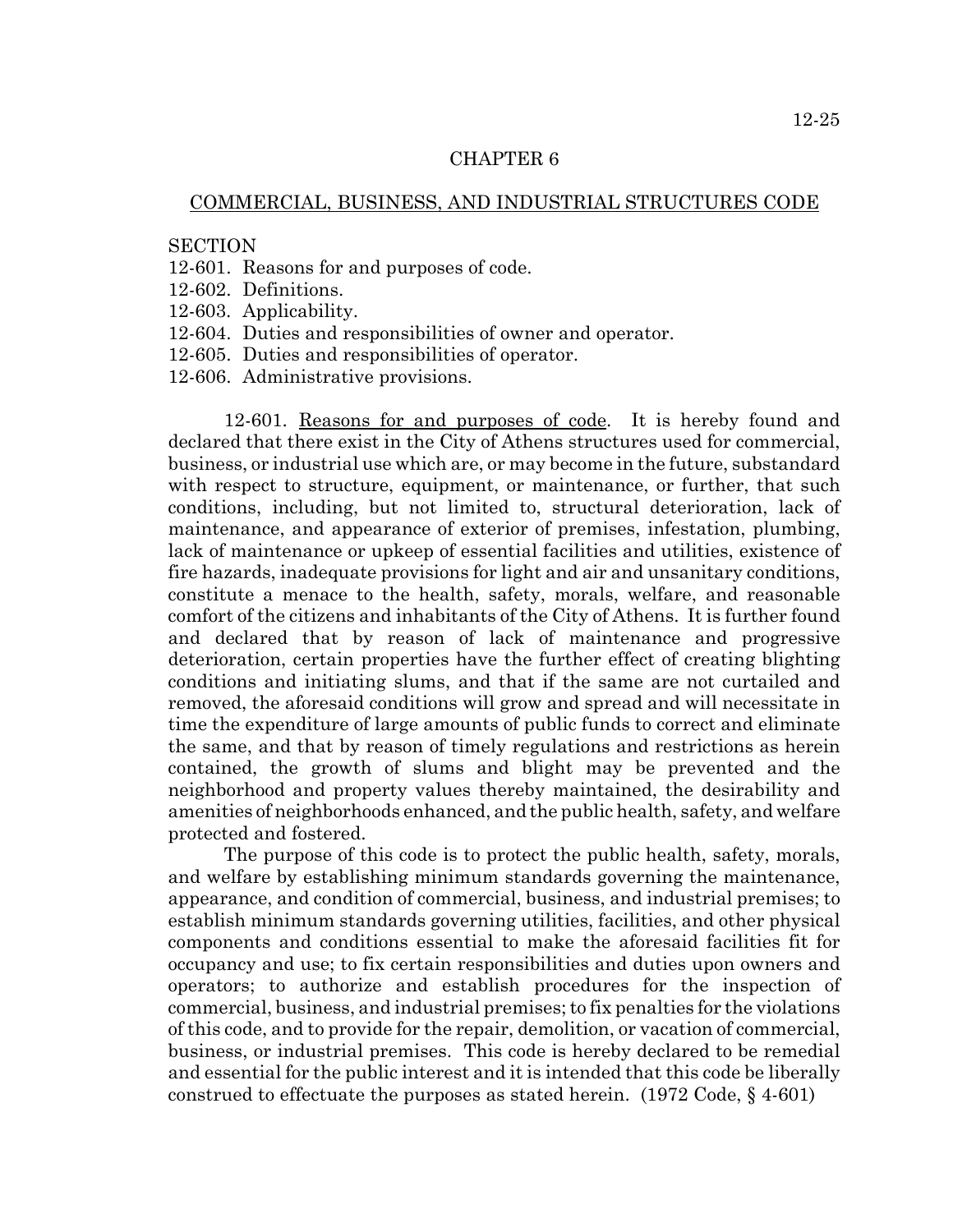12-602. Definitions. The following terms wherever used herein or referred to in this code shall have the respective meanings assigned to them unless a different meaning clearly appears from the context.

(1) "Accessory structure." A structure, the use of which is incidental to that of the main building and which is attached thereto or located on the same premises.

(2) "Building." A combination of materials to form a construction adapted to permanent or continuous occupancy or use for public, institutional, residence, business, or storage purposes.

(3) "Building code." The building code of the City of Athens.

(4) "Code officer." The code officer is the person appointed to administer and enforce the provisions of this commercial code as well as all the housing codes under Title 12 of the city code.

(5) "Deterioration." The condition or appearance of a building or part thereof, characterized by holes, breaks, rot, crumbling, cracking, peeling, rusting, or other evidence of physical decay or neglect, excessive use, or lack of maintenance.

(6) "Exposed to public view." Any premises, or any part thereof, or any building, or any part thereof, which may be lawfully viewed by the public, or any member thereof, from a sidewalk, street, alleyway, licensed open air parking lot, or from any adjoining or neighboring premises.

(7) "Exterior of premises." Those portions of a building which are exposed to public view and the open space of any premises outside of any building erected thereon.

(8) "Extermination." The control and elimination of insects, rodents, and vermin by eliminating their harborage places; by removing or making inaccessible material that may serve as their food by poisoning, spraying, fumigating, trapping, or by any other approved means of pest elimination.

(9) "Fire chief." The fire chief of the City of Athens.

(10) "Fire hazard." (Also see nuisance) Any thing or any act which increases or may cause an increase of the hazard or menace of fire to a greater degree than that customarily recognized as normal by persons in the public service of preventing, suppressing, or extinguishing fire; or which may obstruct, delay, or hinder or may become the cause of an obstruction, a delay, a hazard or a hindrance to the prevention, suppression, or extinguishment of fire.

(11) "Garbage." (Also see refuse, rubbish) Putrescible animal and vegetable waste resulting from the handling, preparation, cooking, and consumption of food.

(12) "Health officer." The health officer of the Hiwassee Health District.

(13) "Infestation." The presence of insects, rodents, vermin, or other pests on the premises which constitute a health hazard.

(14) "Mixed occupancy." Any building containing one or more dwelling units or rooming units and also having a portion thereof devoted to non-dwelling uses.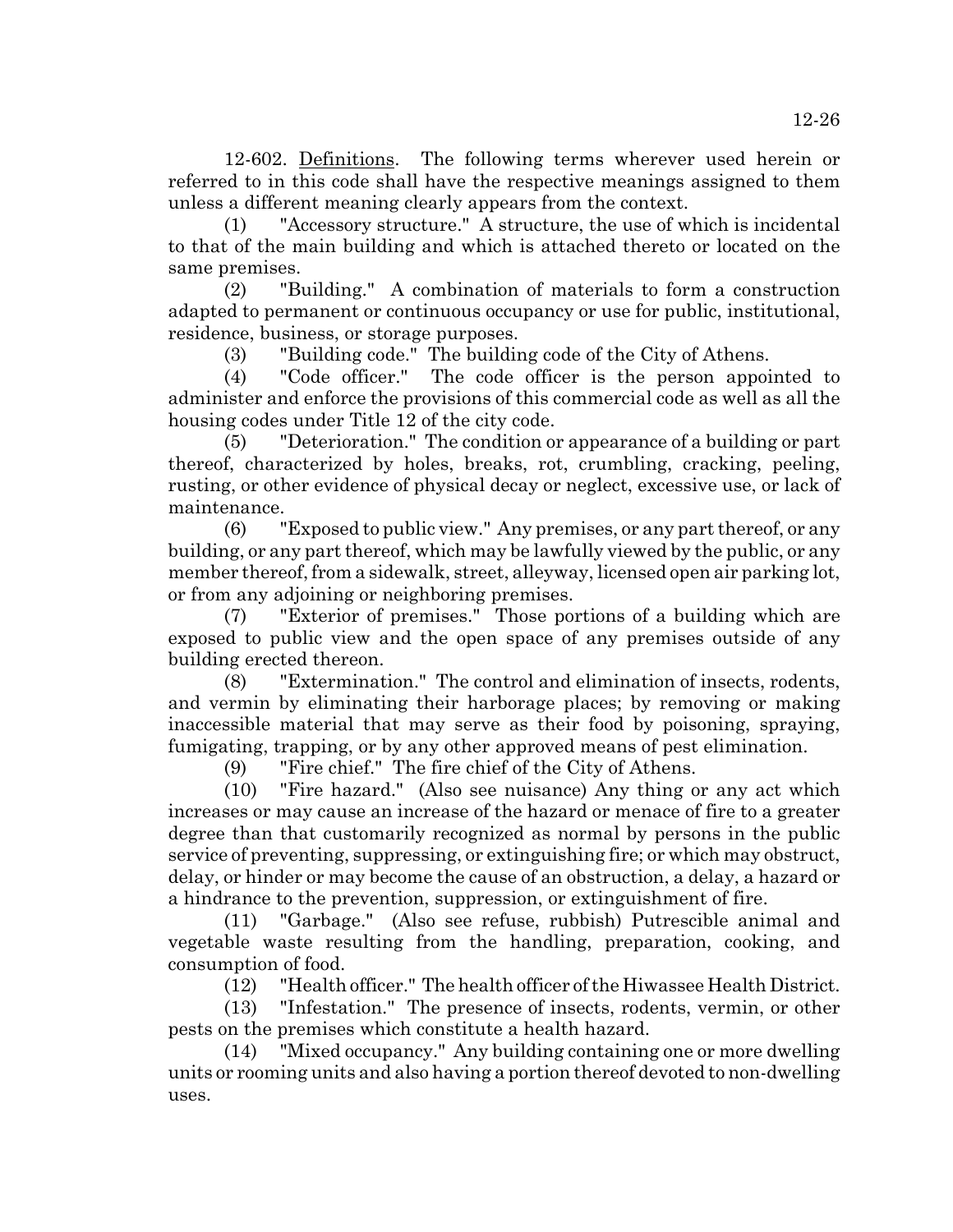(15) "Nuisance." (a) Any public nuisance known as common law or in equity jurisprudence, or as provided by the statutes of the State of Tennessee or the ordinances of the City of Athens.

(b) Any attractive nuisance which may prove detrimental to the health or safety of children whether in a building, on the premises of a building, or upon an unoccupied lot. This includes, but is not limited to, abandoned wells, shafts, basements, excavations, abandoned iceboxes, refrigerators, motor vehicles, any structurally unsound fences or structures, lumber, trash, fences, debris, or vegetation such as poison ivy, oak, or sumac, which may prove a hazard for inquisitive minors.

(c) Physical conditions dangerous to human life or detrimental to the health of persons on or near the premises where the condition exists.

(d) Unsanitary conditions or anything offensive to the senses or dangerous to health, in violation of this code.

(e) Whatever renders air, food, or drink unwholesome or detrimental to the health of human beings.

(f) Fire hazards.

(16) "Operator." Any person who has charge, care, or control of premises, or a part thereof, whether with or without the knowledge and consent of the owner.

(17) "Owner." Any person who, alone or jointly or severally with others, shall have legal or equitable title to any premises, with or without accompanying actual possession thereof; or shall have charge, care or control of premises, as owner or agent of the owner, or as executor, executrix, administrator, administratrix, trustee, receiver, or guardian of the estate, or as a mortgagee in possession either by virtue of a court order or by voluntary surrender by the person holding the legal title. Any person who is a lessee sub-letting or reassigning any part or all of any premises shall be deemed to be a co-owner with the lessor and shall have joint responsibility over the portion of the premises sublet or assigned by said lessee.

(18) "Plumbing." All of the following supplies, facilities, and equipment: gas pipes, gas-burning equipment, water pipes, garbage disposal units, waste pipes, water closets, sinks, installed dishwashers, lavatories, bathtubs, shower baths, installed clothes-washing machines, catch basins, vents, and any other similar supplied fixtures, together with all connections to water, sewer, or gas lines and water pipes and lines utilized in conjunction with air conditioning equipment.

(19) "Premises." A lot, plot, or parcel of land including the buildings or structures thereon.

(20) "Refuse." (Also see garbage, rubbish) All putrescible and non-putrescible solid wastes (except body wastes), including but not limited to garbage, rubbish, ashes, street cleanings, dead animals, abandoned automobiles, and solid market and industrial wastes.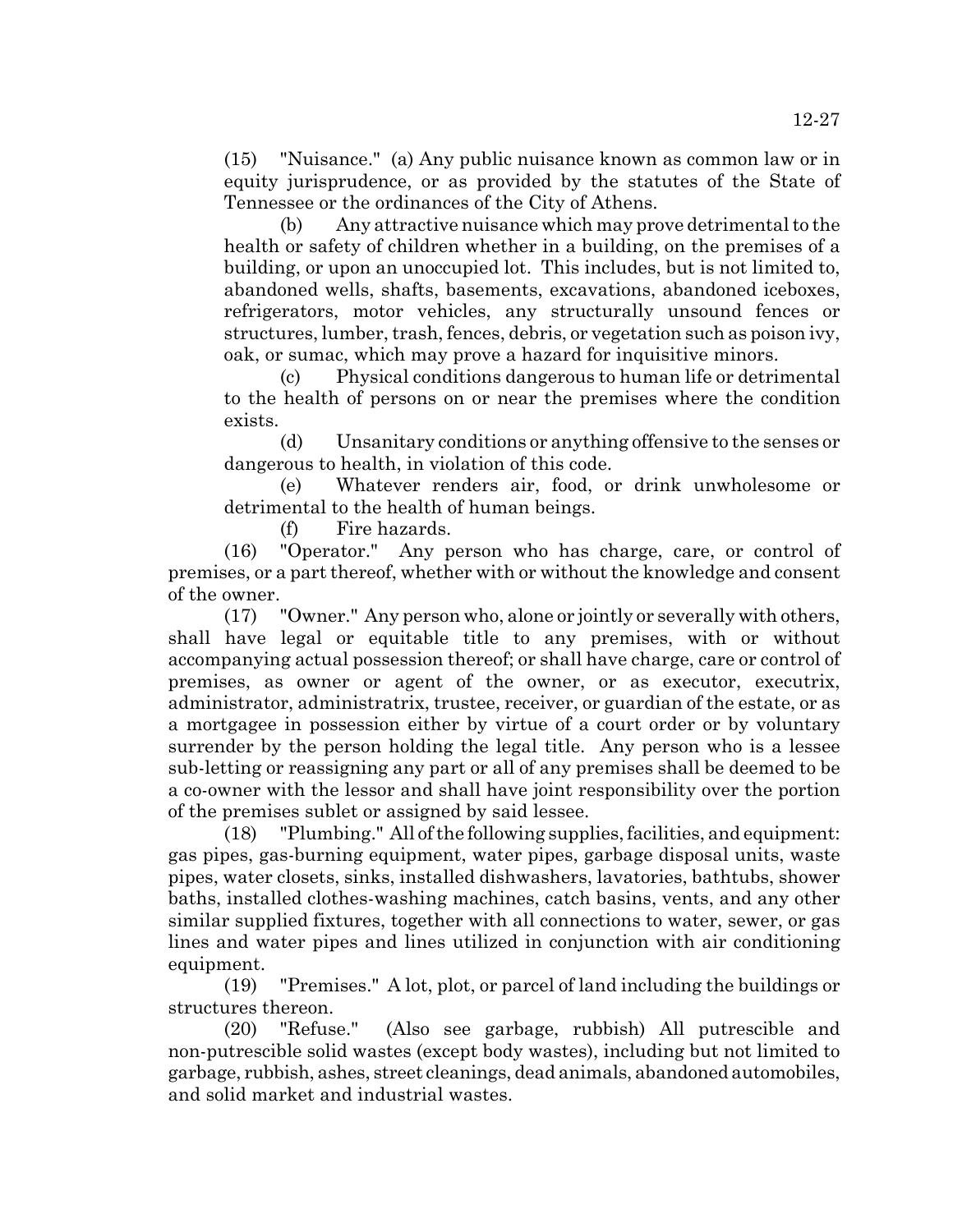(21) "Registered mail." Registered mail or certified mail.

(22) "Room." Space in an enclosed building, or space set apart by a partition or partitions.

(23) "Rubbish." (Also see garbage, refuse) Non-putrescible solid wastes consisting of both combustible and non-combustible wastes, such as paper, wrappings, cigarettes, cardboard, tin cans, yard clippings, leaves, wood, glass, bedding, crockery, and similar materials.

(24) "Sanitary sewer." Any sanitary sewer owned, operated, and maintained by the City of Athens and available for public use for the disposal of sewage.

(25) "Sewage." Waste from a flush toilet, bathtub, sink, lavatory, dishwashing or laundry machine, or the water-carried waste from any other fixture or equipment or machine.

(26) "Story." That portion of a building included between the upper surface of any floor and the upper surface of the floor next above, except that the topmost story shall be that portion of a building included between the upper surface of the topmost floor and the ceiling or roof above. If the finished ceiling level directly above a basement or cellar is more than 6 feet above grade, such basement or cellar shall be considered a story.

(27) "Structure." Combination of any materials, whether fixed or portable, forming a construction, including buildings.

(28) "Washrooms." Enclosed space containing one or more bathtubs, showers, or both, and which shall also include toilets, lavatories, or fixtures serving similar purposes.

(29) "Water closet compartment." Enclosed space containing one or more toilets which may also contain one or more lavatories, urinals, and other plumbing fixtures.

(30) "Weathering." Deterioration, decay, or damage caused by exposure to the elements.

(31) "Meaning of certain words." Whenever any words are used in this code, they shall be construed, unless expressly stated to the contrary, to include the plurals of those words and/or as if they were followed by the words "or any part thereof." The word "shall" shall be applied retroactively as well as prospectively. (1972 Code, § 4-602, modified)

12-603. Applicability. (1) Every commercial, business, or industrial establishment and the premises on which it is situated in the city used or intended to be used for commercial, business, or industrial occupancy shall comply with the provisions of this code, whether or not such building shall have been constructed, altered, or repaired before or after the enactment of this code, and irrespective of any permits or licenses which shall have been issued for the use or occupancy of the building or premises, for the construction or repair of the building, or for the installation or repair of equipment or facilities prior to the effective date of this code. This code establishes minimum standards for the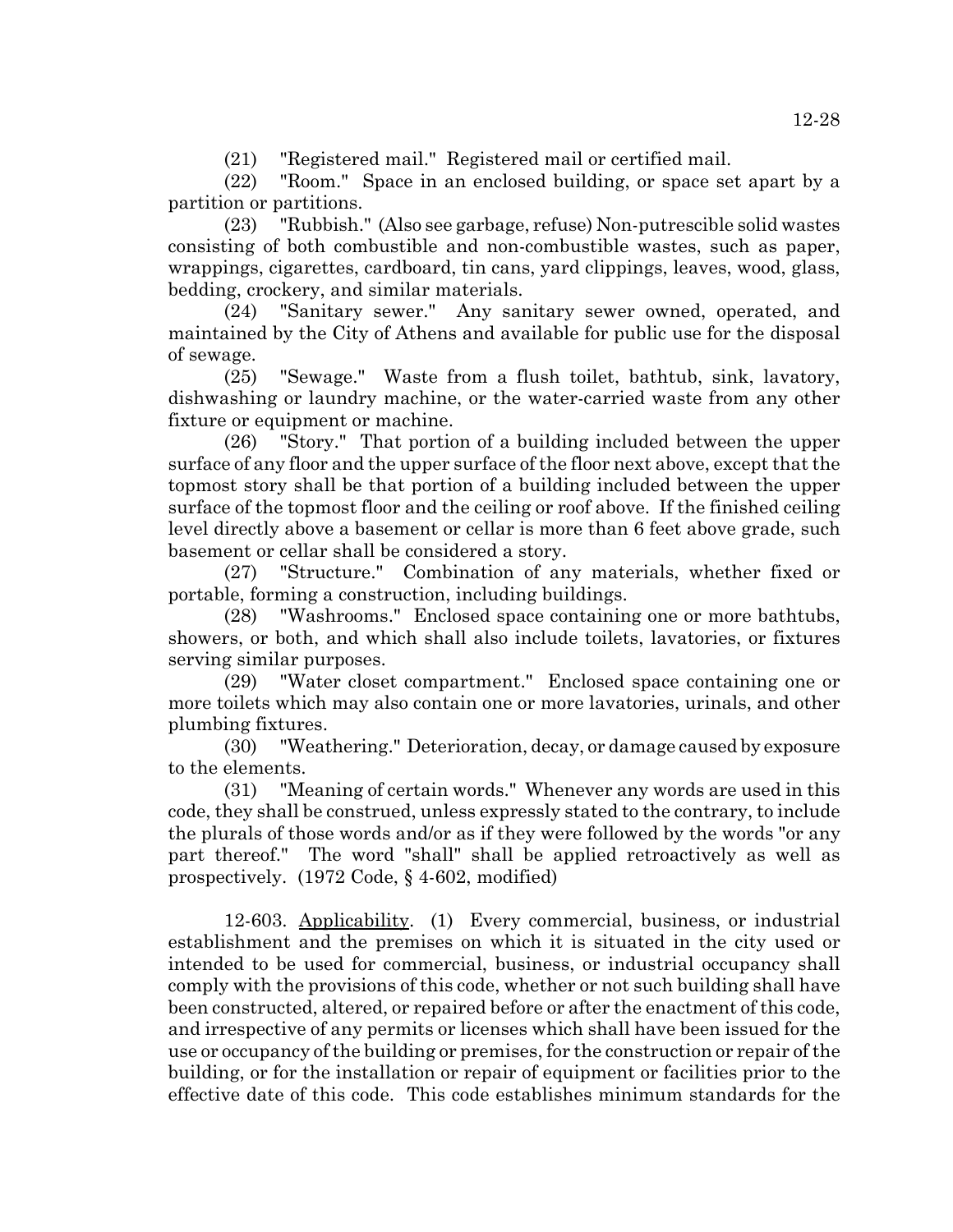initial and continued occupancy and use of all such buildings, and does not replace or modify standards otherwise established for the construction, repair, alteration, or use of the building, equipment, or facilities contained therein, except as provided in subsection (2) hereof. Where there is mixed occupancy, any commercial, business, or industrial use therein shall be nevertheless regulated by and subject to the provisions of this code.

(2) Higher standard to prevail in case of conflict with other ordinances or laws. In any case where the provisions of this code impose a higher standard than set forth in any other ordinances of the city or under the laws of the State of Tennessee, then the standard as set forth herein shall prevail, but if the provisions of this code impose a lower standard than any other ordinance of the city or of the laws of the State of Tennessee, then the higher standard contained in any such other ordinance or law shall prevail.

(3) Issuance and renewal of other permits and licenses. After the date of enactment hereof, all licenses and permits shall be issued upon compliance with this code as well as compliance with the ordinance under which such licenses and permits are granted.

(4) Enforcement of and compliance with other ordinances. No license or permit or other certification of compliance with this code shall constitute a defense against any violation of any other ordinance of the city applicable to any structure or premises, nor shall any provision herein relieve any owner or operator from complying with any such other provision or any official of the city from enforcing any such other provision. (1972 Code, § 4-603)

12-604. Duties and responsibilities of owner and operator.

(1) Maintenance of exterior of premises. The exterior of the premises and of all structures thereon shall be kept free of all nuisances and any hazards to the safety of occupants, pedestrians, and other persons utilizing the premises, and free of unsanitary conditions, and any of the foregoing shall be promptly removed and abated by the owner or operator. It shall be the duty of the owner or operator to keep the premises free of hazards which include but are not limited to the following:

(a) Refuse. Brush, weeds, broken glass, stumps, roots, obnoxious growths, and accumulations of filth, garbage, trash, refuse and debris.

(b) Natural growth. Dead and dying trees and limbs or other natural growth which, by reason of rotting or deteriorating condition or storm damage, constitute a hazard to persons in the vicinity thereof. Trees shall be kept pruned and trimmed to prevent such conditions.

(c) Overhangings. Loose and overhanging objects and accumulations of ice and snow which by reason of location above ground level constitute a danger of falling on persons in the vicinity thereof.

(d) Ground surface hazards or unsanitary conditions. Holes, excavations, breaks, projections, obstructions, icy conditions, uncleared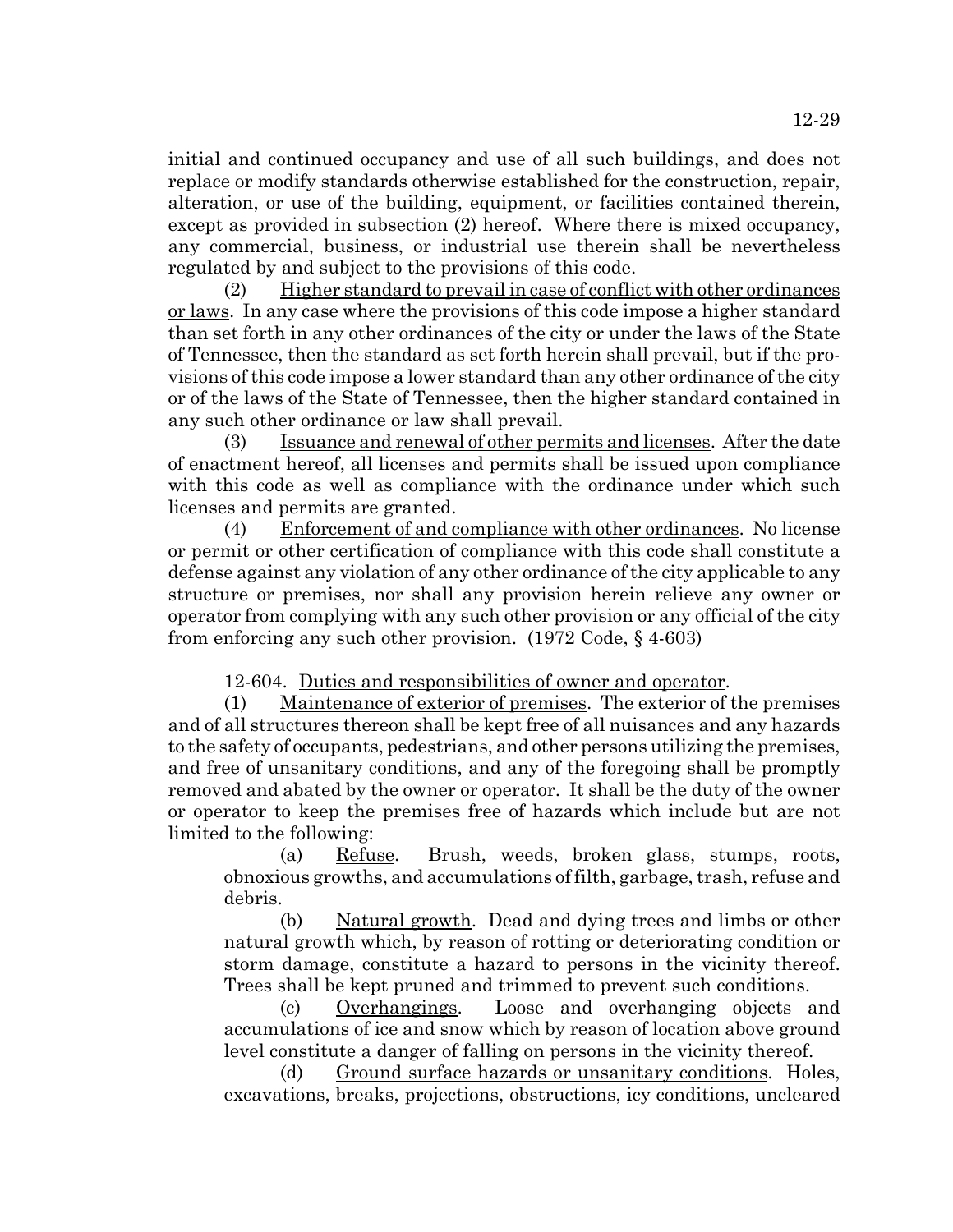snow, and excretions of pets and other animals on paths, walks, driveways, parking lots, and parking areas, and other parts of the premises which are accessible to and used by persons on the premises. All such holes and excavations shall be filled and repaired, walks and steps replaced, and other conditions removed where necessary to eliminate hazards or unsanitary conditions with reasonable dispatch upon their discovery.

(e) Recurring accumulations of storm water. Adequate run-off drains shall be provided and maintained to eliminate any recurrent or excessive accumulation of storm water.

(f) Sources of infestation.

(g) Foundation walls. Foundation walls shall be kept structurally sound, free from defects and damage, and capable of bearing imposed loads safely.

(h) Chimneys and all flue and vent attachments thereto. Chimneys and all flue and vent attachments thereto shall be maintained structurally sound, free from defects, and so maintained as to capably perform at all times the functions for which they were designed. Chimneys, flues, gas vents, or other draft-producing equipment shall provide sufficient draft to develop the rated output of the connected equipment, shall be structurally safe, durable, smoke-tight, and capable of withstanding the action of flue gases.

(i) Exterior porches, landings, balconies, stairs and fire escapes. Exterior porches, landings, balconies, stairs, and fire escapes shall be provided with banisters or railings properly designed and maintained to minimize the hazard of falling, and the same shall be kept structurally sound, in good repair, and free from defects.

(2) Appearance of exterior of premises and structures. The exterior of the premises and the condition of accessory structures shall be maintained so that the appearance of the premises and all buildings thereon shall reflect a level of maintenance in keeping with the standards of the neighborhood or such higher standards as may be adopted as part of a plan of urban renewal by the City of Athens, and such that the appearance of the premises and structures shall not constitute a blighting factor for adjoining property owners nor an element leading to the progressive deterioration and downgrading of the neighborhood with the accompanying diminution of property values including the following:

(a) Landscaping. Premises shall be kept landscaped and lawns, hedges, and bushes shall be kept trimmed and from becoming overgrown and unsightly where exposed to public view and where the same constitute a blighting factor depreciating adjoining property.

(b) Signs and billboards. All permanent signs and billboards exposed to public view permitted by reason of other regulations or as a lawful non-conforming use shall be maintained in good repair. Any signs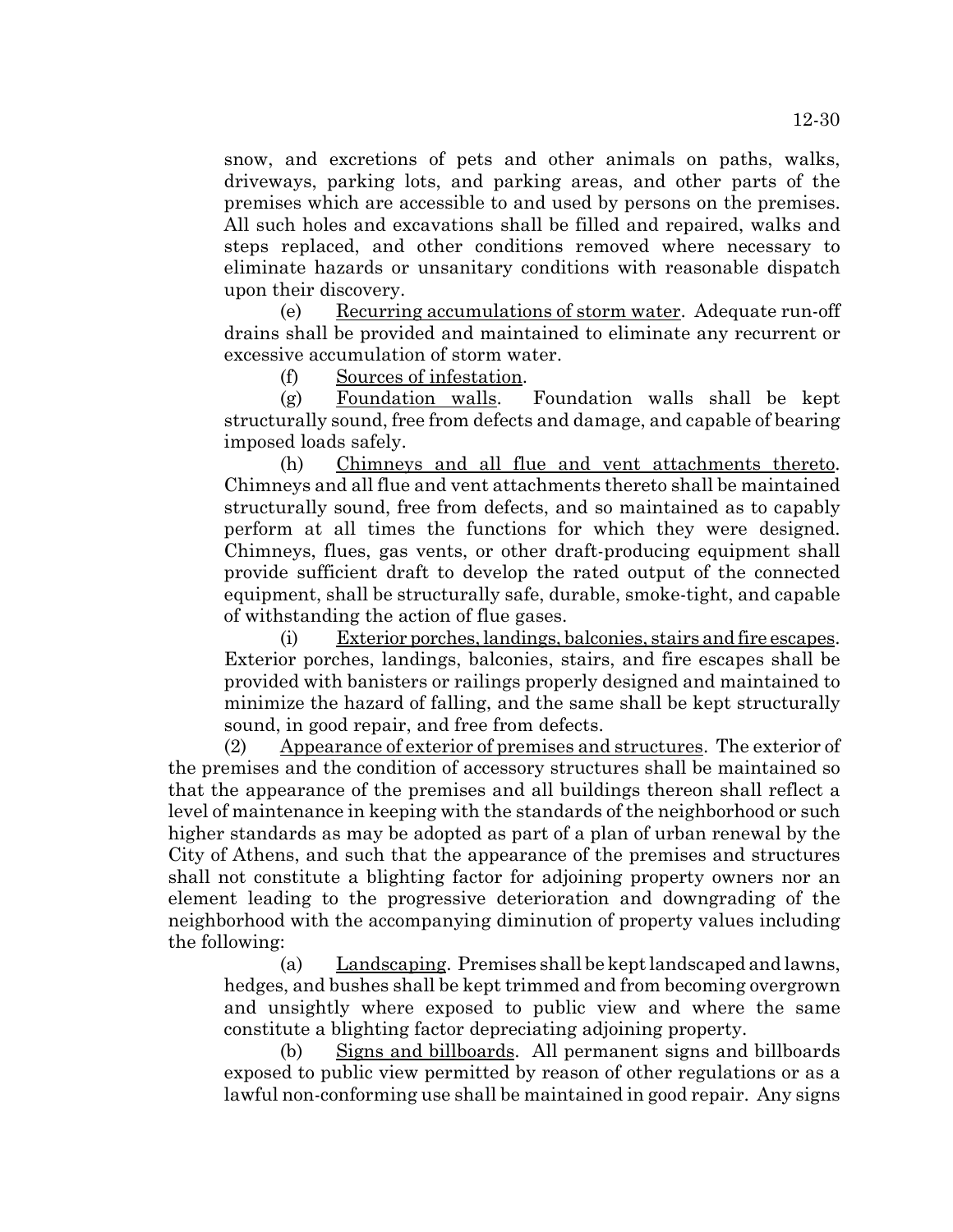which have excessively weathered or faded or those upon which the paint has excessively peeled or cracked shall, with their supporting members, be removed forthwith, or put into a good state of repair. All non-operative

members, be removed forthwith. (c) Windows. All windows exposed to public view shall be kept clean and free of marks or foreign substances except when necessary in the course of changing displays. No storage of materials, stock, or inventory shall be permitted in window display areas or other areas ordinarily exposed to public view unless said areas are first screened from the public view by drapes, venetian blinds, or other permanent rendering of the windows opaque to the public view. All screening of interiors shall be maintained in a clean and attractive manner and in a good state of repair.

or broken electrical signs shall be repaired or shall, with their supporting

(d) Store fronts. All store fronts shall be kept in good repair, painted where required, and shall not constitute a safety hazard or nuisance. In the event repairs to a store front becomes necessary, such repairs shall be made with the same or similar materials used in the construction of the store front in such a manner as to permanently repair the damaged area or areas. Any cornice visible above a store front shall be kept painted, where required, and in good repair.

(e) Signs or advertisements - removal. Except for "For Rent" signs, any temporary sign or other paper advertising material glued or otherwise attached to a window or windows or otherwise exposed to public view shall be removed at the expiration of the event or sale for which it is erected, or within sixty (60) days after erection, whichever shall sooner occur.

Except during the course of repairs or alterations, no more than 33-1/3% of the square footage of any single window or single window display area shall be devoted to signs or other temporary advertising material attached to said window or windows or otherwise exposed to public view.

(f) Awnings and marquees. Any awning or marquee and its accompanying structural members which extend over any street, sidewalk, or any other portion of the premises shall be maintained in good repair and shall not constitute a nuisance or a safety hazard. In the event such awnings or marquees are not properly maintained in accordance with the foregoing, they shall, together with their supporting members, be removed forthwith. In the event said awnings or marquees are made of cloth, plastic, or of a similar material, said cloth or plastic where exposed to public view shall be maintained in good condition and shall not show evidence of excessive weathering, discoloration, ripping, tearing or other holes. Nothing herein shall be construed to authorize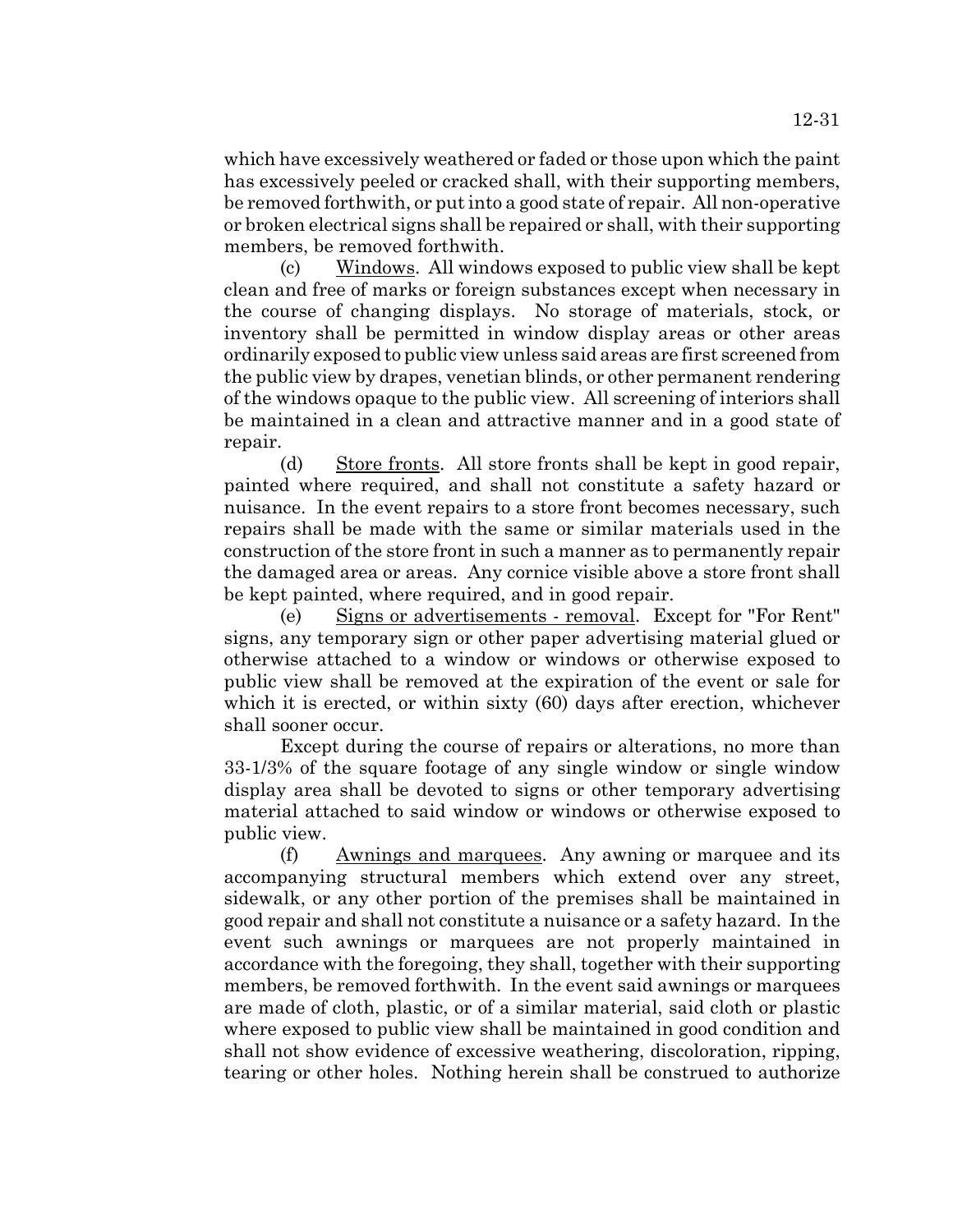any encroachment on streets, sidewalks, or other parts of the public domain.

(3) General maintenance. The exterior of every structure or accessory structure (including fences, signs, and store fronts) shall be maintained in good repair and all surfaces thereof shall be kept painted or white-washed where necessary for purposes of preservation and appearance. All surfaces shall be maintained free of broken glass, loose shingles, crumbling stone or brick, excessive peeling paint or other condition reflective of deterioration or inadequate maintenance to the end that the property itself may be preserved, safety and fire hazards eliminated, and adjoining properties and the neighborhood protected from blighting influences.

(a) Reconstruction of walls and sidings. All reconstruction of walls and sidings shall be of standard quality and appearance commensurate with the character of the properties in the same block and on both sides of the street on which the premises front, such that the materials used will not be of a kind that by their appearance under prevailing appraisal practices and standards will depreciate the values of neighboring and adjoining premises as aforesaid.

(b) Floors, interior walls, and ceilings. Floors, interior walls, and ceilings of every structure shall be structurally sound and maintained in a clean and sanitary condition.

(c) Floors generally. Floors shall be considered to be structurally sound when capable of safely bearing imposed loads and shall be maintained at all times in a condition so as to be smooth, clean, free from cracks, breaks, and other hazards.

(d) Washroom and water closet compartment floors. Washroom and water closet compartment floors shall be surfaced with water-resistant material and shall be kept in a dry, clean, and sanitary condition at all times.

(e) Supporting structural members. Supporting structural members are to be kept structurally sound, free of deterioration, and capable of bearing imposed loads safely.

(f) Walls and ceilings generally. Walls and ceilings shall be considered to be in good repair when clean, free from cracks, breaks, loose plaster, and similar conditions. Walls shall be provided with paint, paper sealing material, or other protective covering so that the said walls and ceilings shall be kept clean, free of visible foreign matter, sanitary, and well-maintained at all times.

(g) Lighting of washrooms. Every washroom and water closet compartment shall be provided with permanently installed artificial lighting fixtures with a switch and wall plat so located and maintained that there is no danger of short-circuiting from water from other bathroom facilities or from splashing of water.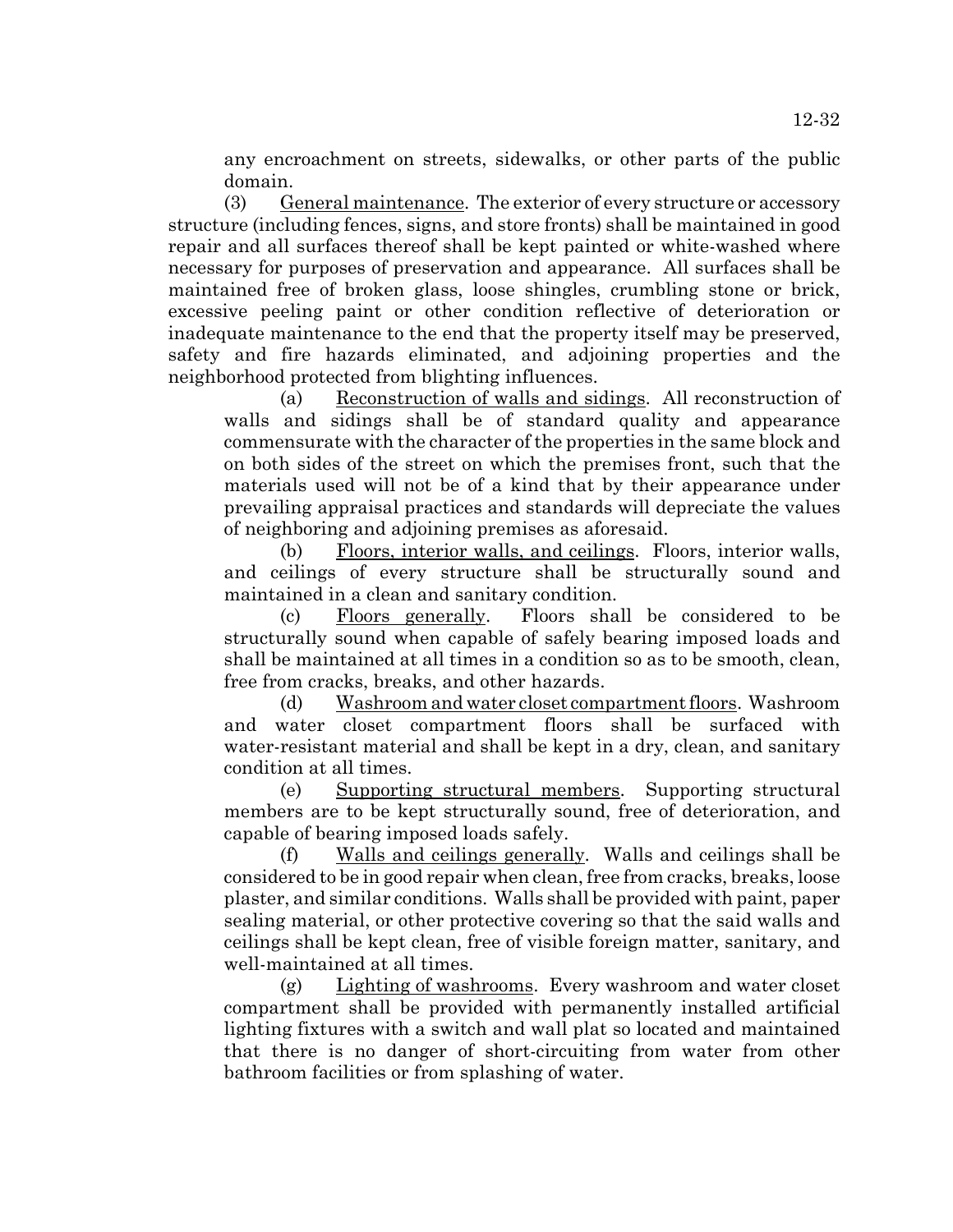(h) Electrical service generally. All premises shall be properly connected to and be provided with electric power through safely insulated conductors conforming to the National Electrical Code and the local requirements of the Athens Utilities Board.

(i) Loose or exposed wiring. Except as hereinafter stated, all wiring or cables shall be properly affixed or attached to the structure. Insulation shall be provided for all wiring and cables and kept in good repair. No loose cords or loose extension lines in excess of 6 feet in length shall be permitted and no ceiling or wall fixture shall be used for supplying power to equipment other than that for which they are designed.

(j) Fuses and protective devices. Maximum fuse sizes consistent with safety shall be posted conspicuously on the inside cover of all fuse boxes and no fuse shall be installed therein in excess of the stated maximum except that owners shall not be responsible for violations in fuse installations without their knowledge where the correct maximum is stated and the fuse box is located within any part of the premises which is in the exclusive possession of occupants other than the owner.

 $(k)$  Overloading of circuits. Overloading of circuits is prohibited. Where the code officer finds, after notice and hearing, that by reason of the appliances and fixtures creating a hazard, the owner shall be required to install a line of sufficient capacity to absorb the load to which the line is subjected or otherwise eliminate the conditions causing the overload. For purposes of this section, the code officer may consider the peak seasonal load to which the line is subjected.

(l) Responsibility for removal. The owner or operator shall have the duty and responsibility of removing garbage.

(m) Accumulating refuse and non-fireproof storage prohibited. Storage bins, rooms, and areas shall not be used for accumulated garbage or refuse. Inflammable or combustible liquids or other materials may be stored on the premises unless they are of a type approved for storage by the regulations of the fire department, and then only in such quantities and in such fireproof storage containers as may be prescribed by the regulations.

(4) Vacant buildings to be kept locked. It shall be the duty of the owner of any vacant building within the City of Athens to keep all doors, windows and other openings in such building locked or otherwise secured so as to prevent unauthorized persons from entering such buildings.

 $(5)$  Damaged buildings to be secured. It shall be the duty of the owner of any building which has been damaged by fire, wind or any other act of God or man, to fence or close all openings or otherwise secure such building within ten (10) days from the date of damage to said building so as to prevent children or any unauthorized person from entering. (1972 Code, § 4-604)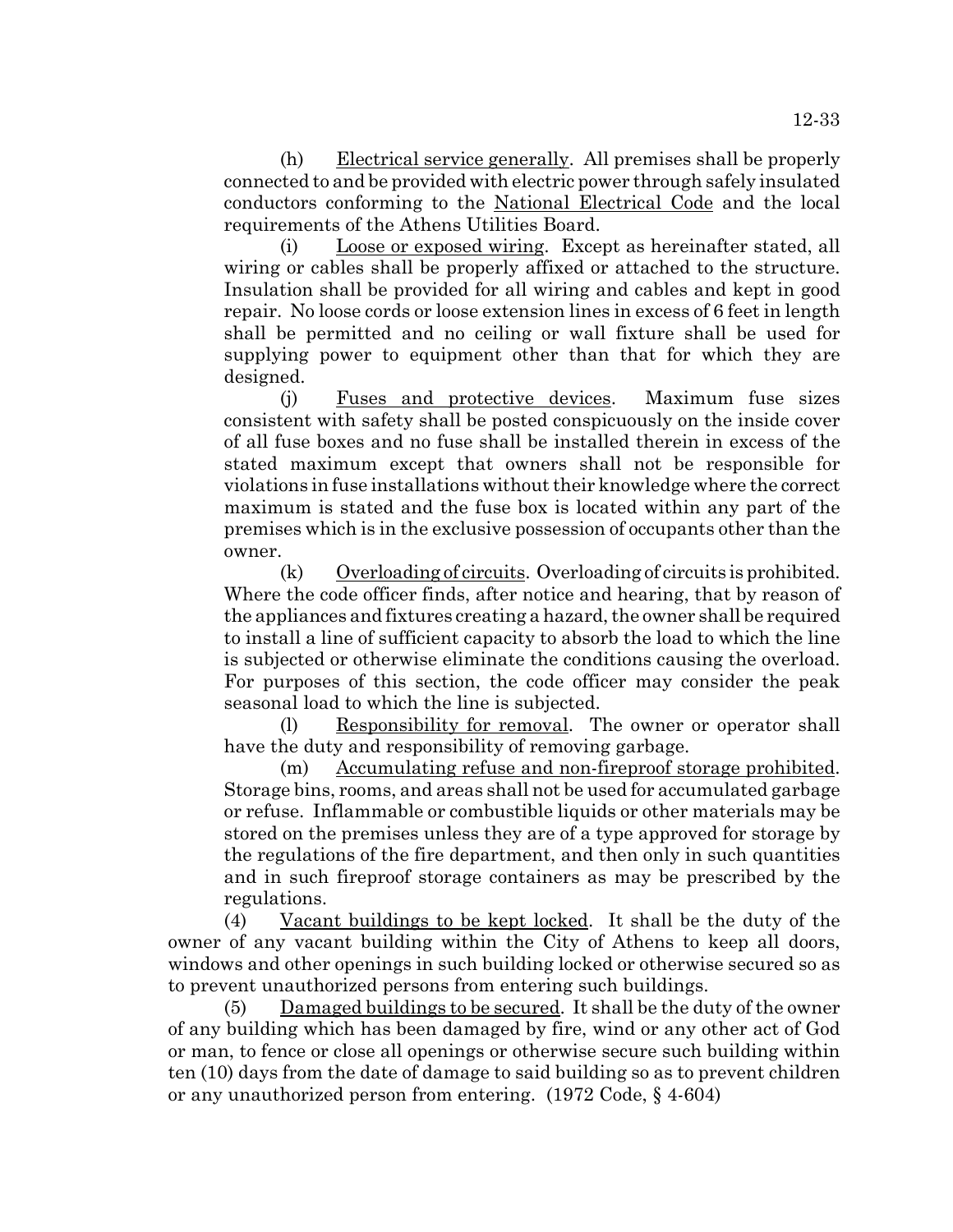12-605. Duties and responsibilities of operator. (1) General and specific provisions. Upon discovery by an occupant of any condition on the premises which constitutes a violation hereof, the occupant shall report the same to the code officer responsible for enforcement thereunder.

All parts of the premises under the control of the operator shall be kept in a clean and sanitary condition and the occupant shall refrain from performing any acts which would render other parts of the premises unclean or unsanitary or which would obstruct the owner or operator from performing any duty required hereunder of maintaining the premises in a clean and sanitary condition.

(2) Eliminating infestation. Every operator shall be responsible for the elimination of infestation in and on the premises subject to his control.

(3) Malicious damage. Every operator shall be responsible for willfully or maliciously causing damage to any part of the premises.

(4) Maintenance of plumbing. Every operator shall maintain all plumbing fixtures used by him in a clean and sanitary condition and he shall not deposit any material in any fixture or sewer system which would result in stoppage of or damage to the fixture or sewer system.

(5) Providing notice of defect to owner. Where the owner would not otherwise know of a detect of any facility, utility, or equipment required to be furnished hereunder and the same is defective or inoperable, each operator affected thereby shall, upon learning of said defect, provide notice to the owner or person in charge of the premises. Nothing herein shall be construed to provide a defense for any owner violating this code. (1972 Code, § 4-605)

12-606. Administrative provisions. (1) Supervision vested in the code officer. Responsibility for enforcement of this code is vested in the code officer and all inspections, regulations, enforcement, and hearings on violations of the provisions of this code, unless expressly stated to the contrary, shall be under his direction and supervision. He may appoint or designate such other public officials or employees of the city to perform duties as may be necessary to the enforcement of this code, including the making of inspections and the holding of hearings.

(2) When inspections are to be made. All buildings and premises subject to this code are subject to inspections from time to time by the enforcing officer. At the time of such inspections, all rooms and parts of the premises must be available and accessible for such inspections, and the owner and operator are required to provide the necessary arrangements to facilitate such inspections. Such inspections shall be made during regular open hours of the business occupying the said premises unless there is reason to believe a violation exists of a character which is an immediate threat to health or safety requiring inspection or abatement without delay.

(3) Where entry by inspectors is refused. Where the code officer or his agent is refused entry or access or is otherwise impeded or prevented by the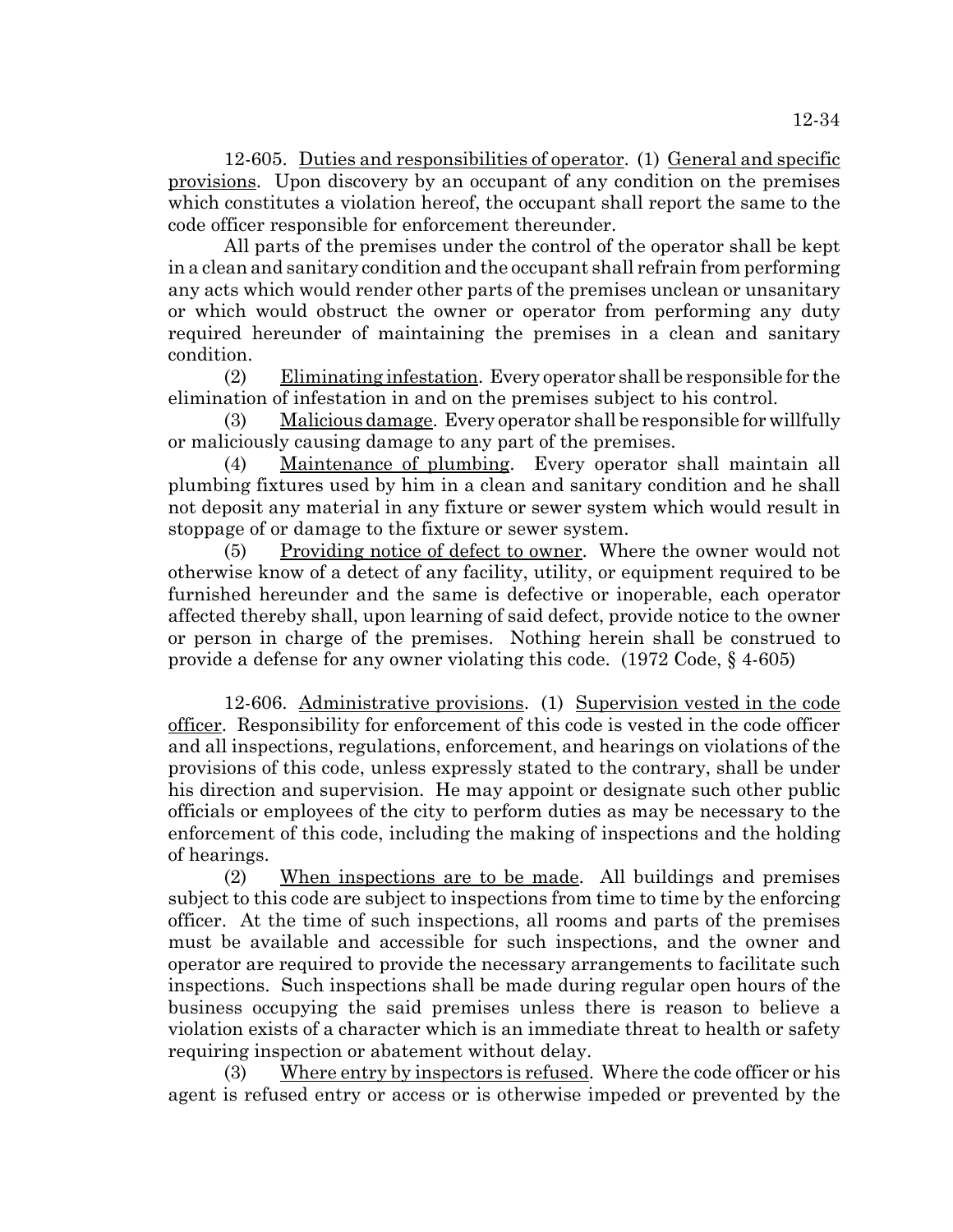owner or operator from conducting an inspection of the premises, such person shall be in violation of this code and subject to the penalties hereunder.

In addition, the code officer may, upon affidavit, apply to the city judge of the City of Athens for a search warrant setting forth factually the actual conditions and circumstances that provide a reasonable basis for believing that a nuisance or violation of this code exists on the premises, and if the judge is satisfied as to the matter set forth in the said affidavit, he shall authorize the issuance of a search warrant permitting access to and inspection of that part of the premises on which the nuisance or violation exists.

(4) Procedure where violation discovered. Where a violation of this code or the regulation hereunder is found to exist, a written notice from the code officer shall be served on the person or persons responsible for the correction thereof. The notice shall specify the violation or violations committed, what must be done to correct the same, a reasonable period of time not to exceed 30 days to correct or abate the violation, the right of the person served to request a hearing, and that the notice shall become an order of the code officer in ten (10) days after service unless a hearing is requested.

(5) Service of notice. Notice may be served personally or by prepaid telegram or by mail with postage prepaid, addressed to the last known address of the person to be served. If the last known address cannot be ascertained, the notice may be posted on the outside front entrance of the building.

(6) Notice to become an order unless hearing is requested. Within ten (10) days of the date of service of a notice, the notice shall constitute a final order unless any person affected by the notice requests a hearing thereon and serves a written request within the ten-day period in person or by mail to the code officer. Such request for a hearing shall set forth briefly the grounds or reasons on which the request for a hearing is based and the factual matters contained in the notice of violation which are to be disputed at the hearing. The code officer, upon receipt of the request, shall within thirty (30) days therefrom and upon five (5) days notice to the party aggrieved set the matter down for hearing.

(7) Determination at hearing. At any hearing provided hereunder the code officer shall be vested with all powers provided by law to compel the attendance of witnesses and parties in interest by service of subpoena, to require by subpoena the production of books, records, or other documents at any such hearing which may be pertinent to matters to be determined by him and to enforce any such subpoena or secure any order for the enforcement of such subpoena as provided by law. A determination shall be made within 10 days from the completion of the hearing. The code officer shall issue an order either incorporating the determinations and directions contained in the notice, modifying the same, or withdrawing the notice.

(8) Extension of time. The code officer may extend the time for correction or abatement of the violations for an additional period of time not to exceed thirty (30) days, except where major capital improvements or renovations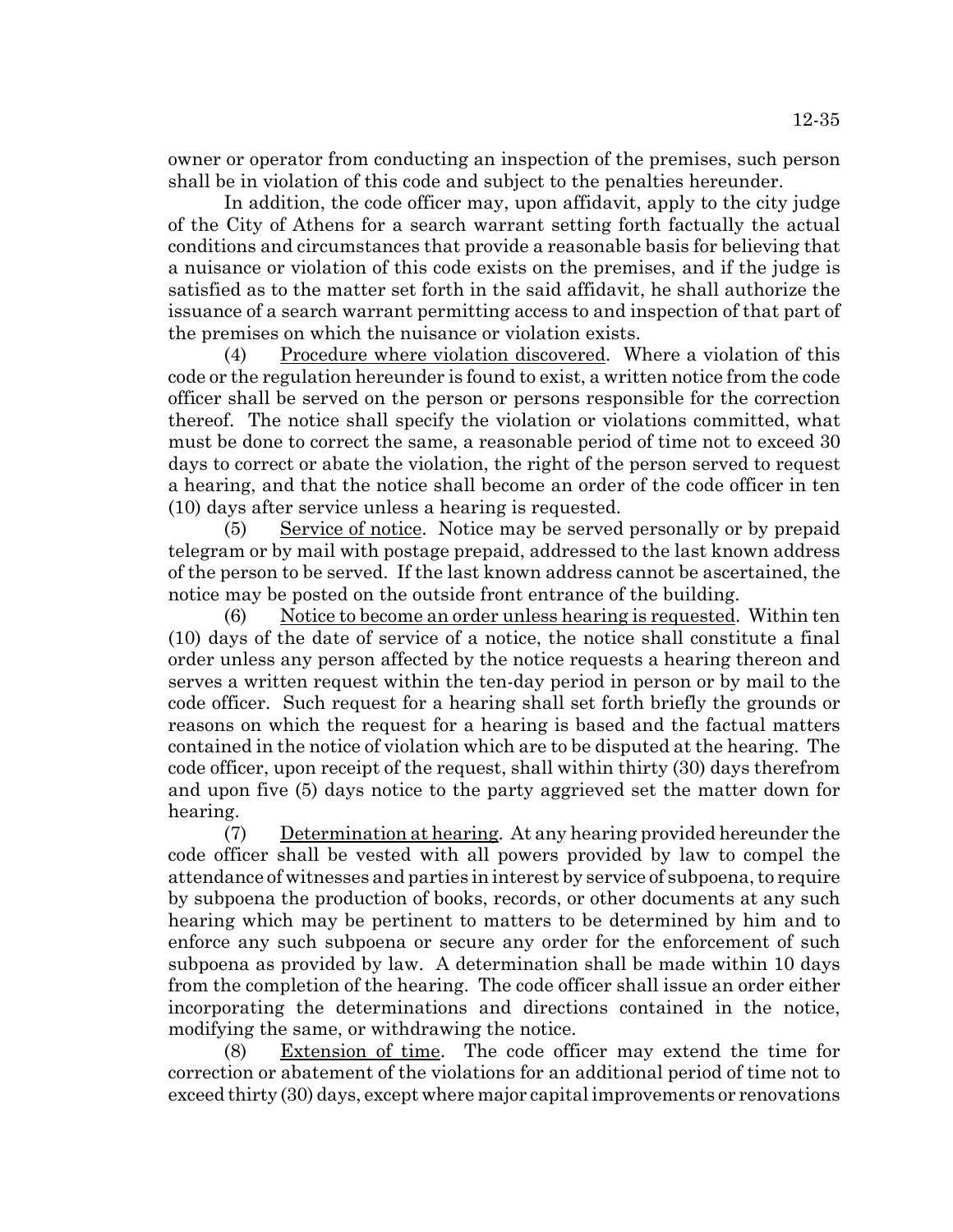are involved, in which instance the time for completion may be extended for a period not to exceed ninety (90) days beyond the expiration date of the original notice.

(9) Summary abatement in emergency - notice and hearing not required. Where the violation or condition existing on the premises is of such a nature as to constitute an immediate threat to life and limb unless abated without delay, the code officer may either abate the violation or condition immediately or order the owner, operator, or occupant to correct the violation within a period or time not to exceed three (3) days, and upon failure to do so, the code officer shall abate the condition immediately thereafter.

(10) Cost of abatement to be a lien against premises. Where abatement of a violation or condition is required hereunder, the code officer shall cause to be certified to the owner of the premises the cost thereof, and the owner may request a hearing on the reasonableness of the cost as provided in (6) above. After such hearing, a final determination shall be made as to the reasonable cost of abatement, which determination shall be certified to the tax collector and shall become a lien on the property and be collected by the same procedure as real property taxes. (1972 Code, § 4-606)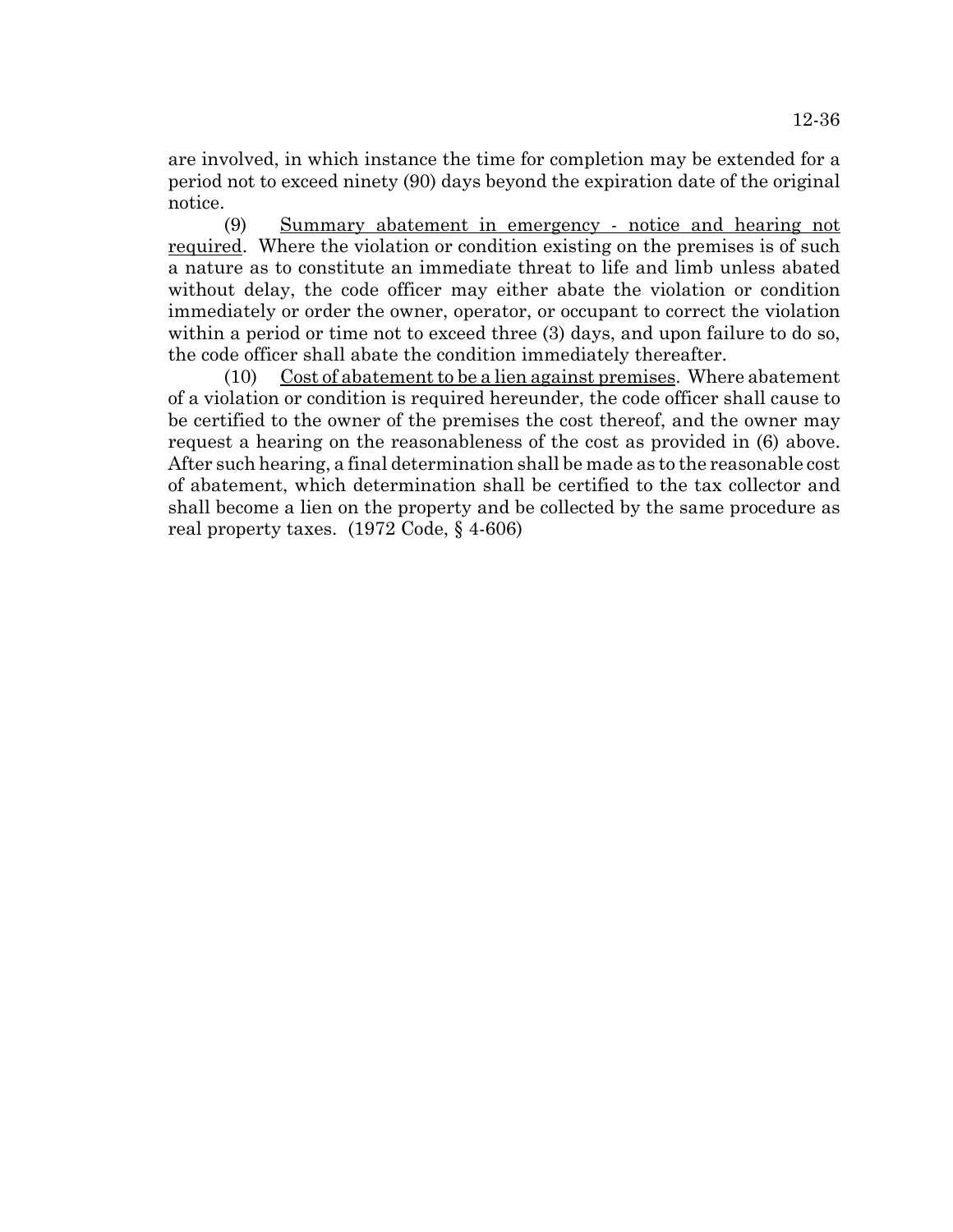## MECHANICAL CODE

## **SECTION**

- 12-701. Mechanical code adopted.
- 12-702. Modifications.
- 12-703. Available in city manager's office.

12-704. Violations.

12-701. Mechanical code adopted. Pursuant to authority granted by Tennessee Code Annotated, §§ 6-54-501 through 6-54-506 and for the purpose of providing minimum requirements for safe mechanical installation, alterations or repairs to new equipment, replacement of equipment, appliances, fixtures, fittings, and the appurtenances thereto, so as to safeguard life, health, and public welfare and the protection of property, the International Mechanical  $\text{Code}, 2009 \text{ edition}^1$ , as prepared and adopted by the International Code Council, is hereby adopted and incorporated by reference as part of this code, and is hereinafter referred to as the mechanical code. (1972 Code, § 4-901, modified, as amended by Ord. #836, § 3, Oct. 1997, replaced by Ord. #960, July 2007, and amended by Ord. #1008, Aug. 2012)

12-702. Modifications. Wherever the mechanical code refers to the "Chief Appointing Authority" or the "Administrative Authority," it shall be deemed to be a reference to the "city manager."

Wherever "Mechanical Official" is named or referred to, it shall mean the person appointed or designated by the city manager to administrate and enforce the provisions of the mechanical code. (1972 Code, § 4-902)

12-703. Available in city manager's office. Pursuant to the requirements of Tennessee Code Annotated, § 6-54-502, one (1) copy of the mechanical code has been placed on file in the city manager's office and shall be kept there for the use and inspection of the public. (1972 Code, § 4-903)

12-704. Violations. It shall be unlawful for any person to violate or fail to comply with any provision of the mechanical code as herein adopted by reference and modified. Furthermore, the mechanical official may discontinue or refuse electrical service to any premises where the mechanical installation does not comply with this chapter and/or the mechanical code. (1972 Code,  $§$  4-904)

<sup>&</sup>lt;sup>1</sup>Copies of this code (and any amendments) may be purchased from the International Code Council, 900 Montclair Road, Birmingham, Alabama 35213.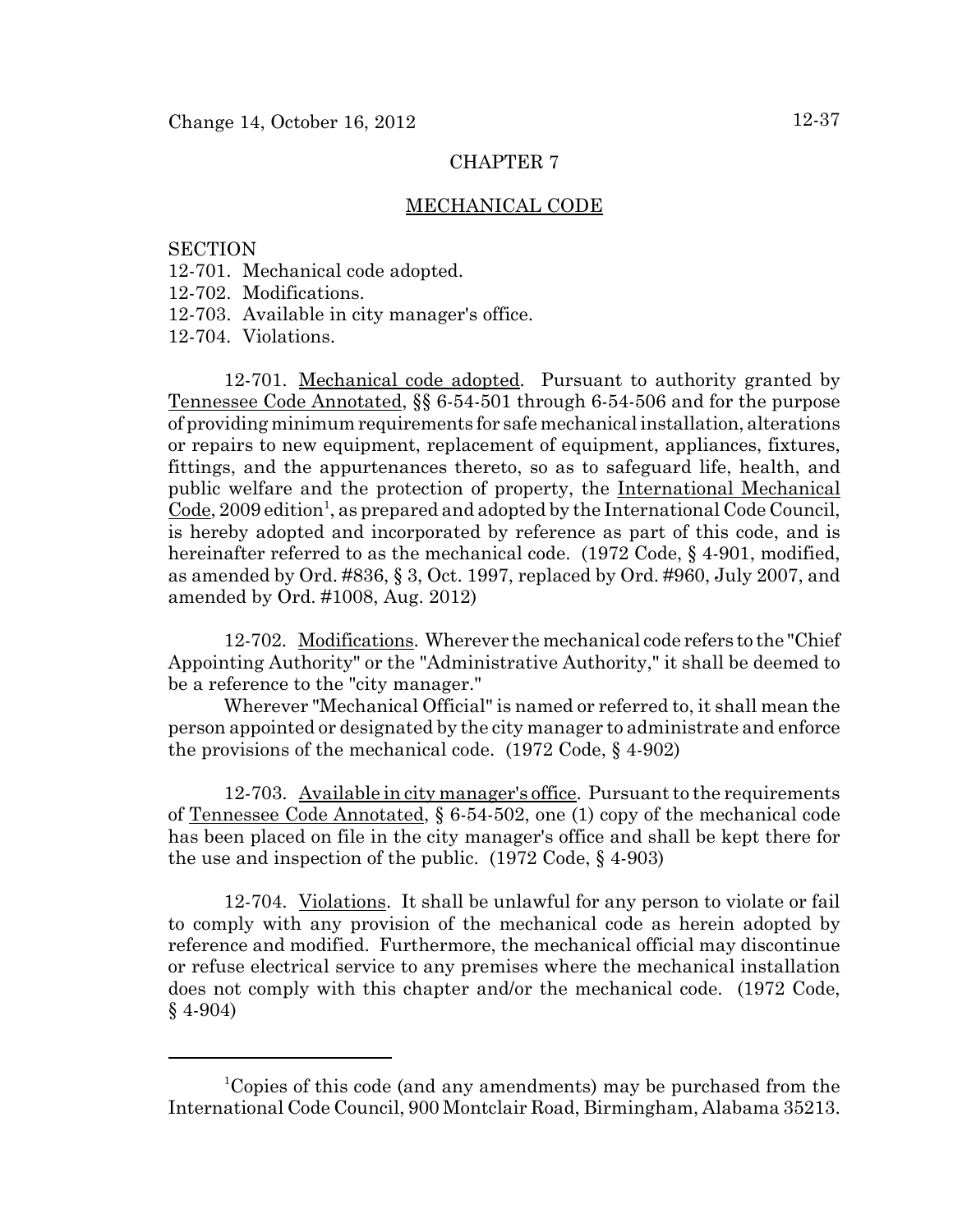## ENERGY CONSERVATION CODE1

### **SECTION**

- 12-801. Energy conservation code adopted.
- 12-802. Modifications.
- 12-803. Available in city manager's office.
- 12-804. Violations and penalty.

12-801. Energy conservation code adopted. Pursuant to authority granted by Tennessee Code Annotated, §§ 6-54-501 through 6-54-506 and for the purpose of regulating the design of buildings for adequate thermal resistance and low air leakage, and the design and selection of mechanical, electrical, water-heating, and illumination systems and equipment which will enable the effective use of energy in new building construction, the International Energy Conservation Code, 2006 edition<sup>2</sup>, as prepared and adopted by the International Code Council, is hereby adopted and incorporated by reference as part of this Code, and is hereinafter referred to as the Energy Code. (as replaced by Ord. #960, July 2007)

12-802. Modifications. Whenever the energy code refers to the "responsible government agency," it shall be deemed to be a reference to the City of Athens. When the "building official" is named it shall, for the purposes of the energy code, mean such person as the city manager shall have appointed or designated to administer and enforce the provisions of the energy code.

12-803. Available in city manager's office. Pursuant to the requirements of the Tennessee Code Annotated, § 6-54-502, one (1) copy of the energy code has

1 State law reference

Fire protection, fireworks, and explosives: title 7.

Planning and zoning: title 14.

Streets and other public ways and places: title 16.

Utilities and services: titles 18 and 19.

<sup>2</sup>Copies of this code (and any amendments) may be purchased from the International Code Council, 900 Montclair Road, Birmingham, Alabama 35213.

Tennessee Code Annotated, § 13-19-106 requires Tennessee cities either to adopt the Model Energy Code, 1992 edition, or to adopt local standards equal to or stricter than the standards in the energy code. Municipal code references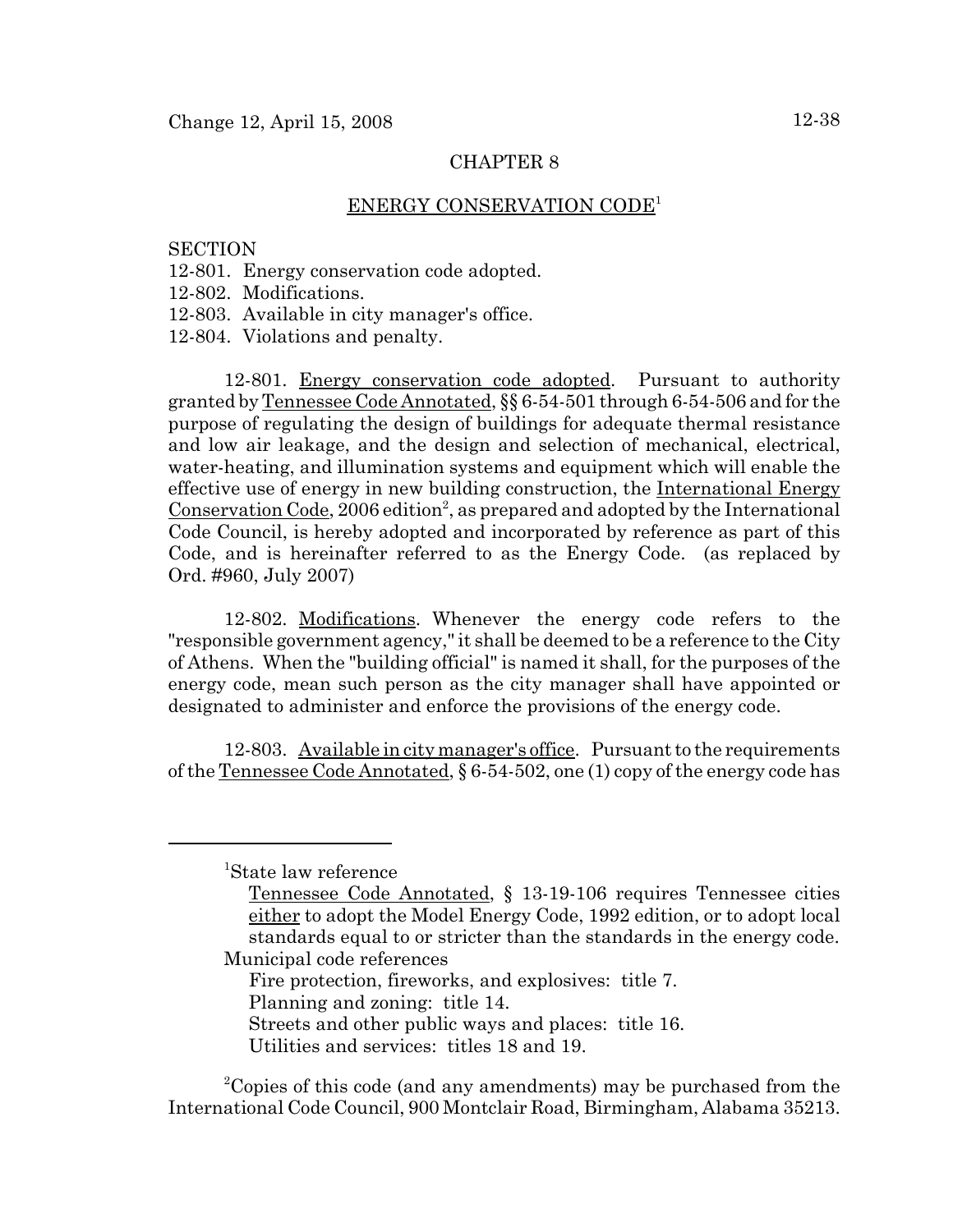been placed on file in the city manager's office and shall be kept there for the use and inspection of the public.

12-804. Violations and penalty. It shall be a civil offense for any person to violate or fail to comply with any provision of the energy code as herein adopted by reference and modified. The violation of any section of this chapter shall be punishable by a penalty of up to five hundred dollars (\$500) for each offense. Each day a violation is allowed to continue shall constitute a separate offense.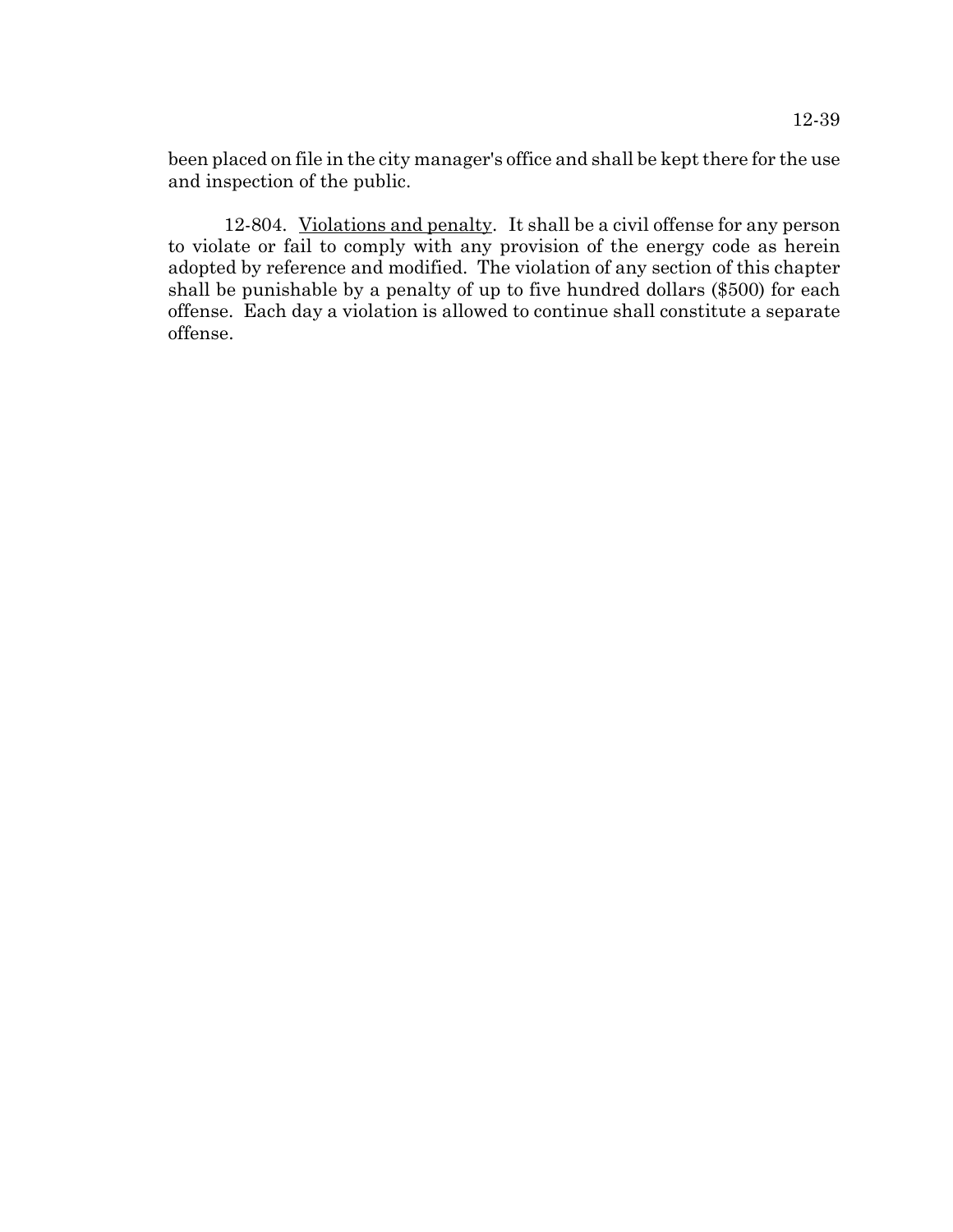## ACCESSIBILITY CODE

### **SECTION**

- 12-901. Accessibility code adopted.
- 12-902. Available in recorder's office.
- 12-903. Violations and penalty.

12-901. Accessibility code adopted. Pursuant to authority granted by Tennessee Code Annotated, §§ 6-54-501 through 6-54-506 and for the purpose of making all public buildings accessible to and functional for persons who are physically handicapped the 1999 Accessibility Code, North Carolina edition Volume 1-C with the 2002 and the  $2004$  revisions<sup>1</sup>, is hereby adopted and incorporated by reference as a part of this code, and is hereinafter referred to as the accessibility code. (as amended by Ord. #836, § 4, Oct. 1997, as replaced by Ord. #960, July 2007)

12-902. Available in city manager's office. Pursuant to the requirements of the Tennessee Code Annotated,  $\S 6-54-502$  one (1) copy of the accessibility code has been placed on file in the city manager's office and shall be kept there for the use and inspection of the public.

12-903. Violations and penalty. It shall be unlawful for any person to violate or fail to comply with any provision of the accessibility code as herein adopted by reference. Each day a violation is allowed to continue shall constitute a separate offense.

<sup>&</sup>lt;sup>1</sup>Copies of this code (and any amendments) may be purchased from the International Code Council, 900 Montclair Road, Birmingham, Alabama 35213.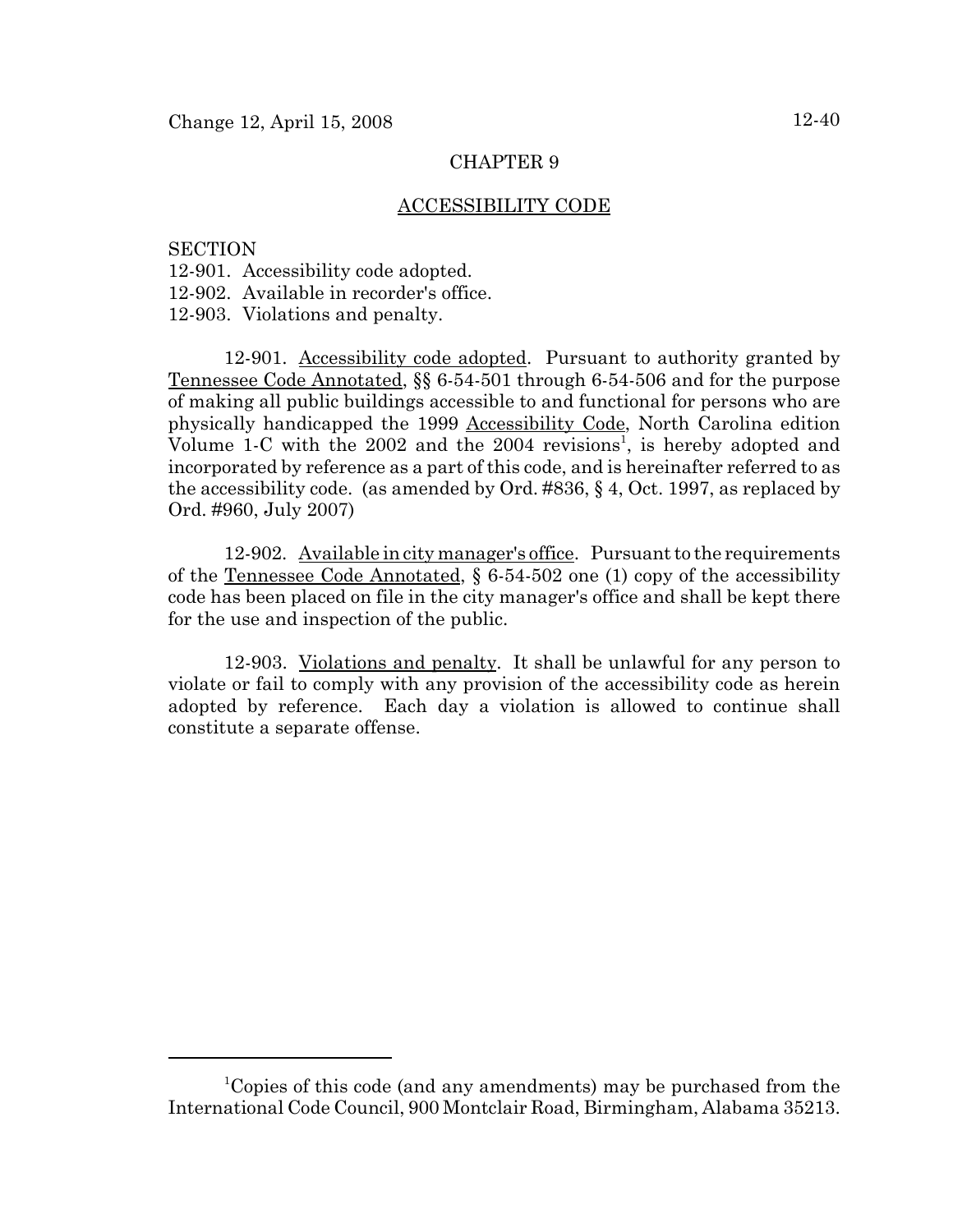## RESIDENTIAL CODE

**SECTION** 

- 12-1001. Residential code adopted.
- 12-1002. Modifications.
- 12-1003. Amendments.
- 12-1004. Available in city manager's office.

12-1005. Violations.

12-1001. Residential code adopted. Pursuant to authority granted by Tennessee Code Annotated, §§ 6-54-501 through 6-54-506 and for the purpose of providing building, plumbing, electrical, and mechanical provisions, the International Residential Code,<sup>1</sup> 2009 edition and all reference standards and Appendix F, J, M and O, except section R 312.2 One and Two Family Dwellings Automatic Sprinkler Systems and chapters 34-43 relating to electrical, as prepared and adopted by the International Code Council is hereby adopted and incorporated by reference as part of this code, and is hereinafter referred to as the residential code. (as added by Ord. #960, July 2007, and amended by Ord. #1008, Aug. 2012)

12-1002. Modifications. Whenever the residential code refers to the "Chief Appointed Authority" or the "Chief Administrator" it shall be deemed to be a reference to the "City Manager." (as added by Ord. #960, July 2007)

12-1003. Amendments. Section 313.1, Townhouse automatic sprinkler system is amended by adding, "However, an automatic sprinkler system shall not be required in a three (3) unit townhouse with less than five thousand (5,000) gross square feet and three (3) or fewer stories if each unit is separated by a two (2) hour fire wall." (as added by Ord. #1008, Aug. 2012)

12-1004. Available in city manager's office. Pursuant to the requirements of the <u>Tennessee Code Annotated</u>,  $\S 6-54-502$ , one (1) copy of the residential code has been placed on file in the city manager's office and shall be kept there for the use and inspection of the public. (as added by Ord. #960, July 2007, and renumbered by Ord. #1008, Aug. 2012)

<sup>&</sup>lt;sup>1</sup>Copies of this code (and any amendments) may be purchased from the International Code Council, 900 Montclair Road, Birmingham, Alabama 35213.